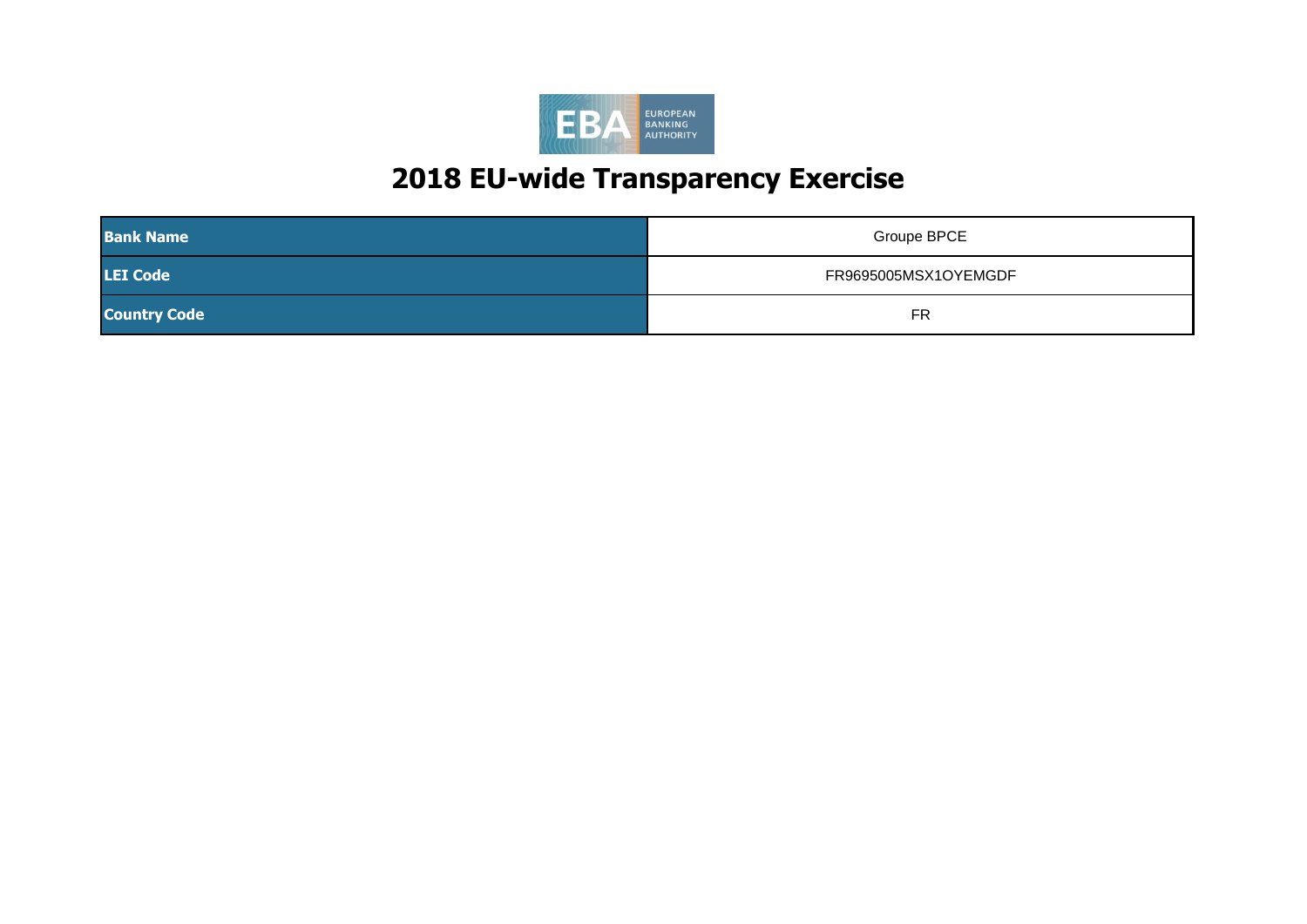

# **2018 EU-wide Transparency Exercise Capital**

Groupe BPCE

|                                                         |                 | (mln EUR. %)                                                                                                                           | As of 31/12/2017 | As of 30/06/2018 | <b>COREP CODE</b>                                                                                                                                                                      | <b>REGULATION</b>                                                                                                                                                                                                                                                                                                                     |
|---------------------------------------------------------|-----------------|----------------------------------------------------------------------------------------------------------------------------------------|------------------|------------------|----------------------------------------------------------------------------------------------------------------------------------------------------------------------------------------|---------------------------------------------------------------------------------------------------------------------------------------------------------------------------------------------------------------------------------------------------------------------------------------------------------------------------------------|
|                                                         | $\mathbf{A}$    | <b>OWN FUNDS</b>                                                                                                                       | 74,047           | 75,331           | C 01.00 (r010,c010)                                                                                                                                                                    | Articles 4(118) and 72 of CRR                                                                                                                                                                                                                                                                                                         |
|                                                         | A.1             | COMMON EQUITY TIER 1 CAPITAL (net of deductions and after applying<br>transitional adjustments)                                        | 59,042           | 60,472           | 201.00 (r020, c010)                                                                                                                                                                    | Article 50 of CRR                                                                                                                                                                                                                                                                                                                     |
|                                                         | A.1.1           | Capital instruments eligible as CET1 Capital (including share premium and net own capital<br>instruments)                              | 22,657           | 22,804           | 201.00 (r030, c010)                                                                                                                                                                    | Articles 26(1) points (a) and (b), 27 to 29, 36(1) point (f) and 42 of CRR                                                                                                                                                                                                                                                            |
|                                                         | A.1.2           | <b>Retained earnings</b>                                                                                                               | 5.022            | 6,879            | C 01.00 (r130.c010)                                                                                                                                                                    | Articles 26(1) point (c), 26(2) and 36 (1) points (a) and (l) of CRR                                                                                                                                                                                                                                                                  |
|                                                         | A.1.3           | Accumulated other comprehensive income                                                                                                 | 1,517            | 832              | 201.00 (r180, c010)                                                                                                                                                                    | Articles 4(100), 26(1) point (d) and 36 (1) point (l) of CRR                                                                                                                                                                                                                                                                          |
|                                                         | A.1.4           | Other Reserves                                                                                                                         | 32,287           | 31,417           | C 01.00 (r200,c010)                                                                                                                                                                    | Articles 4(117) and 26(1) point (e) of CRR                                                                                                                                                                                                                                                                                            |
|                                                         | A.1.5           | Funds for general banking risk                                                                                                         | $\,0\,$          | $\bf 0$          | C 01.00 (r210,c010)                                                                                                                                                                    | Articles 4(112), 26(1) point (f) and 36 (1) point (l) of CRR                                                                                                                                                                                                                                                                          |
|                                                         | A.1.6           | Minority interest given recognition in CET1 capital                                                                                    | 4,340            | 4.544            | 01.00 (r230,c010)                                                                                                                                                                      | Article 84 of CRR                                                                                                                                                                                                                                                                                                                     |
|                                                         | A.1.7           | Adjustments to CET1 due to prudential filters                                                                                          | 155              | $-105$           | 01.00 (r250,c010)                                                                                                                                                                      | Articles 32 to 35 of and 36 (1) point (I) of CRR                                                                                                                                                                                                                                                                                      |
|                                                         | A.1.8           | (-) Intangible assets (including Goodwill)                                                                                             | $-4,912$         | $-4,979$         | C 01.00 (r300,c010) + C 01.00 (r340,c010)                                                                                                                                              | Articles 4(113), 36(1) point (b) and 37 of CRR. Articles 4(115), 36(1) point (b) and 37 point (a) of CCR                                                                                                                                                                                                                              |
|                                                         | A.1.9           | (-) DTAs that rely on future profitability and do not arise from temporary differences net of<br>associated DTLs                       | $-861$           | $-740$           | C 01.00 (r370,c010)                                                                                                                                                                    | Articles 36(1) point (c) and 38 of CRR                                                                                                                                                                                                                                                                                                |
|                                                         | A.1.10          | (-) IRB shortfall of credit risk adjustments to expected losses                                                                        | $-1,285$         | $-329$           | 01.00 (r380,c010)                                                                                                                                                                      | Articles 36(1) point (d), 40 and 159 of CRR                                                                                                                                                                                                                                                                                           |
|                                                         | A.1.11          | (-) Defined benefit pension fund assets                                                                                                | $\mathbf{0}$     | $\mathbf{0}$     | C 01.00 (r390,c010)                                                                                                                                                                    | Articles 4(109), 36(1) point (e) and 41 of CRR                                                                                                                                                                                                                                                                                        |
|                                                         | A.1.12          | (-) Reciprocal cross holdings in CET1 Capital                                                                                          | $\,0\,$          | $\bf 0$          | C 01.00 (r430,c010)                                                                                                                                                                    | Articles 4(122), 36(1) point (g) and 44 of CRR                                                                                                                                                                                                                                                                                        |
|                                                         | A.1.13          | (-) Excess deduction from AT1 items over AT1 Capital                                                                                   | $\mathbf{0}$     | $\mathbf{0}$     | 201.00 (r440, c010)                                                                                                                                                                    | Article 36(1) point (j) of CRR                                                                                                                                                                                                                                                                                                        |
|                                                         | A.1.14          | (-) Deductions related to assets which can alternatively be subject to a 1.250% risk weight                                            | $\bf{0}$         | $\bf{0}$         | $01.00$ (r450,c010) + C 01.00 (r460,c010)<br>FC 01.00 (r470,c010) + C 01.00<br>r471,c010) + C 01.00 (r472,c010)                                                                        | Articles 4(36), 36(1) point (k) (i) and 89 to 91 of CRR; Articles 36(1) point (k) (ii), 243(1) point<br>(b), $244(1)$ point (b) and $258$ of CRR; Articles $36(1)$ point k) (ii) and $379(3)$ of CRR; Articles $36(1)$ point k) (iv) and $153(8)$ of CRR and Articles $36(1)$ point k) (v) and $153(8)$ of CRR and Articles $36(1)$ p |
|                                                         | A.1.14.1        | Of which: from securitisation positions (-)                                                                                            | $\,0\,$          | $\bf 0$          | 01.00 (r460,c010)                                                                                                                                                                      | Articles 36(1) point (k) (ii), 243(1) point (b), 244(1) point (b) and 258 of CRR                                                                                                                                                                                                                                                      |
|                                                         | A.1.15          | (-) Holdings of CET1 capital instruments of financial sector entities where the institiution<br>does not have a significant investment | $^{\circ}$       | $\mathbf{0}$     | C 01.00 (r480,c010)                                                                                                                                                                    | Articles 4(27), 36(1) point (h); 43 to 46, 49 (2) and (3) and 79 of CRR                                                                                                                                                                                                                                                               |
|                                                         | A.1.16          | (-) Deductible DTAs that rely on future profitability and arise from temporary differences                                             | $\,0\,$          | $\bf 0$          | 01.00 (r490,c010)                                                                                                                                                                      | Articles 36(1) point (c) and 38; Articles 48(1) point (a) and 48(2) of CRR                                                                                                                                                                                                                                                            |
|                                                         | A.1.17          | (-) Holdings of CET1 capital instruments of financial sector entities where the institution<br>has a significant investment            | $\mathbf{0}$     | $\mathbf{0}$     | C 01.00 (r500,c010)                                                                                                                                                                    | Articles 4(27); 36(1) point (i); 43, 45; 47; 48(1) point (b); 49(1) to (3) and 79 of CRR                                                                                                                                                                                                                                              |
| <b>OWN FUNDS</b><br><b>Transitional period</b>          | A.1.18          | (-) Amount exceding the 17.65% threshold                                                                                               | $\,0\,$          | $\bf 0$          | C 01.00 (r510,c010)                                                                                                                                                                    | Article 48 of CRR                                                                                                                                                                                                                                                                                                                     |
|                                                         | A.1.19          | (-) Additional deductions of CET1 Capital due to Article 3 CRR                                                                         | $\mathbf{0}$     | $\mathbf{0}$     | C 01.00 (rS24.c010)                                                                                                                                                                    | Article 3 CRR                                                                                                                                                                                                                                                                                                                         |
|                                                         | A.1.20          | CET1 capital elements or deductions - other                                                                                            | $\,0\,$          | $\bf 0$          | 01.00 (r529,c010)                                                                                                                                                                      |                                                                                                                                                                                                                                                                                                                                       |
|                                                         | A.1.21          | <b>Transitional adjustments</b>                                                                                                        | 122              | 148              | $CA1$ {1.1.1.6 + 1.1.1.8 + 1.1.1.26}                                                                                                                                                   |                                                                                                                                                                                                                                                                                                                                       |
|                                                         | A.1.21.1        | Transitional adjustments due to grandfathered CET1 Capital instruments (+/-)                                                           | $\bf{0}$         | $\bf{0}$         | C 01.00 (r220,c010)                                                                                                                                                                    | Articles 483(1) to (3), and 484 to 487 of CRR                                                                                                                                                                                                                                                                                         |
|                                                         | A.1.21.2        | Transitional adjustments due to additional minority interests (+/-)                                                                    | 229              | $\bf{0}$         | 201.00 (r240, c010)                                                                                                                                                                    | Articles 479 and 480 of CRR                                                                                                                                                                                                                                                                                                           |
|                                                         | A.1.21.3        | Other transitional adjustments to CET1 Capital (+/-)                                                                                   | $-107$           | 148              | C 01.00 (r520,c010)                                                                                                                                                                    | Articles 469 to 472, 478 and 481 of CRR                                                                                                                                                                                                                                                                                               |
|                                                         | A.2             | ADDITIONAL TIER 1 CAPITAL (net of deductions and after transitional adjustments)                                                       | 448              | 340              | C 01.00 (r530,c010)                                                                                                                                                                    | Article 61 of CRR                                                                                                                                                                                                                                                                                                                     |
|                                                         | A.2.1           | Additional Tier 1 Capital instruments                                                                                                  | $\mathbf{0}$     | $\mathbf{0}$     | $201.00$ (r540,c010) + C 01.00 (r670,c010)                                                                                                                                             |                                                                                                                                                                                                                                                                                                                                       |
|                                                         | A.2.2           | (-) Excess deduction from T2 items over T2 capital                                                                                     | $\,0\,$          | $\bf 0$          | 01.00 (r720,c010)                                                                                                                                                                      |                                                                                                                                                                                                                                                                                                                                       |
|                                                         | A.2.3           | Other Additional Tier 1 Capital components and deductions                                                                              | $-22$            | $-22$            | $01.00$ (r690,c010) + C 01.00 (r700,c010)<br>$-C 01.00 (r710.c010) + C 01.00$<br>740,c010) + C 01.00 (r744,c010) + C<br>01.00 (r748,c010)                                              |                                                                                                                                                                                                                                                                                                                                       |
|                                                         | A.2.4           | Additional Tier 1 transitional adjustments                                                                                             | 470              | 362              | C 01.00 (r660,c010) + C 01.00 (r680,c010)<br>+ C 01.00 (r730,c010)                                                                                                                     |                                                                                                                                                                                                                                                                                                                                       |
|                                                         | A.3             | TIER 1 CAPITAL (net of deductions and after transitional adjustments)                                                                  | 59,490           | 60,812           | 201.00 (r015, c010)                                                                                                                                                                    | Article 25 of CRR                                                                                                                                                                                                                                                                                                                     |
|                                                         | A.4             | TIER 2 CAPITAL (net of deductions and after transitional adjustments)                                                                  | 14,557           | 14,518           | 01.00 (r750,c010)                                                                                                                                                                      | Article 71 of CRR                                                                                                                                                                                                                                                                                                                     |
|                                                         | A.4.1           | Tier 2 Capital instruments                                                                                                             | 15,057           | 15,129           | $C 01.00 (r760, c010) + C 01.00 (r890, c010)$                                                                                                                                          |                                                                                                                                                                                                                                                                                                                                       |
|                                                         | A.4.2           | Other Tier 2 Capital components and deductions                                                                                         | $-703$           | $-636$           | : 01.00 (r910,c010) + C 01.00 (r920,c010)<br>- C 01.00 (r930,c010) + C 01.00<br>r940,c010) + C 01.00 (r950,c010) + C<br>(1.00 (r970,c010) + C 01.00 (r974,c010) +<br>01.00 (r978,c010) |                                                                                                                                                                                                                                                                                                                                       |
|                                                         | A.4.3           | Tier 2 transitional adjustments                                                                                                        | 203              | 25               | : 01.00 (r880,c010) + C 01.00 (r900,c010)<br>+ C 01.00 (r960,c010)                                                                                                                     |                                                                                                                                                                                                                                                                                                                                       |
| <b>OWN FUNDS</b>                                        | B               | <b>TOTAL RISK EXPOSURE AMOUNT</b>                                                                                                      | 386,331          | 394,862          | C 02.00 (r010.c010)                                                                                                                                                                    | Articles 92(3), 95, 96 and 98 of CRR                                                                                                                                                                                                                                                                                                  |
| <b>REQUIREMENTS</b>                                     | $_{\rm B.1}$    | Of which: Transitional adjustments included                                                                                            | $\,0\,$          | $\bf 0$          | 05.01 (r010;c040)                                                                                                                                                                      |                                                                                                                                                                                                                                                                                                                                       |
|                                                         | C <sub>1</sub>  | <b>COMMON EQUITY TIER 1 CAPITAL RATIO (transitional period)</b>                                                                        | 15.28%           | 15.31%           | CA3 {1}                                                                                                                                                                                | ٠                                                                                                                                                                                                                                                                                                                                     |
| <b>CAPITAL RATIOS (%)</b><br><b>Transitional period</b> | C.2             | <b>TIER 1 CAPITAL RATIO (transitional period)</b>                                                                                      | 15.40%           | 15.40%           | CA3 (3)                                                                                                                                                                                | ×                                                                                                                                                                                                                                                                                                                                     |
|                                                         | C <sub>13</sub> | <b>TOTAL CAPITAL RATIO (transitional period)</b>                                                                                       | 19.17%           | 19.08%           | CA3 (5)                                                                                                                                                                                |                                                                                                                                                                                                                                                                                                                                       |
| <b>CET1 Capital</b><br><b>Fully loaded</b>              | $\mathbf D$     | COMMON EQUITY TIER 1 CAPITAL (fully loaded)                                                                                            | 58,899           | 60,302           | [A.1-A.1.13-A.1.21+MIN(A.2+A.1.13-<br>.2.2-A.2.4+MIN(A.4+A.2.2-<br>(4.3, 0), 0)                                                                                                        | $\overline{\phantom{a}}$                                                                                                                                                                                                                                                                                                              |
| CET1 RATIO (%)<br><b>Fully loaded</b>                   | $\mathbf{E}$    | COMMON EQUITY TIER 1 CAPITAL RATIO (fully loaded)                                                                                      | 15.25%           | 15.27%           | $[D.1]/[B-B.1]$                                                                                                                                                                        | ÷,                                                                                                                                                                                                                                                                                                                                    |
|                                                         | F.              | Adjustments to CET1 due to IFRS 9 transitional arrangements                                                                            |                  | $\mathbf{0}$     | 05.01 (r440,c010)                                                                                                                                                                      |                                                                                                                                                                                                                                                                                                                                       |
| <b>Memo items</b>                                       | F               | Adjustments to AT1 due to IFRS 9 transitional arrangements                                                                             |                  | $\bf 0$          | 05.01 (r440,c020)                                                                                                                                                                      |                                                                                                                                                                                                                                                                                                                                       |
|                                                         | F.              | Adjustments to T2 due to IFRS 9 transitional arrangements                                                                              |                  | $\mathbf{0}$     | 05.01 (r440,c030)                                                                                                                                                                      |                                                                                                                                                                                                                                                                                                                                       |
|                                                         | F               | Adjustments included in RWAs due to IFRS 9 transitional arrangements                                                                   |                  | $\bf 0$          | 05.01 (r440,c040)                                                                                                                                                                      |                                                                                                                                                                                                                                                                                                                                       |
|                                                         |                 |                                                                                                                                        |                  |                  |                                                                                                                                                                                        |                                                                                                                                                                                                                                                                                                                                       |

(1)The fully load CETI attack an estimate ackulated based on bank's supervisory reporting. The fully may capital instruments that are not eligible from a requiston, part in its calculation. Develops in the compart of the s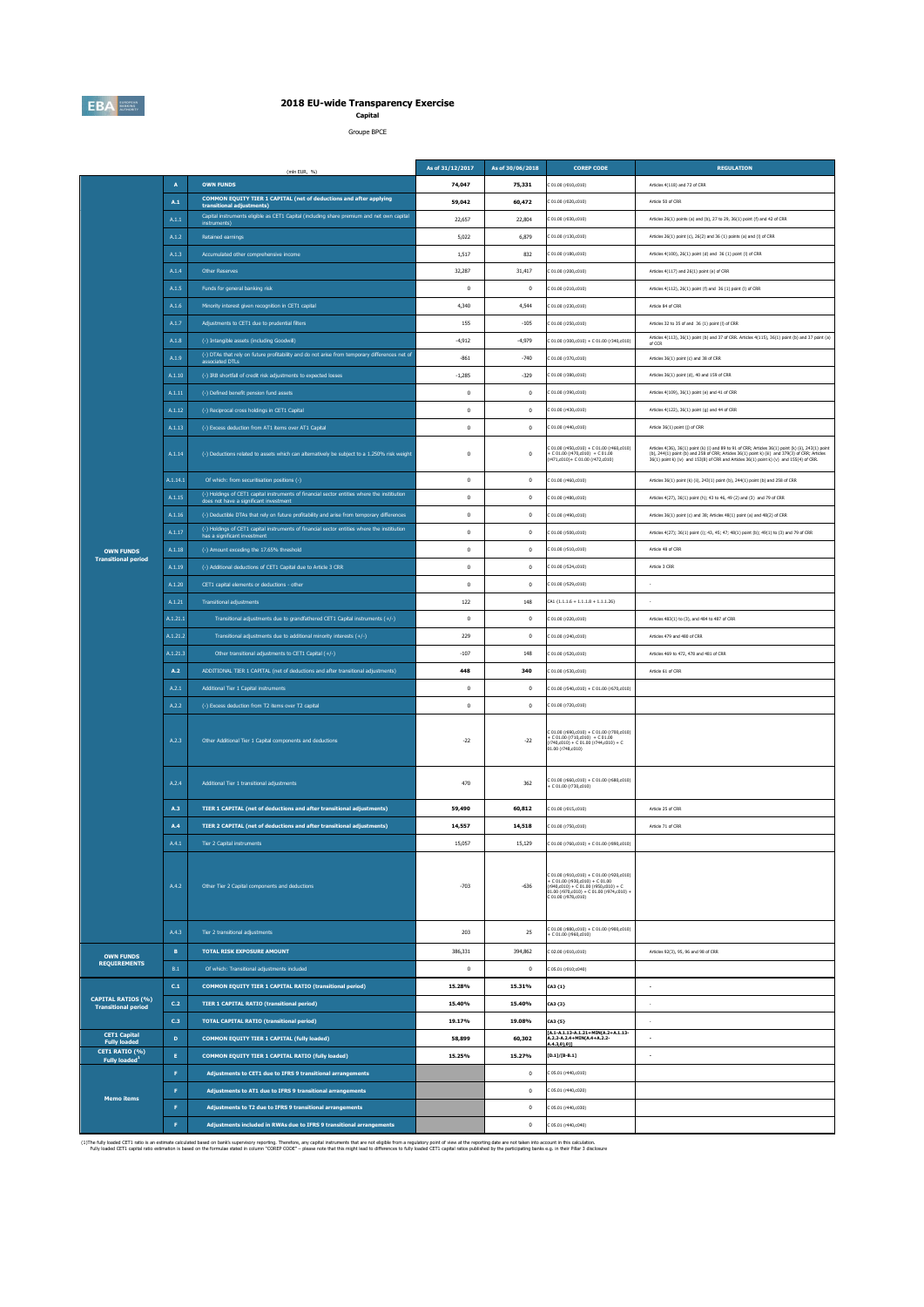

# **Leverage ratio**

Groupe BPCE

|                | (mln EUR, $\%$ )                                                                      | As of<br>31/12/2017 | As of<br>30/06/2018 | <b>COREP CODE</b>   | <b>REGULATION</b>                                                                     |
|----------------|---------------------------------------------------------------------------------------|---------------------|---------------------|---------------------|---------------------------------------------------------------------------------------|
| A.1            | Tier 1 capital - transitional definition                                              | 59,490              | 60,812              | C 47.00 (r320,c010) |                                                                                       |
| A.2            | Tier 1 capital - fully phased-in definition                                           | 59,351              | 60,578              | C 47.00 (r310,c010) |                                                                                       |
| B.1            | Total leverage ratio exposures - using a transitional definition of Tier 1 capital    | 1,177,243           | 1,199,050           | C 47.00 (r300,c010) | Article 429 of the CRR; Delegated Regulation (EU) 2015/62 of 10 October 2014 amending |
| B.2            | Total leverage ratio exposures - using a fully phased-in definition of Tier 1 capital | 1,177,021           | 1,198,902           | C 47.00 (r290,c010) | <b>CRR</b>                                                                            |
| C.1            | Leverage ratio - using a transitional definition of Tier 1 capital                    | 5.1%                | 5.1%                | C 47.00 (r340,c010) |                                                                                       |
| C <sub>2</sub> | Leverage ratio - using a fully phased-in definition of Tier 1 capital                 | 5.0%                | 5.1%                | C 47.00 (r330,c010) |                                                                                       |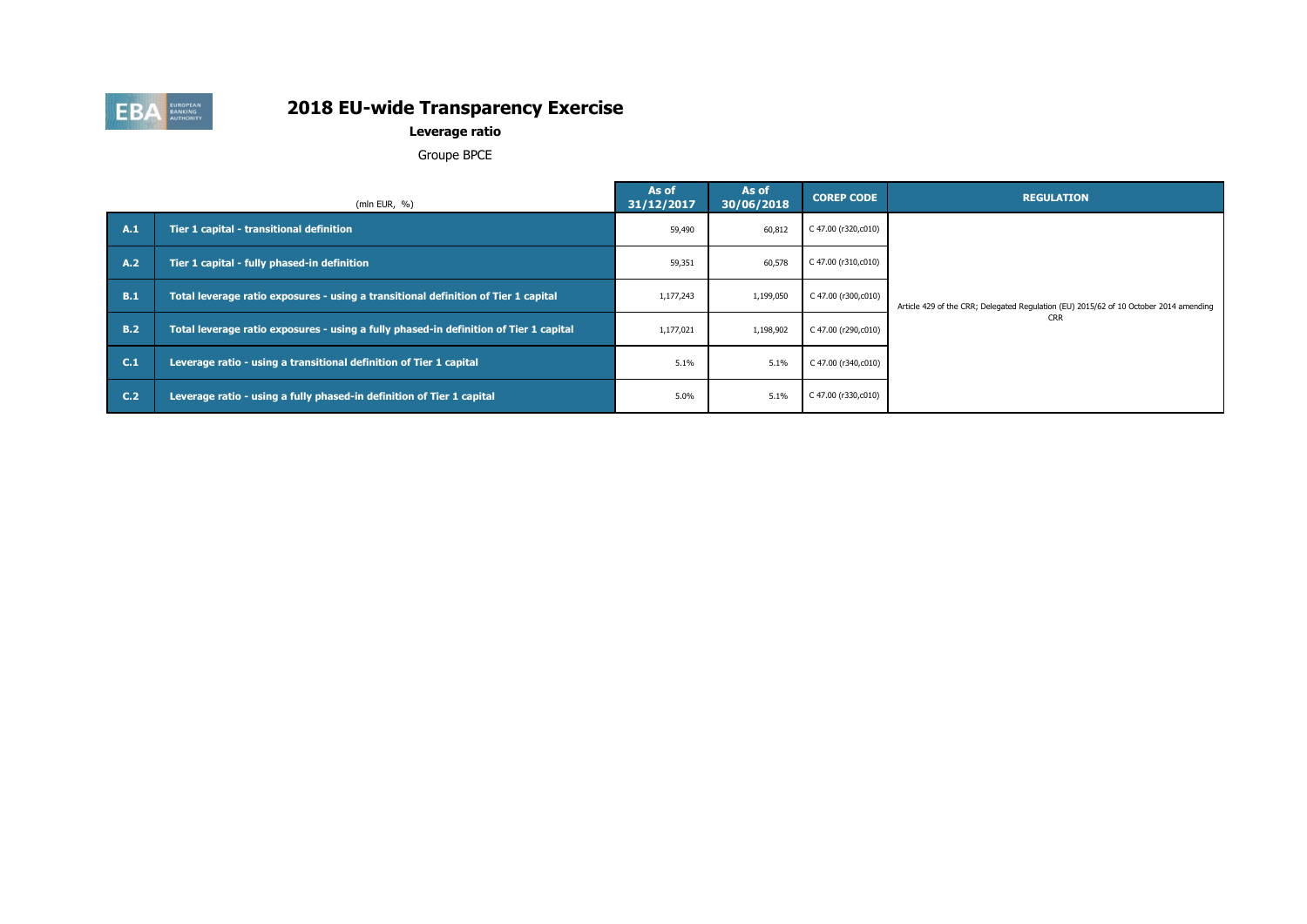

# **Risk exposure amounts**

# Groupe BPCE

T

| (mln EUR)                                                                                                 | As of 31/12/2017 | as of 30/06/2018 |
|-----------------------------------------------------------------------------------------------------------|------------------|------------------|
| Risk exposure amounts for credit risk                                                                     | 335,718          | 342,919          |
| Risk exposure amount for securitisation and re-securitisations in the banking book                        | 5,309            | 6,149            |
| Risk exposure amount for contributions to the default fund of a CCP                                       | 337              | 405              |
| Risk exposure amount Other credit risk                                                                    | 330,072          | 336,366          |
| Risk exposure amount for position, foreign exchange and commodities (Market risk)                         | 10,700           | 10,792           |
| of which: Risk exposure amount for securitisation and re-securitisations in the trading book <sup>1</sup> | 259              | 179              |
| Risk exposure amount for Credit Valuation Adjustment                                                      | 1,848            | 3,077            |
| Risk exposure amount for operational risk                                                                 | 38,055           | 38,055           |
| Other risk exposure amounts                                                                               | 10               | 18               |
| <b>Total Risk Exposure Amount</b>                                                                         | 386,331          | 394,862          |

 $(1)$  May include hedges, which are not securitisation positions, as per Article 338.3 of CRR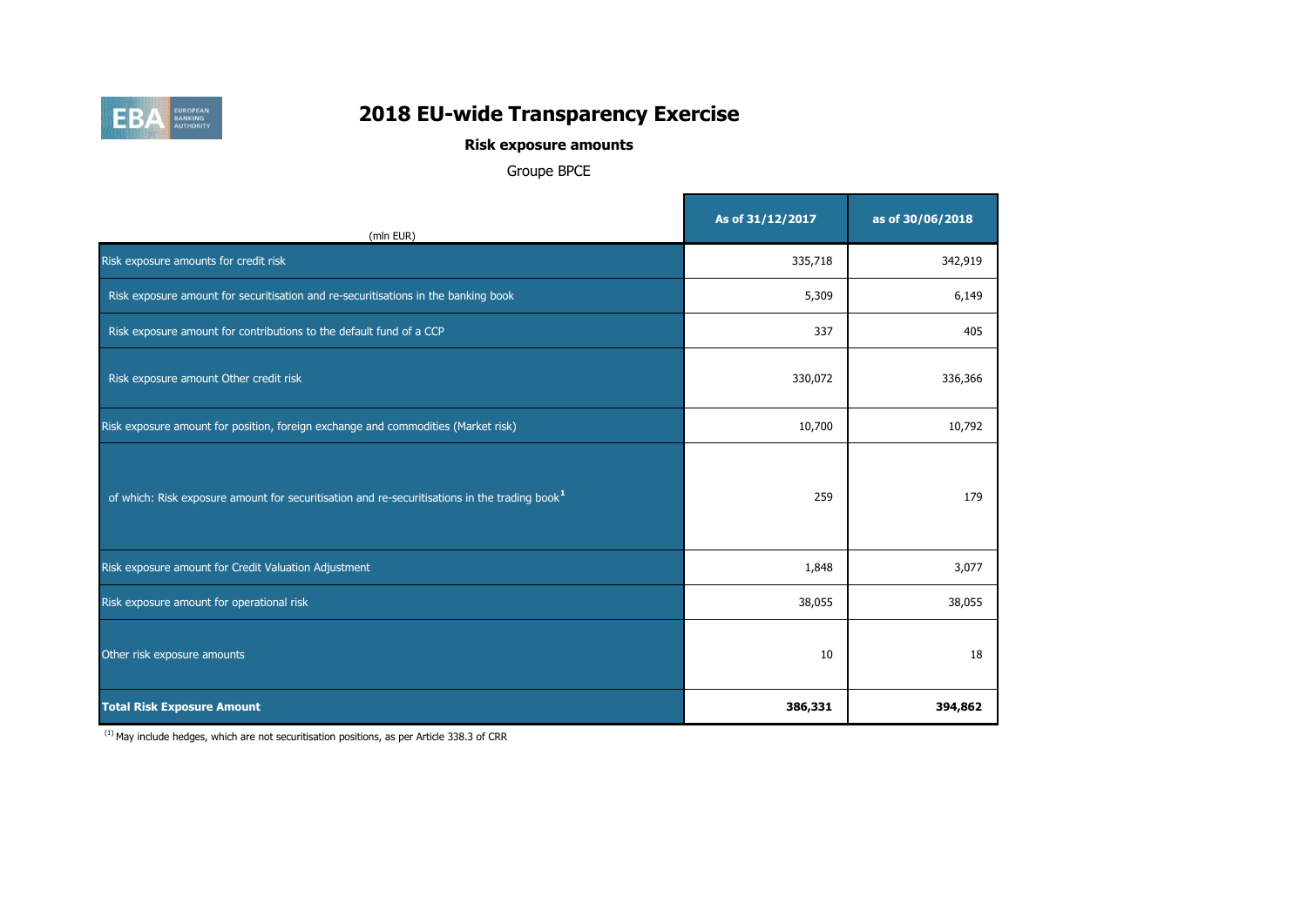

**P&L**

Groupe BPCE

| (mln EUR)                                                                                                                                                       | As of 31/12/2017 | As of 30/06/2018 |
|-----------------------------------------------------------------------------------------------------------------------------------------------------------------|------------------|------------------|
| Interest income                                                                                                                                                 | 25,148           | 12,565           |
| Of which debt securities income                                                                                                                                 | 1,368            | 760              |
| Of which loans and advances income                                                                                                                              | 18,193           | 8,740            |
| Interest expenses                                                                                                                                               | 16,347           | 8,164            |
| (Of which deposits expenses)                                                                                                                                    | 6,128            | 2,536            |
| (Of which debt securities issued expenses)                                                                                                                      | 4,718            | 2,508            |
| (Expenses on share capital repayable on demand)                                                                                                                 | $\Omega$         | $\Omega$         |
| Dividend income                                                                                                                                                 | 172              | 87               |
| Net Fee and commission income                                                                                                                                   | 10,357           | 5,251            |
| Gains or (-) losses on derecognition of financial assets and liabilities not measured at fair value through profit or loss, and of non financial<br>assets, net | 480              | 52               |
| Gains or (-) losses on financial assets and liabilities held for trading, net                                                                                   | 2,768            | 1,099            |
| Gains or (-) losses on financial assets and liabilities at fair value through profit or loss, net                                                               | $-432$           | 120              |
| Gains or (-) losses from hedge accounting, net                                                                                                                  | $-188$           | $-5$             |
| Exchange differences [gain or (-) loss], net                                                                                                                    | 55               | 144              |
| Net other operating income /(expenses)                                                                                                                          | 551              | 133              |
| <b>TOTAL OPERATING INCOME, NET</b>                                                                                                                              | 22,565           | 11,280           |
| (Administrative expenses)                                                                                                                                       | 15,699           | 8,086            |
| (Depreciation)                                                                                                                                                  | 912              | 436              |
| Modification gains or (-) losses, net                                                                                                                           | n.a.             | $\mathbf 0$      |
| (Provisions or (-) reversal of provisions)                                                                                                                      | -86              | $-329$           |
| (Commitments and guarantees given)                                                                                                                              | $\Omega$         | $-47$            |
| (Other provisions)                                                                                                                                              | -86              | $-282$           |
| Of which pending legal issues and tax litigation <sup>1</sup>                                                                                                   | 361              |                  |
| Of which restructuring <sup>1</sup>                                                                                                                             | 92               |                  |
| (Increases or (-) decreases of the fund for general banking risks, net) <sup>2</sup>                                                                            | $^{\circ}$       | 0                |
| (Impairment or (-) reversal of impairment on financial assets not measured at fair value through profit or loss)                                                | 1,328            | 610              |
| (Financial assets at fair value through other comprehensive income)                                                                                             | n.a.             | $\overline{4}$   |
| (Financial assets at amortised cost)                                                                                                                            | n.a.             | 606              |
| (Impairment or (-) reversal of impairment of investments in subsidaries, joint ventures and associates and on non-financial assets)                             | 89               | 26               |
| (of which Goodwill)                                                                                                                                             | 85               | $\mathbf 0$      |
| Negative goodwill recognised in profit or loss                                                                                                                  | $^{\circ}$       | $\mathbf 0$      |
| Share of the profit or (-) loss of investments in subsidaries, joint ventures and associates                                                                    | 671              | 354              |
| Profit or (-) loss from non-current assets and disposal groups classified as held for sale not qualifying as discontinued operations                            | $-18$            | 5                |
| PROFIT OR (-) LOSS BEFORE TAX FROM CONTINUING OPERATIONS                                                                                                        | 5,276            | 2,811            |
| PROFIT OR (-) LOSS AFTER TAX FROM CONTINUING OPERATIONS                                                                                                         | 3,673            | 2,010            |
| Profit or (-) loss after tax from discontinued operations                                                                                                       | $\Omega$         | $\Omega$         |
| <b>PROFIT OR (-) LOSS FOR THE YEAR</b>                                                                                                                          | 3,673            | 2,010            |
| Of which attributable to owners of the parent                                                                                                                   | 3.024            | 1.642            |

(1) Information available only as of end of the year

(2) For IFRS compliance banks "zero" in cell "Increases or (-) decreases of the fund for general banking risks, net" must be read as "n.a."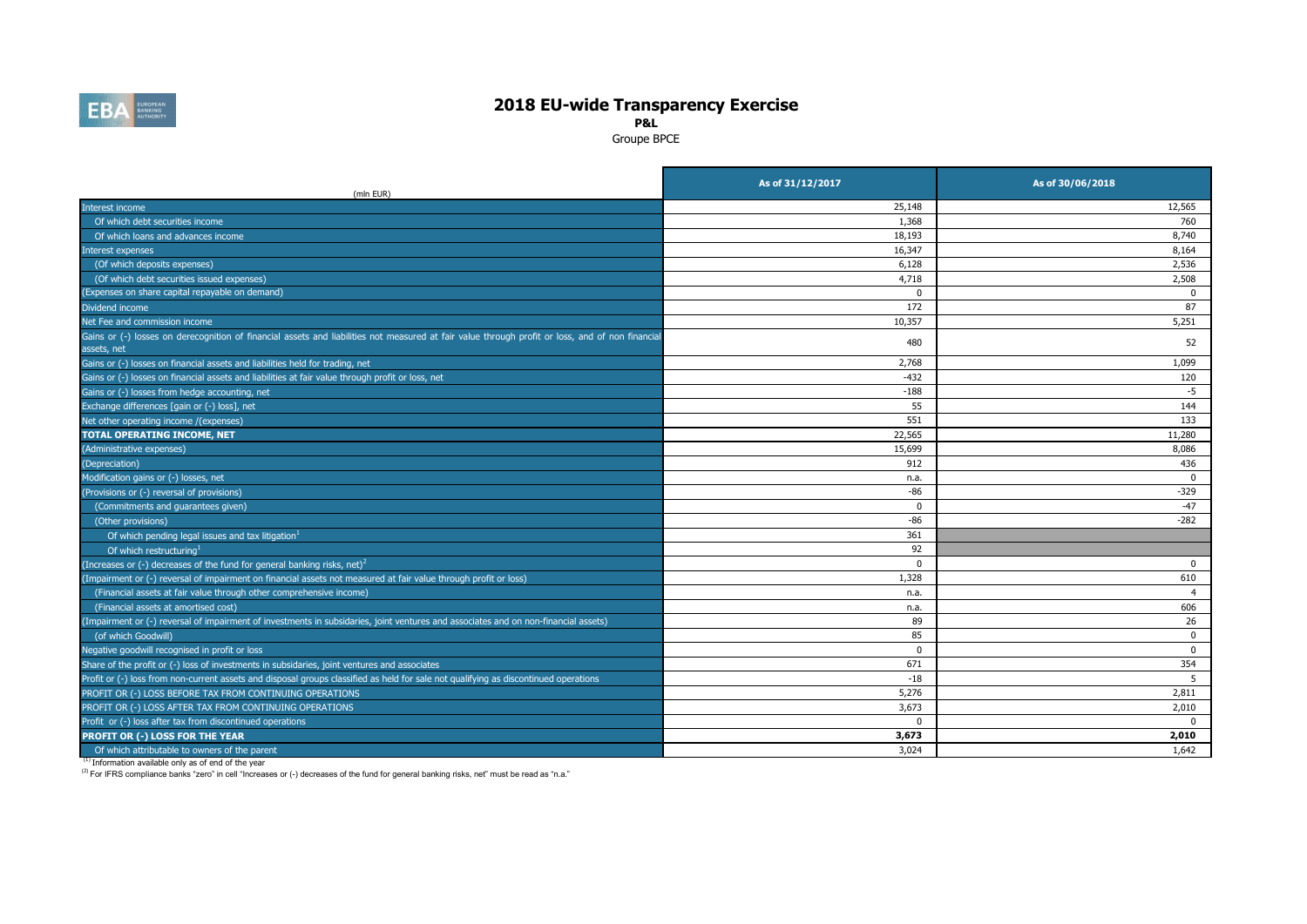**EBA** 

### **2018 EU-wide Transparency Exercise Market Risk** Groupe BPCE

### **As of 31/12/2017 As of 30/06/2018** (mln EUR) **MULTIPLICATION FACTOR (mc) x AVERAGE OF PREVIOUS 60 WORKING DAYS (VaRavg) PREVIOUS DAY (VaRt-1) MULTIPLICATION FACTOR (ms) x AVERAGE OF PREVIOUS 60 WORKING DAYS (SVaRavg) LATEST AVAILABLE (SVaRt-1) 12 WEEKS AVERAGE MEASURE LAST MEASUR 12 WEEKS AVERAGE MEASURE LAST MEASURE MULTIPLICATION FACTOR (mc) x AVERAGE OF PREVIOUS 60 WORKING DAYS (VaRavg) PREVIOUS DAY (VaRt-1) MULTIPLICATION FACTOR (ms) x AVERAGE OF PREVIOUS 60 WORKING DAYS (SVaRavg) LATEST AVAILABLE (SVaRt-1) 12 WEEKS AVERAGE MEASURE LAST MEASURE FLOOR 12 WEEKS AVERAGE MEASURE LAST MEASURE** Traded Debt Instruments 2,409 2,838 50 9 93 15 34 5 91 21 Of which: General risk 958 | 932 | 39 | / | / 2 | 11 | | | | | | | | | | | | | | 29 | 4 | /2 | 1/ Of which: Specific risk 1,215 1,690 11 2 18 5 5 1 19 4 Equities | 6 | 96 | 22 Of which: General risk 109 | 120 | 23 | 4 | 59 | 13 | | | | | | | | | 27 | 4 | 58 | 16 Of which: Specific risk 297 | 38 | 369 | 11 | 2 | 28 | 4 | | | | | | | | | | | 13 | 2 | 38 | 6 Foreign exchange risk 2,853 2,648 9 1 16 2 10 2 18 5 Commundates as the contract the contract of the contract of the contract of the contract of the contract of the contract of the contract of the contract of the contract of the contract of the contract of the contract of t **SA IM IM TOTAL RISK EXPOSURE AMOUNT TOTAL RISK EXPOSURE AMOUNT VaR (Memorandum item) STRESSED VaR (Memorandum item) INCREMENTAL DEFAULT AND MIGRATION RISK CAPITAL CHARGE STRESSED VaR (Memorandum item) INCREMENTAL DEFAULT AND MIGRATION RISK CAPITAL CHARGE ALL PRICE RISKS CAPITAL CHARGE FOR CTP TOTAL RISK EXPOSURE AMOUNT As of 31/12/2017 As of 30/06/2018 ALL PRICE RISKS CAPITAL CHARGE FOR CTP TOTAL RISK EXPOSURE AMOUNT VaR (Memorandum item)**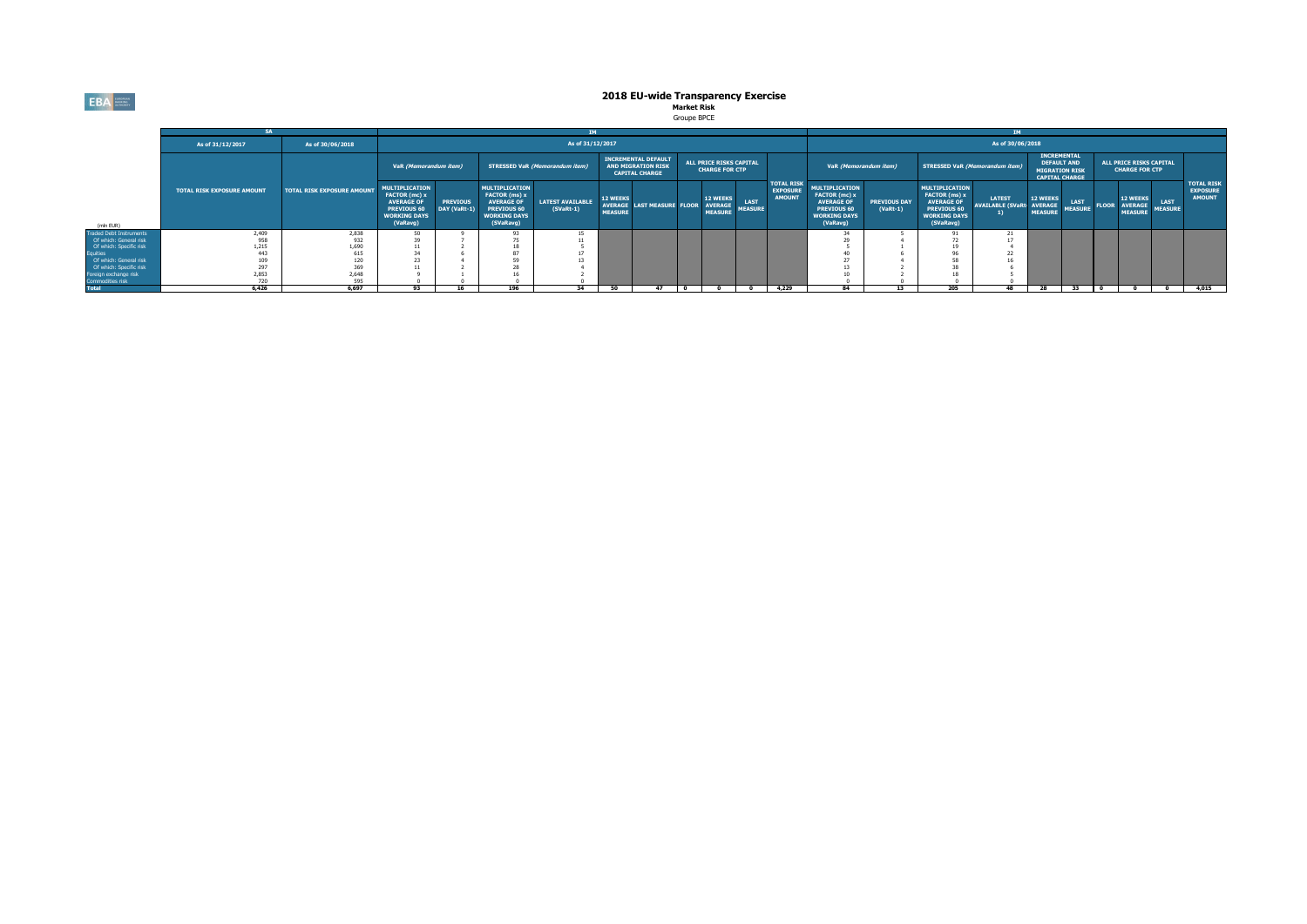

 $\begin{array}{c} \hline \end{array}$ 

# **2018 EU-wide Transparency Exercise**

**Credit Risk - Standardised Approach**

Groupe BPCE

|                   |                                                                                                                                                                                                               |                                |                                    |                                |                                            | <b>Standardised Approach</b>   |                                    |                                |                                            |
|-------------------|---------------------------------------------------------------------------------------------------------------------------------------------------------------------------------------------------------------|--------------------------------|------------------------------------|--------------------------------|--------------------------------------------|--------------------------------|------------------------------------|--------------------------------|--------------------------------------------|
|                   |                                                                                                                                                                                                               |                                | As of 31/12/2017                   |                                |                                            |                                | As of 30/06/2018                   |                                |                                            |
|                   | (mln EUR. %)                                                                                                                                                                                                  | Original Exposure <sup>1</sup> | <b>Exposure Value</b> <sup>1</sup> | <b>Risk exposure</b><br>amount | <b>Value adjustments</b><br>and provisions | Original Exposure <sup>1</sup> | <b>Exposure Value</b> <sup>1</sup> | <b>Risk exposure</b><br>amount | <b>Value adjustments</b><br>and provisions |
|                   | <b>Central governments or central banks</b>                                                                                                                                                                   | 74.632                         | 87,560                             | 5.465                          |                                            | 77,170                         | 90.133                             | 5.976                          |                                            |
|                   | <b>Regional governments or local authorities</b>                                                                                                                                                              | 53,638                         | 61,442                             | 12.790                         |                                            | 52,771                         | 59.113                             | 12.288                         |                                            |
|                   | <b>Public sector entities</b>                                                                                                                                                                                 | 22,339                         | 19.241                             | 3,799                          |                                            | 22,245                         | 18.827                             | 4.112                          |                                            |
|                   | <b>Multilateral Development Banks</b>                                                                                                                                                                         | 192                            | 193                                |                                |                                            | 205                            | 236                                |                                |                                            |
|                   | <b>International Organisations</b>                                                                                                                                                                            | 870                            | 870                                |                                |                                            | 848                            | 848                                |                                |                                            |
|                   | <b>Tnstitutions</b>                                                                                                                                                                                           | 25.952                         | 24.331                             | 2.046                          |                                            | 31,682                         | 31,906                             | 2.333                          |                                            |
|                   | <b>Corporates</b>                                                                                                                                                                                             | 101,849                        | 76.529                             | 64,698                         |                                            | 111,128                        | 86,760                             | 72.319                         |                                            |
|                   | of which: SME                                                                                                                                                                                                 | 23.532                         | 18.123                             | 16.906                         |                                            | 27,078                         | 20.379                             | 18,586                         |                                            |
|                   | <b>Retail</b>                                                                                                                                                                                                 | 20.038                         | 8.073                              | 5.823                          |                                            | 21.106                         | 8.044                              | 5.731                          |                                            |
|                   | of which: SME                                                                                                                                                                                                 | 2.053                          | 1.849                              | 1.151                          |                                            | 2.281                          | 2.001                              | 1.222                          |                                            |
| Consolidated data | Secured by mortgages on immovable property                                                                                                                                                                    | 69.977                         | 55,995                             | 22,728                         |                                            | 71,666                         | 57.515                             | 23.255                         |                                            |
|                   | of which: SME<br><b>Exposures in default</b>                                                                                                                                                                  | 7.022                          | 6,818                              | 2,899                          |                                            | 8.101                          | 7.813                              | 3.263                          |                                            |
|                   | Items associated with particularly high risk                                                                                                                                                                  | 9.388                          | 4.675                              | 5.435<br>12                    | 3.504                                      | 9,692<br>11                    | 4,830<br>11                        | 5.611<br>17                    | 3.573                                      |
|                   | <b>Covered bonds</b>                                                                                                                                                                                          | 514                            | 514                                | 184                            |                                            | 326                            | 326                                | 202                            |                                            |
|                   | Claims on institutions and corporates with a ST credit assessment                                                                                                                                             | 646                            | 647                                | 343                            |                                            | 761                            | 714                                | 390                            |                                            |
|                   | <b>Collective investments undertakings (CIU)</b>                                                                                                                                                              | 931                            | 931                                | 1.056                          |                                            | 962                            | 962                                | 1.111                          |                                            |
|                   | <b>Equity</b>                                                                                                                                                                                                 | 11                             | 11                                 | 11                             |                                            |                                |                                    |                                |                                            |
|                   | <b>Securitisation</b>                                                                                                                                                                                         | 7.631                          | 7.560                              | 3.917                          |                                            | 7.119                          | 7.046                              | 4.441                          |                                            |
|                   | <b>Other exposures</b>                                                                                                                                                                                        | 8.059                          | 8,058                              | 8,689                          |                                            | 8.564                          | 8.503                              | 7.061                          |                                            |
|                   | <b>Standardised Total</b>                                                                                                                                                                                     | 396.675                        | 356,638                            | 136,999                        | 4.002                                      | 416,263                        | 375,780                            | 144.852                        | 4,993                                      |
|                   | <sup>(1)</sup> Original exposure, unlike Exposure value, is reported before taking into account any effect due to credit conversion factors or credit risk mitigation techniques (e.g. substitution effects). |                                |                                    |                                |                                            |                                |                                    |                                |                                            |

|               |                                                                   |                                |                                    |                                |                                                         | <b>Standardised Approach</b>   |                        |                                |                                                         |
|---------------|-------------------------------------------------------------------|--------------------------------|------------------------------------|--------------------------------|---------------------------------------------------------|--------------------------------|------------------------|--------------------------------|---------------------------------------------------------|
|               |                                                                   |                                | As of 31/12/2017                   |                                |                                                         |                                | As of 30/06/2018       |                                |                                                         |
|               | (mln EUR. %)                                                      | Original Exposure <sup>1</sup> | <b>Exposure Value</b> <sup>1</sup> | <b>Risk exposure</b><br>amount | <b>Value adjustments</b><br>and provisions <sup>2</sup> | Original Exposure <sup>1</sup> | <b>Exposure Value1</b> | <b>Risk exposure</b><br>amount | <b>Value adjustments</b><br>and provisions <sup>2</sup> |
|               | Central governments or central banks                              | 63,885                         | 76,598                             | 4.685                          |                                                         | 66,778                         | 79.556                 | 5.255                          |                                                         |
|               | <b>Regional governments or local authorities</b>                  | 46.447                         | 53.654                             | 10.485                         |                                                         | 45.356                         | 51,209                 | 9.993                          |                                                         |
|               | <b>Public sector entities</b>                                     | 21,720                         | 18,770                             | 3,606                          |                                                         | 21.588                         | 18,302                 | 3.907                          |                                                         |
|               | <b>Multilateral Development Banks</b>                             | 60                             | 60                                 |                                |                                                         | 72                             | 72                     | $\Omega$                       |                                                         |
|               | <b>International Organisations</b>                                | 6                              |                                    |                                |                                                         |                                |                        | $\sim$                         |                                                         |
|               | <b>Institutions</b>                                               | 7.704                          | 8.017                              | 1.028                          |                                                         | 15.177                         | 16.957                 | 1.371                          |                                                         |
|               | <b>Corporates</b>                                                 | 91,375                         | 67,509                             | 57.351                         |                                                         | 97.897                         | 75,618                 | 63.094                         |                                                         |
|               | of which: SME                                                     | 22,819                         | 17,499                             | 16,289                         |                                                         | 25.713                         | 19.158                 | 17.373                         |                                                         |
|               | <b>Retail</b>                                                     | 17.316                         | 5,688                              | 4.135                          |                                                         | 18,434                         | 5.716                  | 4.112                          |                                                         |
|               | of which: SME                                                     | 1.247                          | 1.155                              | 735                            |                                                         | 1.462                          | 1.297                  | <b>798</b>                     |                                                         |
| <b>FRANCE</b> | Secured by mortgages on immovable property                        | 65.269                         | 51.354                             | 20.961                         |                                                         | 66,925                         | 52.862                 | 21.460                         |                                                         |
|               | of which: SME                                                     | 6,969                          | 6.766                              | 2.875                          |                                                         | 8.056                          | 7,769                  | 3.244                          |                                                         |
|               | <b>Exposures in default</b>                                       | 7.952                          | 3.979                              | 4.557                          | 2.781                                                   | 8,340                          | 4.259                  | 4.874                          | 2,802                                                   |
|               | Items associated with particularly high risk                      | D.                             |                                    |                                |                                                         |                                |                        |                                |                                                         |
|               | <b>Covered bonds</b>                                              | 288                            | 288                                | 29                             |                                                         | 69                             | 69                     |                                |                                                         |
|               | Claims on institutions and corporates with a ST credit assessment | 2                              |                                    |                                |                                                         | 54                             | 11                     |                                |                                                         |
|               | Collective investments undertakings (CIU)                         | 561                            | 561                                | 965                            |                                                         | 595                            | 595                    | 1.020                          |                                                         |
|               | Equity                                                            | 11                             | 11                                 | 11                             |                                                         |                                |                        | 6                              |                                                         |
|               | <b>Securitisation</b>                                             |                                |                                    |                                |                                                         |                                |                        |                                |                                                         |
|               | <b>Other exposures</b>                                            | 7.087                          | 7.087                              | 8.005                          |                                                         | 6,891                          | 6,891                  | 6.041                          |                                                         |
|               | <b>Standardised Total<sup>2</sup></b>                             |                                |                                    |                                | 3,198                                                   |                                |                        |                                | 4.026                                                   |

Standardised Total<sup>\*</sup><br><sup>19</sup> Original exposure, unlike Exposite of the Standardise taking into account any effect due to credit conversion factors or credit risk milopation techniques (e.g. substitution effects).<br>Total value

|               |                                                                   | <b>Standardised Approach</b>   |                                    |                                |                                                         |                                                                                                                                                                                                                                                                                                                                                                                                                                       |                                    |                                |                                                  |  |  |  |  |  |
|---------------|-------------------------------------------------------------------|--------------------------------|------------------------------------|--------------------------------|---------------------------------------------------------|---------------------------------------------------------------------------------------------------------------------------------------------------------------------------------------------------------------------------------------------------------------------------------------------------------------------------------------------------------------------------------------------------------------------------------------|------------------------------------|--------------------------------|--------------------------------------------------|--|--|--|--|--|
|               |                                                                   |                                | As of 31/12/2017                   |                                |                                                         |                                                                                                                                                                                                                                                                                                                                                                                                                                       | As of 30/06/2018                   |                                |                                                  |  |  |  |  |  |
|               | (mln EUR. %)                                                      | Original Exposure <sup>1</sup> | <b>Exposure Value</b> <sup>1</sup> | <b>Risk exposure</b><br>amount | <b>Value adjustments</b><br>and provisions <sup>2</sup> | Original Exposure <sup>1</sup>                                                                                                                                                                                                                                                                                                                                                                                                        | <b>Exposure Value</b> <sup>1</sup> | <b>Risk exposure</b><br>amount | Value adjustments<br>and provisions <sup>2</sup> |  |  |  |  |  |
|               | Central governments or central banks                              | 130                            | 174                                | $\Omega$                       |                                                         | 131                                                                                                                                                                                                                                                                                                                                                                                                                                   | 173                                | $^{\circ}$                     |                                                  |  |  |  |  |  |
|               | <b>Regional governments or local authorities</b>                  | 1,739                          | 1.503                              | 683                            |                                                         | 1.707                                                                                                                                                                                                                                                                                                                                                                                                                                 | 1.483                              | 678                            |                                                  |  |  |  |  |  |
|               | <b>Public sector entities</b>                                     | 67                             | 67                                 | 13                             |                                                         | 72                                                                                                                                                                                                                                                                                                                                                                                                                                    | 72                                 | 14                             |                                                  |  |  |  |  |  |
|               | <b>Multilateral Development Banks</b>                             |                                |                                    |                                |                                                         |                                                                                                                                                                                                                                                                                                                                                                                                                                       |                                    |                                |                                                  |  |  |  |  |  |
|               | <b>International Organisations</b>                                |                                |                                    |                                |                                                         | $\sqrt{2}$                                                                                                                                                                                                                                                                                                                                                                                                                            |                                    | $\Omega$                       |                                                  |  |  |  |  |  |
|               | <b>Institutions</b>                                               | 5.736                          | 5.721                              | 138                            |                                                         | 4,848                                                                                                                                                                                                                                                                                                                                                                                                                                 | 4,834                              | 122                            |                                                  |  |  |  |  |  |
|               | <b>Corporates</b>                                                 | 1.162                          | 1.685                              | 716                            |                                                         | 1.451                                                                                                                                                                                                                                                                                                                                                                                                                                 | 1.980                              | 1.004                          |                                                  |  |  |  |  |  |
|               | of which: SMF                                                     |                                |                                    |                                |                                                         | 83                                                                                                                                                                                                                                                                                                                                                                                                                                    | 79                                 | 79                             |                                                  |  |  |  |  |  |
|               | <b>Retail</b>                                                     |                                |                                    |                                |                                                         |                                                                                                                                                                                                                                                                                                                                                                                                                                       |                                    |                                |                                                  |  |  |  |  |  |
|               | of which: SMF                                                     |                                | $\sqrt{2}$                         |                                |                                                         | $\Omega$                                                                                                                                                                                                                                                                                                                                                                                                                              | - 0                                |                                |                                                  |  |  |  |  |  |
| UNITED STATES | Secured by mortgages on immovable property                        | 124                            | 122                                |                                |                                                         | 134                                                                                                                                                                                                                                                                                                                                                                                                                                   | 131                                | 51                             |                                                  |  |  |  |  |  |
|               | of which: SME                                                     |                                |                                    |                                |                                                         |                                                                                                                                                                                                                                                                                                                                                                                                                                       |                                    |                                |                                                  |  |  |  |  |  |
|               | <b>Exposures in default</b>                                       |                                |                                    |                                | $\overline{\mathbf{z}}$                                 |                                                                                                                                                                                                                                                                                                                                                                                                                                       |                                    |                                |                                                  |  |  |  |  |  |
|               | Items associated with particularly high risk                      |                                |                                    |                                |                                                         |                                                                                                                                                                                                                                                                                                                                                                                                                                       |                                    |                                |                                                  |  |  |  |  |  |
|               | <b>Covered bonds</b>                                              |                                |                                    |                                |                                                         |                                                                                                                                                                                                                                                                                                                                                                                                                                       |                                    |                                |                                                  |  |  |  |  |  |
|               | Claims on institutions and corporates with a ST credit assessment |                                |                                    |                                |                                                         |                                                                                                                                                                                                                                                                                                                                                                                                                                       |                                    |                                |                                                  |  |  |  |  |  |
|               | Collective investments undertakings (CIU)                         |                                |                                    |                                |                                                         |                                                                                                                                                                                                                                                                                                                                                                                                                                       |                                    |                                |                                                  |  |  |  |  |  |
|               | <b>Equity</b>                                                     |                                |                                    |                                |                                                         | $\sim$                                                                                                                                                                                                                                                                                                                                                                                                                                |                                    |                                |                                                  |  |  |  |  |  |
|               | <b>Securitisation</b>                                             |                                |                                    |                                |                                                         |                                                                                                                                                                                                                                                                                                                                                                                                                                       |                                    |                                |                                                  |  |  |  |  |  |
|               | <b>Other exposures</b>                                            | 294                            | 294                                | 83                             |                                                         | 822                                                                                                                                                                                                                                                                                                                                                                                                                                   | 822                                | 244                            |                                                  |  |  |  |  |  |
|               | <b>Standardised Total<sup>2</sup></b>                             |                                |                                    |                                |                                                         |                                                                                                                                                                                                                                                                                                                                                                                                                                       |                                    |                                |                                                  |  |  |  |  |  |
|               |                                                                   |                                |                                    |                                |                                                         | (ii) Original exposure, unlike Exposure value, is reported before taking into account any effect due to credit conversion factors or credit risk mitigation techniques (e.g. substitution effects).<br>(2) Total value adjustments and provisions per country of counterparty excludes those for securistisation exposures, additional valuation adjustments (AVAs) and other own funds reductions related to the exposures, but incl |                                    |                                |                                                  |  |  |  |  |  |

|                                                                   | <b>Standardised Approach</b>   |                                    |                                |                                                  |                                |                                    |                                |                                                  |
|-------------------------------------------------------------------|--------------------------------|------------------------------------|--------------------------------|--------------------------------------------------|--------------------------------|------------------------------------|--------------------------------|--------------------------------------------------|
|                                                                   |                                | As of 31/12/2017                   |                                |                                                  | As of 30/06/2018               |                                    |                                |                                                  |
| (mln EUR. 96)                                                     | Original Exposure <sup>1</sup> | <b>Exposure Value</b> <sup>1</sup> | <b>Risk exposure</b><br>amount | Value adjustments<br>and provisions <sup>2</sup> | Original Exposure <sup>1</sup> | <b>Exposure Value</b> <sup>1</sup> | <b>Risk exposure</b><br>amount | Value adjustments<br>and provisions <sup>2</sup> |
| Central governments or central banks                              | n                              |                                    |                                |                                                  |                                |                                    | $\Omega$                       |                                                  |
| <b>Regional governments or local authorities</b>                  |                                |                                    |                                |                                                  |                                |                                    |                                |                                                  |
| <b>Public sector entities</b>                                     |                                |                                    |                                |                                                  |                                |                                    |                                |                                                  |
| <b>Multilateral Development Banks</b>                             |                                |                                    |                                |                                                  |                                |                                    |                                |                                                  |
| <b>International Organisations</b>                                |                                |                                    |                                |                                                  |                                |                                    |                                |                                                  |
| <b>Institutions</b>                                               | 8.197                          | 7.117                              | 317                            |                                                  | 6.852                          | 6.014                              | 297                            |                                                  |
| <b>Corporates</b>                                                 | 395                            | 388                                | 283                            |                                                  | 770                            | 756                                | 617                            |                                                  |
| of which: SME                                                     |                                |                                    |                                |                                                  | 107                            | 104                                | 104                            |                                                  |
| <b>Retail</b>                                                     | 25                             | 14                                 | 11                             |                                                  | 23                             | 15                                 | 11                             |                                                  |
| of which: SME                                                     |                                |                                    |                                |                                                  |                                | $\sqrt{2}$                         |                                |                                                  |
| UNITED KINGDOM Secured by mortgages on immovable property         | 320                            | 314                                | 119                            |                                                  | 328                            | 316                                | 119                            |                                                  |
| of which: SME                                                     | $\Omega$                       |                                    |                                |                                                  | $\sqrt{2}$                     | $\sqrt{2}$                         | $\Omega$                       |                                                  |
| <b>Exposures in default</b>                                       | 12                             |                                    |                                |                                                  | 16                             | 11                                 | 12                             |                                                  |
| Items associated with particularly high risk                      |                                |                                    |                                |                                                  |                                |                                    |                                |                                                  |
| <b>Covered bonds</b>                                              |                                |                                    |                                |                                                  |                                |                                    |                                |                                                  |
| Claims on institutions and corporates with a ST credit assessment |                                |                                    |                                |                                                  |                                |                                    |                                |                                                  |
| <b>Collective investments undertakings (CIU)</b>                  |                                |                                    |                                |                                                  |                                |                                    |                                |                                                  |
| <b>Equity</b>                                                     |                                |                                    |                                |                                                  |                                | $\overline{ }$                     |                                |                                                  |
| <b>Securitisation</b>                                             |                                |                                    |                                |                                                  |                                |                                    |                                |                                                  |
| <b>Other exposures</b>                                            | 400                            | 400                                | 338                            |                                                  | 467                            | 406                                | 406                            |                                                  |
| <b>Standardised Total<sup>2</sup></b>                             |                                |                                    |                                |                                                  |                                |                                    |                                |                                                  |

Standardised Total<sup>2</sup><br>This income unit Exported between the standardise between facts or edit in instant income of the standardise income<br>This value adjuding to a movement of contents of contents the for securities in expo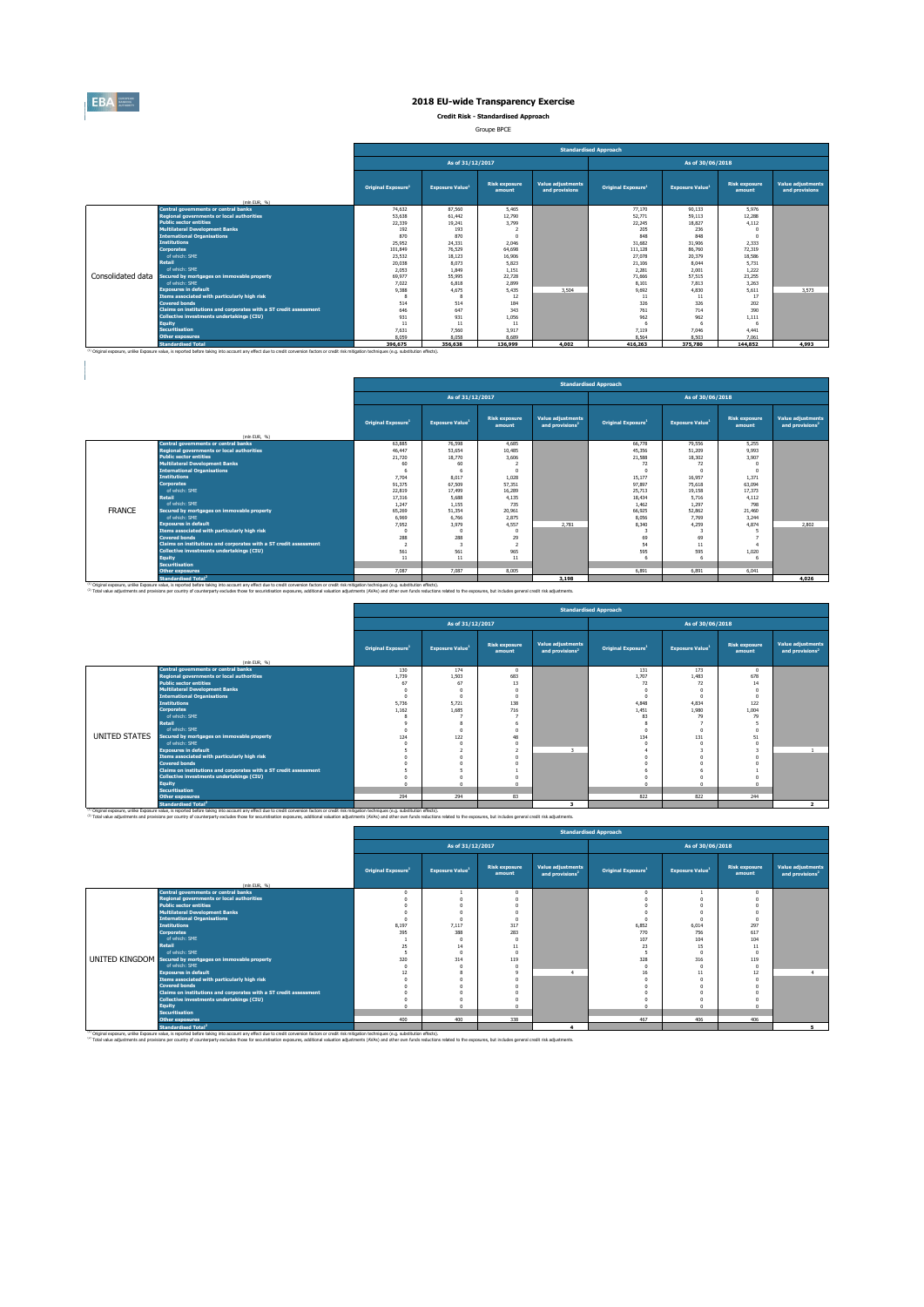

**Credit Risk - Standardised Approach**

Groupe BPCE

|                |                                                                                                                                                                                                    |                                |                                    |                                |                                                  | <b>Standardised Approach</b>   |                                    |                                |                                                  |
|----------------|----------------------------------------------------------------------------------------------------------------------------------------------------------------------------------------------------|--------------------------------|------------------------------------|--------------------------------|--------------------------------------------------|--------------------------------|------------------------------------|--------------------------------|--------------------------------------------------|
|                |                                                                                                                                                                                                    |                                | As of 31/12/2017                   |                                |                                                  |                                | As of 30/06/2018                   |                                |                                                  |
|                | (mln EUR. %)                                                                                                                                                                                       | Original Exposure <sup>1</sup> | <b>Exposure Value</b> <sup>1</sup> | <b>Risk exposure</b><br>amount | Value adjustments<br>and provisions <sup>2</sup> | Original Exposure <sup>1</sup> | <b>Exposure Value</b> <sup>1</sup> | <b>Risk exposure</b><br>amount | Value adjustments<br>and provisions <sup>2</sup> |
|                | <b>Central governments or central banks</b>                                                                                                                                                        | 1.338                          | 1.338                              | $\sqrt{2}$                     |                                                  | 1.224                          | 1.224                              |                                |                                                  |
|                | <b>Regional governments or local authorities</b>                                                                                                                                                   | 182                            | 172                                |                                |                                                  | 196                            | 186                                |                                |                                                  |
|                | <b>Public sector entities</b>                                                                                                                                                                      | 45                             | 45                                 |                                |                                                  | 47                             | 47                                 |                                |                                                  |
|                | <b>Multilateral Development Banks</b>                                                                                                                                                              | $\sqrt{2}$                     |                                    |                                |                                                  |                                |                                    |                                |                                                  |
|                | <b>International Organisations</b>                                                                                                                                                                 | $\sim$                         |                                    |                                |                                                  | $\Omega$                       |                                    |                                |                                                  |
|                | <b>Tnstitutions</b>                                                                                                                                                                                | 1.013                          | 746                                | 40                             |                                                  | 1.457                          | 1.225                              | 52                             |                                                  |
|                | <b>Corporates</b>                                                                                                                                                                                  | 357                            | 348                                | 244                            |                                                  | 636                            | 599                                | 445                            |                                                  |
|                | of which: SME                                                                                                                                                                                      |                                |                                    |                                |                                                  | 105                            | 98                                 | 98                             |                                                  |
|                | <b>Retail</b>                                                                                                                                                                                      | 87                             | 71                                 | 53                             |                                                  | 64                             | 58                                 | 44                             |                                                  |
|                | of which: SME                                                                                                                                                                                      | $\Omega$                       |                                    | $\Omega$                       |                                                  | $\Omega$                       |                                    |                                |                                                  |
| <b>GERMANY</b> | Secured by mortgages on immovable property                                                                                                                                                         | 27                             | 26                                 | 11                             |                                                  | 28                             | 27                                 | 11                             |                                                  |
|                | of which: SME                                                                                                                                                                                      | $\sqrt{2}$                     |                                    |                                |                                                  | $\Omega$                       |                                    |                                |                                                  |
|                | <b>Exposures in default</b>                                                                                                                                                                        | 14                             |                                    |                                | 13                                               | 32                             | 14                                 | 20                             | 18                                               |
|                | Items associated with particularly high risk                                                                                                                                                       | $\sqrt{2}$                     |                                    |                                |                                                  | $\Omega$                       |                                    |                                |                                                  |
|                | <b>Covered bonds</b>                                                                                                                                                                               |                                |                                    |                                |                                                  |                                |                                    |                                |                                                  |
|                | Claims on institutions and corporates with a ST credit assessment                                                                                                                                  |                                |                                    |                                |                                                  |                                |                                    |                                |                                                  |
|                | Collective investments undertakings (CIU)                                                                                                                                                          | $\Omega$                       |                                    |                                |                                                  |                                |                                    |                                |                                                  |
|                | <b>Equity</b>                                                                                                                                                                                      | $\sim$                         |                                    |                                |                                                  | $\Omega$                       |                                    |                                |                                                  |
|                | <b>Securitisation</b>                                                                                                                                                                              |                                |                                    |                                |                                                  |                                |                                    |                                |                                                  |
|                | <b>Other exposures</b>                                                                                                                                                                             | 14                             | 14                                 | 14                             |                                                  | 106                            | 106                                | 106                            |                                                  |
|                | <b>Standardised Total<sup>2</sup></b>                                                                                                                                                              |                                |                                    |                                | 28                                               |                                |                                    |                                | 24                                               |
|                | (i) Original exposure, unlike Exposure value, is reported before taking into account any effect due to credit conversion factors or credit risk mitioation techniques (e.g. substitution effects). |                                |                                    |                                |                                                  |                                |                                    |                                |                                                  |

<sup>co</sup> Odnal exposur, unile Exposure value, is reported before thein any account any effect due to remain conversion factors or edit rak mitigation technique, (e.g., substitute the exposure, and the rown funds reduced to the

|              |                                                                   |                                |                                    |                                |                                                         | <b>Standardised Approach</b>   |                                    |                                |                                                  |
|--------------|-------------------------------------------------------------------|--------------------------------|------------------------------------|--------------------------------|---------------------------------------------------------|--------------------------------|------------------------------------|--------------------------------|--------------------------------------------------|
|              |                                                                   |                                | As of 31/12/2017                   |                                |                                                         |                                | As of 30/06/2018                   |                                |                                                  |
|              | (mln EUR, %)                                                      | Original Exposure <sup>1</sup> | <b>Exposure Value</b> <sup>1</sup> | <b>Risk exposure</b><br>amount | <b>Value adjustments</b><br>and provisions <sup>2</sup> | Original Exposure <sup>1</sup> | <b>Exposure Value</b> <sup>1</sup> | <b>Risk exposure</b><br>amount | Value adjustments<br>and provisions <sup>2</sup> |
|              | <b>Central governments or central banks</b>                       | 3.816                          | 3,819                              | 88                             |                                                         | 3.723                          | 3.726                              | 54                             |                                                  |
|              | <b>Regional governments or local authorities</b>                  | 1.398                          | 1.395                              | 279                            |                                                         | 1.338                          | 1.335                              | 267                            |                                                  |
|              | <b>Public sector entities</b>                                     |                                |                                    | $\sqrt{2}$                     |                                                         | $\Omega$                       |                                    |                                |                                                  |
|              | <b>Multilateral Development Banks</b>                             |                                |                                    |                                |                                                         | $\Omega$                       |                                    |                                |                                                  |
|              | <b>International Organisations</b>                                |                                | n                                  |                                |                                                         | $\Omega$                       |                                    |                                |                                                  |
|              | <b>Institutions</b>                                               | 49                             | 52                                 | 38                             |                                                         | 80                             | 81                                 | 15                             |                                                  |
|              | <b>Corporates</b>                                                 | 248                            | 234                                | 233                            |                                                         | 326                            | 276                                | 251                            |                                                  |
|              | of which: SME                                                     |                                |                                    |                                |                                                         | 36                             | 36                                 | 36                             |                                                  |
|              | Retail                                                            | 18                             | 14                                 | 10 <sup>1</sup>                |                                                         | 17                             | 15                                 | 11                             |                                                  |
|              | of which: SME                                                     |                                |                                    |                                |                                                         |                                |                                    |                                |                                                  |
| <b>ITALY</b> | Secured by mortgages on immovable property                        | q <sub>4</sub>                 | Q <sub>4</sub>                     | 37                             |                                                         | 98                             | 96                                 | 39                             |                                                  |
|              | of which: SME                                                     |                                |                                    |                                |                                                         |                                |                                    |                                |                                                  |
|              | <b>Exposures in default</b>                                       | 15                             |                                    |                                | $\sim$                                                  | 16                             |                                    |                                |                                                  |
|              | Items associated with particularly high risk                      |                                |                                    |                                |                                                         | $\Omega$                       |                                    |                                |                                                  |
|              | <b>Covered bonds</b>                                              |                                |                                    |                                |                                                         | $\sqrt{2}$                     |                                    |                                |                                                  |
|              | Claims on institutions and corporates with a ST credit assessment |                                | $\Omega$                           |                                |                                                         | $\Omega$                       |                                    |                                |                                                  |
|              | <b>Collective investments undertakings (CIU)</b>                  | 343                            | 343                                | 69                             |                                                         | 341                            | 341                                | 68                             |                                                  |
|              | Equity                                                            |                                | n                                  | $\sim$                         |                                                         | $\Omega$                       |                                    |                                |                                                  |
|              | <b>Securitisation</b>                                             |                                |                                    |                                |                                                         |                                |                                    |                                |                                                  |
|              | <b>Other exposures</b>                                            | 24                             | 24                                 | 13                             |                                                         | 29                             | 29                                 | 18                             |                                                  |
|              | <b>Standardised Total<sup>2</sup></b>                             |                                |                                    |                                | $\circ$                                                 |                                |                                    |                                | 13                                               |

Standardised Total<sup>\*</sup><br><sup>10</sup> Original exposure, unlike Exposite of the Standardise taking into account any effect due to credit conversion factors or credit niti miliopsion techniques (e.g. substitution effects).<br><sup>22</sup> Total Ė

|            |                                                                   |                                |                                    |                                |                                                         | <b>Standardised Approach</b>   |                                    |                                |                                                  |
|------------|-------------------------------------------------------------------|--------------------------------|------------------------------------|--------------------------------|---------------------------------------------------------|--------------------------------|------------------------------------|--------------------------------|--------------------------------------------------|
|            |                                                                   |                                | As of 31/12/2017                   |                                |                                                         |                                | As of 30/06/2018                   |                                |                                                  |
|            | (mln EUR. %)                                                      | Original Exposure <sup>1</sup> | <b>Exposure Value</b> <sup>1</sup> | <b>Risk exposure</b><br>amount | <b>Value adjustments</b><br>and provisions <sup>2</sup> | Original Exposure <sup>1</sup> | <b>Exposure Value</b> <sup>1</sup> | <b>Risk exposure</b><br>amount | Value adjustments<br>and provisions <sup>2</sup> |
|            | Central governments or central banks                              | 456                            | 456                                | $\Omega$                       |                                                         | 355                            | 356                                |                                |                                                  |
|            | <b>Regional governments or local authorities</b>                  |                                |                                    |                                |                                                         |                                |                                    |                                |                                                  |
|            | <b>Public sector entities</b>                                     |                                |                                    |                                |                                                         | $\theta$                       |                                    |                                |                                                  |
|            | <b>Multilateral Development Banks</b>                             |                                | $\Omega$                           |                                |                                                         | $\Omega$                       |                                    |                                |                                                  |
|            | <b>International Organisations</b>                                | 446                            | 446                                |                                |                                                         | 479                            | 479                                |                                |                                                  |
|            | <b>Institutions</b>                                               | 17                             | 35                                 |                                |                                                         | 26                             | 38                                 |                                |                                                  |
|            | <b>Corporates</b>                                                 | 524                            | 411                                | 342                            |                                                         | 557                            | 458                                | 377                            |                                                  |
|            | of which: SME                                                     | 107                            | 91                                 | 91                             |                                                         | 124                            | 105                                | 105                            |                                                  |
|            | Retail                                                            | 83                             | 59                                 | 43                             |                                                         | 100                            | 63                                 | 46                             |                                                  |
|            | of which: SME                                                     |                                |                                    | $\sqrt{2}$                     |                                                         | $\ddot{q}$                     |                                    |                                |                                                  |
| LUXEMBOURG | Secured by mortgages on immovable property                        | 573                            | 572                                | 213                            |                                                         | 542                            | 539                                | 194                            |                                                  |
|            | of which: SME                                                     |                                | 5                                  | $\overline{z}$                 |                                                         | 5                              |                                    |                                |                                                  |
|            | <b>Exposures in default</b>                                       | 128                            | 59                                 | 75                             | 68                                                      | 178                            | 96                                 | 115                            | R1                                               |
|            | Items associated with particularly high risk                      |                                |                                    |                                |                                                         | D.                             |                                    |                                |                                                  |
|            | <b>Covered bonds</b>                                              |                                | $\Omega$                           |                                |                                                         | $\Omega$                       |                                    |                                |                                                  |
|            | Claims on institutions and corporates with a ST credit assessment |                                |                                    |                                |                                                         | $\theta$                       |                                    |                                |                                                  |
|            | Collective investments undertakings (CIU)                         | 21                             | 21                                 | 17<br>$\sim$                   |                                                         | 20<br>$\Omega$                 | 20                                 | 17                             |                                                  |
|            | <b>Equity</b><br><b>Securitisation</b>                            |                                |                                    |                                |                                                         |                                |                                    |                                |                                                  |
|            |                                                                   | $\mathbf{r}$                   | ×,                                 |                                |                                                         |                                |                                    | $\Omega$                       |                                                  |
|            | <b>Other exposures</b>                                            |                                |                                    | 5                              |                                                         | $\Omega$                       | $\Omega$                           |                                |                                                  |
|            | <b>Standardised Total<sup>2</sup></b>                             |                                |                                    |                                | 70                                                      |                                |                                    |                                | 86                                               |

**Standardised Total<sup>2</sup><br>
Inc. value is reported before taking into** (1) Original exposure, unlike Exposure value, is reported before taking into account any effect due to credit conversion factors or credit risk mitigation value to credit risk mitigation techniques (e.g. substitution effec <sup>(2)</sup> Total value adjustments and provisions per country of counterparty excludes those for securistisation exposures. additional valuation adjustments (AVAs) and other own funds reductions related to the exposures. but in

|             |                                                                   |                                |                                    |                                |                                                         | <b>Standardised Approach</b>   |                                    |                                |                                                  |
|-------------|-------------------------------------------------------------------|--------------------------------|------------------------------------|--------------------------------|---------------------------------------------------------|--------------------------------|------------------------------------|--------------------------------|--------------------------------------------------|
|             |                                                                   |                                | As of 31/12/2017                   |                                |                                                         |                                | As of 30/06/2018                   |                                |                                                  |
|             | (mln EUR. 96)                                                     | Original Exposure <sup>1</sup> | <b>Exposure Value</b> <sup>1</sup> | <b>Risk exposure</b><br>amount | <b>Value adjustments</b><br>and provisions <sup>2</sup> | Original Exposure <sup>1</sup> | <b>Exposure Value</b> <sup>1</sup> | <b>Risk exposure</b><br>amount | Value adjustments<br>and provisions <sup>2</sup> |
|             | Central governments or central banks                              | 65                             | 65                                 | $^{\circ}$                     |                                                         | 187                            | 187                                | $\Omega$                       |                                                  |
|             | <b>Regional governments or local authorities</b>                  | 552                            | 1.244                              | 249                            |                                                         | 549                            | 1.124                              | 225                            |                                                  |
|             | <b>Public sector entities</b>                                     | $\Omega$                       |                                    |                                |                                                         |                                |                                    |                                |                                                  |
|             | <b>Multilateral Development Banks</b>                             | $\theta$                       |                                    |                                |                                                         | $\Omega$                       | $\sim$                             |                                |                                                  |
|             | <b>International Organisations</b>                                | 137                            | 137                                | $\Omega$                       |                                                         | 102                            | 102                                |                                |                                                  |
|             | <b>Institutions</b>                                               | 722                            | 67                                 | 21                             |                                                         | 614                            | 68                                 | 12                             |                                                  |
|             | <b>Corporates</b>                                                 | 678                            | 498                                | 404                            |                                                         | 849                            | 544                                | 493                            |                                                  |
|             | of which: SME                                                     | $12\,$                         |                                    |                                |                                                         | 61                             | 51                                 | 51                             |                                                  |
|             | <b>Retail</b>                                                     | 6                              | 5                                  |                                |                                                         | п.                             |                                    |                                |                                                  |
|             | of which: SME                                                     | $\Omega$                       | - O                                | $\sqrt{2}$                     |                                                         | $\Omega$                       | $\sqrt{2}$                         |                                |                                                  |
| SWITZERLAND | Secured by mortgages on immovable property                        | 490                            | 471                                | 229                            |                                                         | 550                            | 532                                | 270                            |                                                  |
|             | of which: SME                                                     | $\Omega$                       |                                    | $\Omega$                       |                                                         | $\Omega$                       |                                    |                                |                                                  |
|             | <b>Exposures in default</b>                                       | 43                             | 10                                 | 12                             | 33                                                      | 25                             |                                    |                                | 21                                               |
|             | Items associated with particularly high risk                      | $\Omega$                       |                                    | $\Omega$                       |                                                         | $\theta$                       | $\Omega$                           |                                |                                                  |
|             | <b>Covered bonds</b>                                              | $\Omega$                       |                                    |                                |                                                         |                                |                                    |                                |                                                  |
|             | Claims on institutions and corporates with a ST credit assessment | $\Omega$                       |                                    |                                |                                                         |                                |                                    |                                |                                                  |
|             | Collective investments undertakings (CIU)                         | $\Omega$                       |                                    |                                |                                                         |                                |                                    |                                |                                                  |
|             | Equity                                                            | $\Omega$                       |                                    | $\sqrt{2}$                     |                                                         | $\sim$                         | $\Omega$                           |                                |                                                  |
|             | <b>Securitisation</b>                                             |                                |                                    |                                |                                                         |                                |                                    |                                |                                                  |
|             | <b>Other exposures</b>                                            | $\Omega$                       | $\sim$                             | $\Omega$                       |                                                         | $\Omega$                       | $\Omega$                           | $\Omega$                       |                                                  |
|             | <b>Standardised Total<sup>2</sup></b>                             |                                |                                    |                                | 34                                                      |                                |                                    |                                | 25                                               |

Standardised Total<sup>2</sup><br>This incours unlie Except the coord betre lating into account any effect due to credit conversion factors or credit risk mitioation techniques (e.e. substitution effects).<br>This value adjustments and p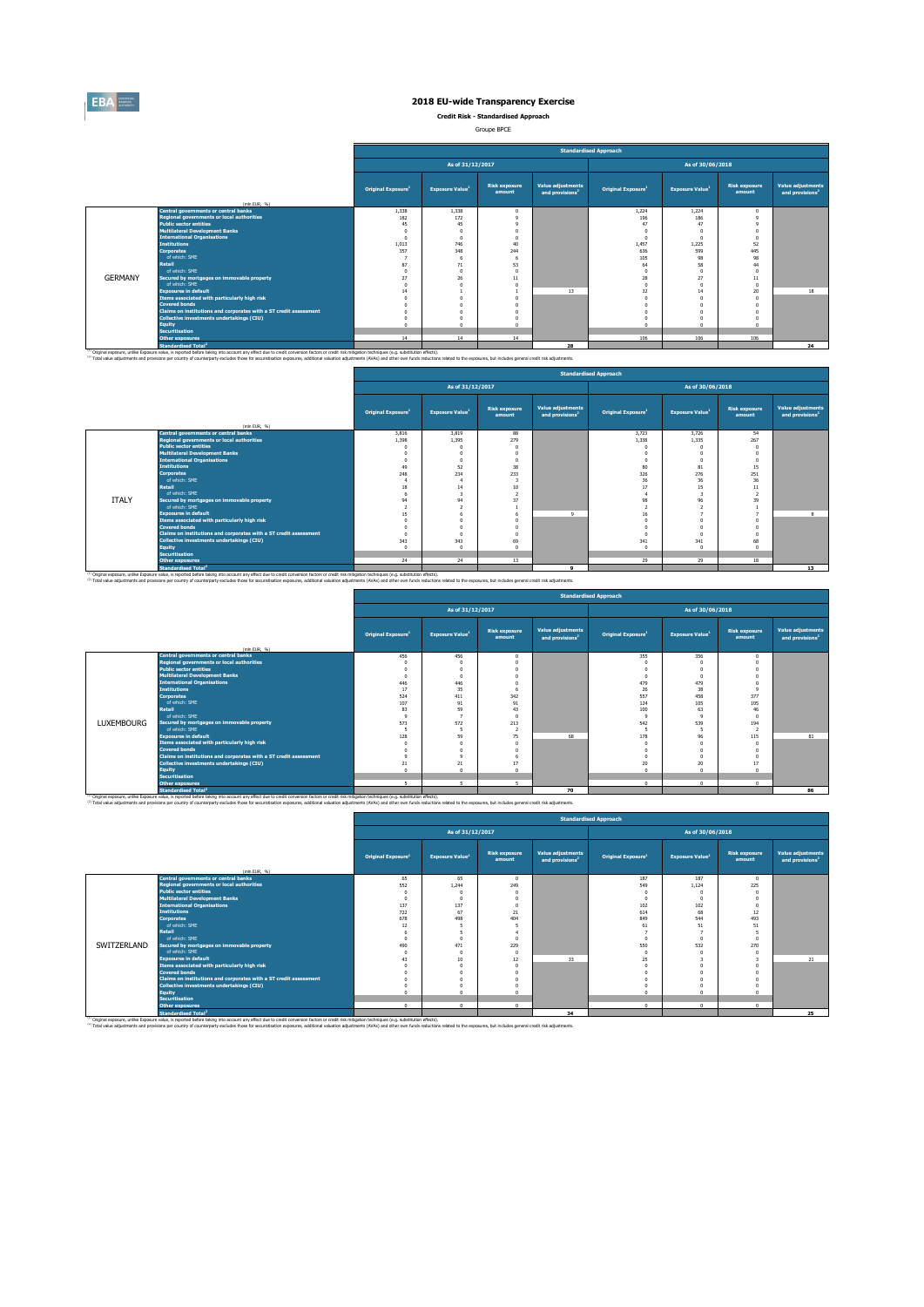

**Credit Risk - Standardised Approach**

Groupe BPCE

|                 |                                                                                                                                                                                                                               |                                |                                    |                                |                                                         | <b>Standardised Approach</b>   |                                    |                                |                                                  |
|-----------------|-------------------------------------------------------------------------------------------------------------------------------------------------------------------------------------------------------------------------------|--------------------------------|------------------------------------|--------------------------------|---------------------------------------------------------|--------------------------------|------------------------------------|--------------------------------|--------------------------------------------------|
|                 |                                                                                                                                                                                                                               |                                | As of 31/12/2017                   |                                |                                                         |                                | As of 30/06/2018                   |                                |                                                  |
|                 | (min EUR. 96)                                                                                                                                                                                                                 | Original Exposure <sup>1</sup> | <b>Exposure Value</b> <sup>1</sup> | <b>Risk exposure</b><br>amount | <b>Value adjustments</b><br>and provisions <sup>2</sup> | Original Exposure <sup>1</sup> | <b>Exposure Value</b> <sup>1</sup> | <b>Risk exposure</b><br>amount | Value adjustments<br>and provisions <sup>2</sup> |
|                 | <b>Central governments or central banks</b>                                                                                                                                                                                   | 396                            | 397                                | $\Omega$                       |                                                         | 430                            | 430                                | $\Omega$                       |                                                  |
|                 | <b>Regional governments or local authorities</b>                                                                                                                                                                              | 55                             | 68                                 | 14                             |                                                         | 59                             | 72                                 | 14                             |                                                  |
|                 | <b>Public sector entities</b>                                                                                                                                                                                                 | 113                            | 107                                | 48                             |                                                         | 115                            | 110                                | 46                             |                                                  |
|                 | <b>Multilateral Development Banks</b>                                                                                                                                                                                         | 132                            | 133                                |                                |                                                         | 133                            | 163                                |                                |                                                  |
|                 | <b>International Organisations</b>                                                                                                                                                                                            | 282                            | 282                                |                                |                                                         | 266                            | 266                                |                                |                                                  |
|                 | <b>Tnstitutions</b>                                                                                                                                                                                                           | 469                            | 469                                | 10                             |                                                         | 697                            | 695                                | 17                             |                                                  |
|                 | <b>Corporates</b>                                                                                                                                                                                                             | 356                            | 259                                | 251                            |                                                         | 362                            | 247                                | 238                            |                                                  |
|                 | of which: SME                                                                                                                                                                                                                 | 117                            | 93                                 | 87                             |                                                         | 115                            | 86                                 | 79                             |                                                  |
|                 | <b>Retail</b>                                                                                                                                                                                                                 | 120                            | 120                                | 90                             |                                                         | 98                             | 97                                 | 73                             |                                                  |
| Other Countries | of which: SME                                                                                                                                                                                                                 |                                |                                    | $\Omega$                       |                                                         | $\mathbf{r}$                   |                                    | 54                             |                                                  |
|                 | Secured by mortgages on immovable property<br>of which: SME                                                                                                                                                                   | 157                            | 153                                | 60                             |                                                         | 143                            | 139                                |                                |                                                  |
|                 | <b>Exposures in default</b>                                                                                                                                                                                                   | 32<br>42                       | 32<br>32                           | 14<br>40                       | 10                                                      | 26<br>47                       | 26<br>34                           | 11<br>43                       | 11                                               |
|                 | Items associated with particularly high risk                                                                                                                                                                                  |                                |                                    |                                |                                                         | $\Omega$                       |                                    |                                |                                                  |
|                 | <b>Covered bonds</b>                                                                                                                                                                                                          |                                |                                    |                                |                                                         | $\Omega$                       |                                    |                                |                                                  |
|                 | Claims on institutions and corporates with a ST credit assessment                                                                                                                                                             |                                |                                    |                                |                                                         | 27                             | 27                                 | 23                             |                                                  |
|                 | Collective investments undertakings (CIU)                                                                                                                                                                                     |                                |                                    |                                |                                                         | $\Omega$                       |                                    |                                |                                                  |
|                 | <b>Equity</b>                                                                                                                                                                                                                 |                                | n                                  | $\sqrt{2}$                     |                                                         | $\Omega$                       |                                    |                                |                                                  |
|                 | <b>Securitisation</b>                                                                                                                                                                                                         |                                |                                    |                                |                                                         |                                |                                    |                                |                                                  |
|                 | <b>Other exposures</b>                                                                                                                                                                                                        | $\rightarrow$                  |                                    | 6                              |                                                         | 14                             | 13                                 | 13                             |                                                  |
|                 | <b>Standardised Total<sup>2</sup></b>                                                                                                                                                                                         |                                |                                    |                                | 10                                                      |                                |                                    |                                | 18                                               |
|                 | (4) Adabast accessors, contract forward and consideration into a consideration of the discrimination of the formula distance or could did substantion to be been been been advertised on the set of the set of the set of the |                                |                                    |                                |                                                         |                                |                                    |                                |                                                  |

<sup>co</sup> Odnal exposur, unile Exposure value, is reported before thein any account any effect due to remain conversion factors or edit rak mitigation technique, (e.g., substitute the exposure, and the rown funds reduced to the

|              |                                                                   |                                |                                    |                                |                                                         | <b>Standardised Approach</b>   |                        |                                |                                                  |
|--------------|-------------------------------------------------------------------|--------------------------------|------------------------------------|--------------------------------|---------------------------------------------------------|--------------------------------|------------------------|--------------------------------|--------------------------------------------------|
|              |                                                                   |                                | As of 31/12/2017                   |                                |                                                         |                                | As of 30/06/2018       |                                |                                                  |
|              | (mln EUR, 96)                                                     | Original Exposure <sup>1</sup> | <b>Exposure Value</b> <sup>1</sup> | <b>Risk exposure</b><br>amount | <b>Value adjustments</b><br>and provisions <sup>2</sup> | Original Exposure <sup>1</sup> | <b>Exposure Value1</b> | <b>Risk exposure</b><br>amount | Value adjustments<br>and provisions <sup>2</sup> |
|              | <b>Central governments or central banks</b>                       | $\sqrt{2}$                     |                                    |                                |                                                         | $\sqrt{2}$                     | $\Omega$               |                                |                                                  |
|              | <b>Regional governments or local authorities</b>                  | 2.555                          | 2.221                              | 1.024                          |                                                         | 2.624                          | 2,272                  | 1.054                          |                                                  |
|              | <b>Public sector entities</b>                                     |                                |                                    |                                |                                                         |                                |                        |                                |                                                  |
|              | <b>Multilateral Development Banks</b>                             |                                |                                    |                                |                                                         |                                |                        |                                |                                                  |
|              | <b>International Organisations</b>                                | $\Omega$                       |                                    |                                |                                                         | $\Omega$                       |                        |                                |                                                  |
|              | <b>Institutions</b>                                               | 824                            | 823                                | 17                             |                                                         | 552                            | 552                    | 11                             |                                                  |
|              | <b>Corporates</b>                                                 | 113                            | 102                                | SP                             |                                                         | 135                            | 127                    | 127                            |                                                  |
|              | of which: SME                                                     | 10                             |                                    |                                |                                                         | 10                             |                        |                                |                                                  |
|              | <b>Retail</b>                                                     |                                |                                    |                                |                                                         |                                |                        |                                |                                                  |
|              | of which: SME                                                     |                                |                                    |                                |                                                         |                                |                        |                                |                                                  |
| <b>JAPAN</b> | Secured by mortgages on immovable property                        |                                |                                    |                                |                                                         |                                |                        |                                |                                                  |
|              | of which: SME                                                     |                                |                                    |                                |                                                         |                                |                        |                                |                                                  |
|              | <b>Exposures in default</b>                                       |                                |                                    |                                | $\sim$                                                  |                                |                        |                                | $\sim$                                           |
|              | Items associated with particularly high risk                      |                                |                                    |                                |                                                         |                                |                        |                                |                                                  |
|              | <b>Covered bonds</b>                                              |                                |                                    |                                |                                                         |                                |                        |                                |                                                  |
|              | Claims on institutions and corporates with a ST credit assessment | 601                            | 601                                | 310                            |                                                         | 651                            | 651                    | 343                            |                                                  |
|              | <b>Collective investments undertakings (CIU)</b>                  | $\Omega$<br>$\sim$             |                                    |                                |                                                         | $\Omega$                       |                        |                                |                                                  |
|              | <b>Equity</b><br><b>Securitisation</b>                            |                                |                                    |                                |                                                         | $\Omega$                       |                        |                                |                                                  |
|              | <b>Other exposures</b>                                            | $\rightarrow$                  | -                                  | $\mathbf{z}$                   |                                                         | 68                             | 68                     | 68                             |                                                  |
|              | Chandovilleod Total <sup>2</sup>                                  |                                |                                    |                                | $\sim$                                                  |                                |                        |                                |                                                  |

Standardieed Total<br><sup>18</sup> Original exposure, unlike Exposted Exposited force blue in the comment of the comment inclusion of the comment inclusion techniques (e.g. substitution effects).<br><sup>2</sup> Total sake adjustments and provid  $\blacksquare$ 

|             |                                                                   |                                |                                    |                                |                                                         | <b>Standardised Approach</b>   |                        |                                |                                                  |
|-------------|-------------------------------------------------------------------|--------------------------------|------------------------------------|--------------------------------|---------------------------------------------------------|--------------------------------|------------------------|--------------------------------|--------------------------------------------------|
|             |                                                                   |                                | As of 31/12/2017                   |                                |                                                         |                                | As of 30/06/2018       |                                |                                                  |
|             | (mln EUR. %)                                                      | Original Exposure <sup>1</sup> | <b>Exposure Value</b> <sup>1</sup> | <b>Risk exposure</b><br>amount | <b>Value adjustments</b><br>and provisions <sup>2</sup> | Original Exposure <sup>1</sup> | <b>Exposure Value1</b> | <b>Risk exposure</b><br>amount | Value adjustments<br>and provisions <sup>2</sup> |
|             | <b>Central governments or central banks</b>                       | 297                            | 297                                | $\Omega$                       |                                                         | 318                            | 318                    |                                |                                                  |
|             | <b>Regional governments or local authorities</b>                  |                                |                                    |                                |                                                         |                                |                        |                                |                                                  |
|             | <b>Public sector entities</b>                                     |                                |                                    |                                |                                                         |                                |                        |                                |                                                  |
|             | <b>Multilateral Development Banks</b>                             |                                |                                    |                                |                                                         |                                |                        |                                |                                                  |
|             | <b>International Organisations</b>                                |                                |                                    |                                |                                                         |                                |                        |                                |                                                  |
|             | <b>Institutions</b>                                               |                                |                                    |                                |                                                         |                                |                        |                                |                                                  |
|             | <b>Corporates</b>                                                 | 430                            | 426                                | 294                            |                                                         | 515                            | 510                    | 377                            |                                                  |
|             | of which: SME<br><b>Retail</b>                                    |                                |                                    |                                |                                                         | 37                             | 33                     | 33                             |                                                  |
|             | of which: SME                                                     |                                |                                    |                                |                                                         | 47                             | 46                     |                                |                                                  |
| NETHERLANDS | Secured by mortgages on immovable property                        |                                | 68                                 |                                |                                                         |                                | 20                     |                                |                                                  |
|             | of which: SME                                                     | 68                             |                                    |                                |                                                         | 20                             |                        |                                |                                                  |
|             | <b>Exposures in default</b>                                       |                                |                                    |                                | $\Omega$                                                |                                |                        |                                | $\mathbf{a}$                                     |
|             | Items associated with particularly high risk                      |                                |                                    |                                |                                                         |                                |                        |                                |                                                  |
|             | <b>Covered bonds</b>                                              |                                |                                    |                                |                                                         |                                |                        |                                |                                                  |
|             | Claims on institutions and corporates with a ST credit assessment |                                |                                    |                                |                                                         |                                |                        |                                |                                                  |
|             | <b>Collective investments undertakings (CIU)</b>                  |                                |                                    |                                |                                                         |                                |                        |                                |                                                  |
|             | Equity                                                            |                                |                                    |                                |                                                         |                                |                        |                                |                                                  |
|             | <b>Securitisation</b>                                             |                                |                                    |                                |                                                         |                                |                        |                                |                                                  |
|             | <b>Other exposures</b>                                            | $\sqrt{2}$                     | $\Omega$                           | $\Omega$                       |                                                         | $\Omega$                       | $\Omega$               | $\Omega$                       |                                                  |
|             | <b>Standardised Total<sup>2</sup></b>                             |                                |                                    |                                | $\Omega$                                                |                                |                        |                                |                                                  |

Standardised Total<sup>2</sup><br>This income, unlike Expose basis, and to be the bing into account any effect due to credit conversion factors or credit nitingation techniques (e.g. substitution effects).<br>This value adjustments and c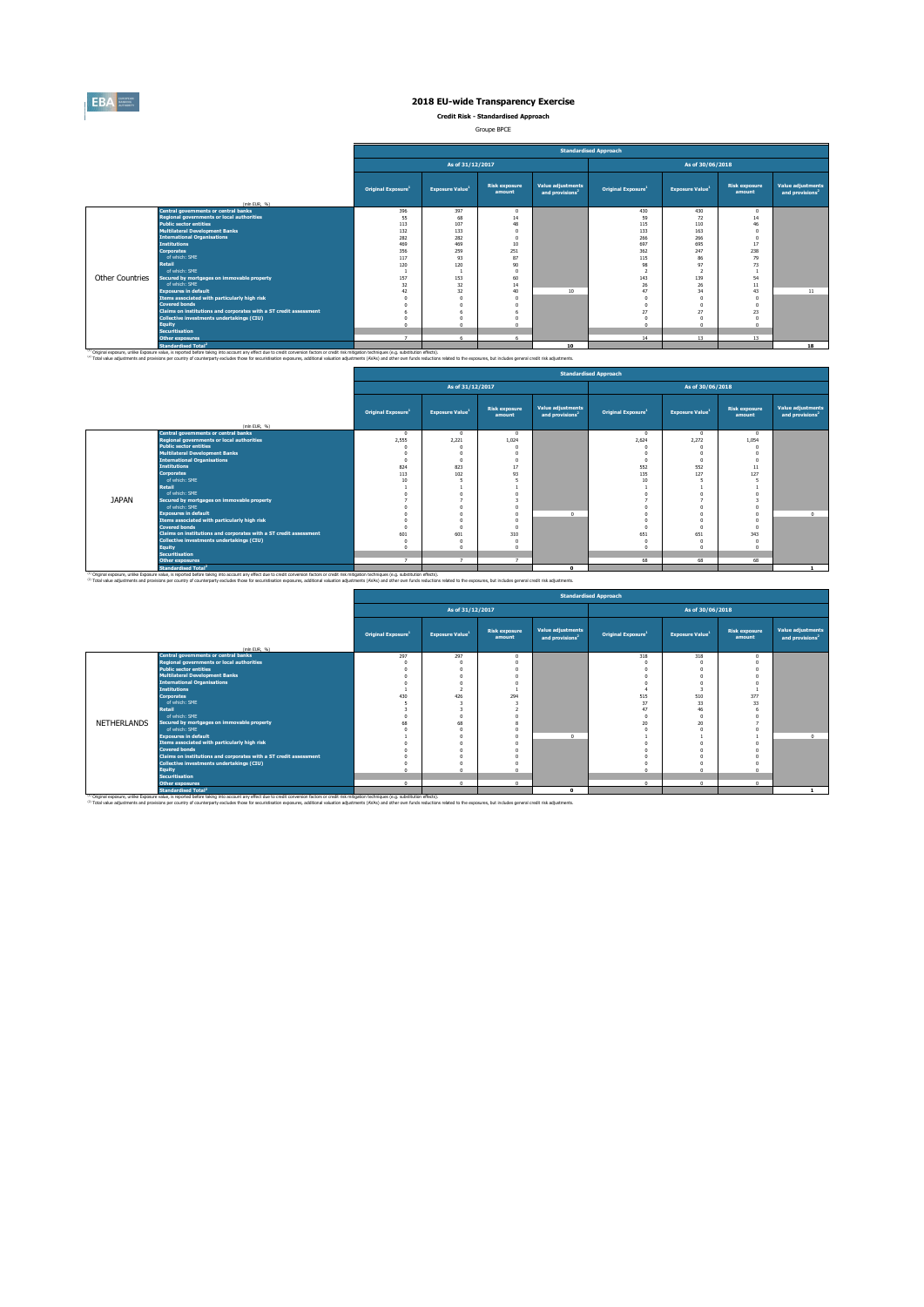

**Credit Risk - IRB Approach** Groupe BPCE

|                                                                                                                                                                                                               |                       |                                                          |                   |                                       |                          |         |                             | <b>IRB Approach</b>         |                          |                        |                                       | As of 30/06/2018<br><b>Risk exposure amount</b><br>Of which:<br>defaulted<br>932<br>5.725<br>75.326<br>2.208<br>4.590<br>18.066<br>260<br>4.315<br>62.082<br>1.531<br>35.414<br>16.398<br>667<br>864<br>19.015<br>25<br>1.525<br>2.758<br>25.143<br>12.331<br>1.787<br>972<br>12.812<br>23<br>42.696 |  |                             |  |  |  |  |  |  |
|---------------------------------------------------------------------------------------------------------------------------------------------------------------------------------------------------------------|-----------------------|----------------------------------------------------------|-------------------|---------------------------------------|--------------------------|---------|-----------------------------|-----------------------------|--------------------------|------------------------|---------------------------------------|------------------------------------------------------------------------------------------------------------------------------------------------------------------------------------------------------------------------------------------------------------------------------------------------------|--|-----------------------------|--|--|--|--|--|--|
|                                                                                                                                                                                                               |                       |                                                          |                   |                                       | As of 31/12/2017         |         |                             |                             |                          |                        |                                       |                                                                                                                                                                                                                                                                                                      |  |                             |  |  |  |  |  |  |
|                                                                                                                                                                                                               |                       |                                                          | Original Exposure |                                       | <b>Exposure</b><br>Value |         | <b>Risk exposure amount</b> | Value<br>adiustments<br>and | <b>Original Exposure</b> |                        | <b>Exposure</b><br>Value <sup>1</sup> |                                                                                                                                                                                                                                                                                                      |  | Value<br>adiustments<br>and |  |  |  |  |  |  |
|                                                                                                                                                                                                               |                       | (min EUR, %)                                             |                   | Of which:<br>defaulted <sup>(2)</sup> |                          |         | Of which:<br>defaulted      | provisions                  |                          | Of which:<br>defaulted |                                       |                                                                                                                                                                                                                                                                                                      |  | provisions                  |  |  |  |  |  |  |
|                                                                                                                                                                                                               |                       | <b>Central banks and central governments</b>             | 138.513           | 106                                   | 140.823                  | 1.054   |                             | 53                          | 136,778                  | 98                     | 139.033                               |                                                                                                                                                                                                                                                                                                      |  | 52                          |  |  |  |  |  |  |
|                                                                                                                                                                                                               | <b>Tnstitutions</b>   |                                                          | 33.245            | 97                                    | 33.053                   | 5.820   |                             | 71                          | 30.617                   | 41                     | 30.035                                |                                                                                                                                                                                                                                                                                                      |  | 53                          |  |  |  |  |  |  |
|                                                                                                                                                                                                               | <b>Corporates</b>     |                                                          | 198,900           | 7.048                                 | 163.576                  | 78.117  | 2.652                       | 3.441                       | 193.627                  | 6.190                  | 158.051                               |                                                                                                                                                                                                                                                                                                      |  | 3.362                       |  |  |  |  |  |  |
|                                                                                                                                                                                                               |                       | Corporates - Of Which: Specialised Lending               | 23,188            | 706                                   | 19,336                   | 4.848   |                             | 296                         | 22.925                   | 656                    | 18.592                                |                                                                                                                                                                                                                                                                                                      |  | 258                         |  |  |  |  |  |  |
|                                                                                                                                                                                                               |                       | Corporates - Of Which: SME                               | 28,340            | 1.416                                 | 24.351                   | 18.370  | 236                         | 690                         | 27.428                   | 1,419                  | 23,688                                |                                                                                                                                                                                                                                                                                                      |  | 739                         |  |  |  |  |  |  |
|                                                                                                                                                                                                               | <b>Retail</b>         |                                                          | 355.186           | 9,791                                 | 346.542                  | 59,773  | 4.304                       | 5.411                       | 365.224                  | 9,808                  | 356,571                               |                                                                                                                                                                                                                                                                                                      |  | 6.260                       |  |  |  |  |  |  |
|                                                                                                                                                                                                               |                       | Retail - Secured on real estate property                 | 221.231           | 4.032                                 | 217.518                  | 33.976  | 1.506                       | 1.510                       | 227.627                  | 4.109                  | 223,799                               |                                                                                                                                                                                                                                                                                                      |  | 2.085                       |  |  |  |  |  |  |
|                                                                                                                                                                                                               |                       | Retail - Secured on real estate property - Of Which: SME | 41.369            | 1.665                                 | 40.776                   | 15.669  | 663                         | 703                         | 43.063                   | 1.669                  | 42.395                                |                                                                                                                                                                                                                                                                                                      |  | 1.078                       |  |  |  |  |  |  |
| Consolidated data                                                                                                                                                                                             |                       | Retail - Secured on real estate property - Of Which: non | 179,862           | 2.367                                 | 176,743                  | 18.307  | 843                         | 808                         | 184.564                  | 2,440                  | 181.404                               |                                                                                                                                                                                                                                                                                                      |  | 1,007                       |  |  |  |  |  |  |
|                                                                                                                                                                                                               |                       | <b>Retail - Qualifying Revolving</b>                     | 10,006            | 203                                   | 8.827                    | 1.538   | 26                          | 177                         | 9,809                    | 201                    | 8,640                                 |                                                                                                                                                                                                                                                                                                      |  | 163                         |  |  |  |  |  |  |
|                                                                                                                                                                                                               |                       | <b>Retail - Other Retail</b>                             | 123,949           | 5,556                                 | 120.197                  | 24.258  | 2.772                       | 3.724                       | 127.789                  | 5,499                  | 124.131                               |                                                                                                                                                                                                                                                                                                      |  | 4.012                       |  |  |  |  |  |  |
|                                                                                                                                                                                                               |                       | Retail - Other Retail - Of Which: SME                    | 36,049            | 3.502                                 | 33,722                   | 11,945  | 1.795                       | 2.310                       | 36,827                   | 3.419                  | 34,560                                |                                                                                                                                                                                                                                                                                                      |  | 2.537                       |  |  |  |  |  |  |
|                                                                                                                                                                                                               |                       | Retail - Other Retail - Of Which: non-SME                | 87,900            | 2.054                                 | 86.475                   | 12.313  | 977                         | 1.415                       | 90.961                   | 2,080                  | 89.571                                |                                                                                                                                                                                                                                                                                                      |  | 1.475                       |  |  |  |  |  |  |
|                                                                                                                                                                                                               | <b>Equity</b>         |                                                          | 13,498            | 13                                    | 13,243                   | 44.052  | 44                          |                             | 12,507                   | $\overline{7}$         | 12.507                                |                                                                                                                                                                                                                                                                                                      |  |                             |  |  |  |  |  |  |
|                                                                                                                                                                                                               | <b>Securitisation</b> |                                                          | 8.079             |                                       | 6.620                    | 1.392   |                             | 105                         | 9.070                    |                        | 7.621                                 | 1.708                                                                                                                                                                                                                                                                                                |  | 85                          |  |  |  |  |  |  |
|                                                                                                                                                                                                               |                       | Other non credit-obligation assets                       |                   |                                       |                          | 8.175   |                             |                             |                          |                        |                                       | 9.194                                                                                                                                                                                                                                                                                                |  |                             |  |  |  |  |  |  |
| <sup>(1)</sup> Original exposure, unlike Exposure value, is reported before taking into account any effect due to credit conversion factors or credit risk mitigation techniques (e.g. substitution effects). | <b>TRR Total</b>      |                                                          |                   |                                       |                          | 198,383 |                             |                             |                          |                        |                                       | 197.663                                                                                                                                                                                                                                                                                              |  |                             |  |  |  |  |  |  |

|               |                                                           |                                |                        |                          |        |                             | <b>IRB Approach</b>         |         |                                |                                       |                  |                             |                             |
|---------------|-----------------------------------------------------------|--------------------------------|------------------------|--------------------------|--------|-----------------------------|-----------------------------|---------|--------------------------------|---------------------------------------|------------------|-----------------------------|-----------------------------|
|               |                                                           |                                |                        | As of 31/12/2017         |        |                             |                             |         |                                |                                       | As of 30/06/2018 |                             |                             |
|               |                                                           | Original Exposure <sup>1</sup> |                        | <b>Exposure</b><br>Value |        | <b>Risk exposure amount</b> | Value<br>adiustments<br>and |         | Original Exposure <sup>1</sup> | <b>Exposure</b><br>Value <sup>1</sup> |                  | <b>Risk exposure amount</b> | Value<br>adiustments<br>and |
|               | (mln EUR, %)                                              |                                | Of which:<br>defaulted |                          |        | Of which:<br>defaulted      | provisions                  |         | Of which:<br>defaulted         |                                       |                  | Of which:<br>defaulted      | provisions                  |
|               | <b>Central banks and central governments</b>              | 110,154                        | $\Omega$               | 110.521                  |        |                             | $\Omega$                    | 111,524 | $\Omega$                       | 111,830                               |                  |                             |                             |
|               | <b>Institutions</b>                                       | 6.967                          | 34                     | 6.977                    | 1.669  |                             |                             | 5.746   |                                | 5.962                                 | 1.237            |                             |                             |
|               | Corporates                                                | 107,333                        | 3.552                  | 88,189                   | 50.613 | 589                         | 1.801                       | 94,760  | 3.317                          | 76,470                                | 47.396           | 955                         | 1.876                       |
|               | Corporates - Of Which: Specialised Lending                | 4.975                          | 29                     | 4.446                    | 1.054  | n                           | 28                          | 5.148   | 24                             | 4.632                                 | 1.171            | £.                          | 30                          |
|               | Corporates - Of Which: SME                                | 26.815                         | 1,310                  | 23.151                   | 17.334 | 185                         | 622                         | 26,018  | 1.315                          | 22.533                                | 17.089           | 235                         | 677                         |
|               | <b>Retail</b>                                             | 350.596                        | 9.657                  | 342.063                  | 59.133 | 4.208                       | 5.350                       | 361.874 | 9.711                          | 353.320                               | 61.567           | 4.281                       | 6.203                       |
|               | Retail - Secured on real estate property                  | 219.125                        | 3.965                  | 215.430                  | 33.678 | 1.454                       | 1.483                       | 226.129 | 4.063                          | 222.321                               | 35,150           | 1.516                       | 2.059                       |
|               | Retail - Secured on real estate property - Of Which: SME  | 41.272                         | 1.659                  | 40.679                   | 15,616 | 631                         | 701                         | 42.961  | 1.664                          | 42.294                                | 16.339           | 666                         | 1.075                       |
| <b>FRANCE</b> | Retail - Secured on real estate property - Of Which: non- | 177.853                        | 2.306                  | 174,751                  | 18.062 | 824                         | 782                         | 183,168 | 2.399                          | 180,026                               | 18.811           | 850                         | 984                         |
|               | <b>Retail - Qualifying Revolving</b>                      | 9.865                          | 200                    | 8.691                    | 1.517  | 26                          | 174                         | 9.753   | 199                            | 8,590                                 | 1.517            | 25                          | 162                         |
|               | <b>Retail - Other Retail</b>                              | 121.606                        | 5.492                  | 117,943                  | 23,937 | 2.729                       | 3.692                       | 125.992 | 5.449                          | 122,409                               | 24,900           | 2.740                       | 3.982                       |
|               | Retail - Other Retail - Of Which: SME                     | 35.962                         | 3,493                  | 33.646                   | 11.911 | 1.770                       | 2.304                       | 36.731  | 3.410                          | 34,476                                | 12.291           | 1.783                       | 2.531                       |
|               | Retail - Other Retail - Of Which: non-SME                 | 85.645                         | 1,999                  | 84.297                   | 12.026 | 958                         | 1.388                       | 89.261  | 2.039                          | 87,933                                | 12,609           | 956                         | 1.451                       |
|               | Equity                                                    | 12,080                         | $\overline{z}$         | 12,080                   | 40.288 |                             | $\sqrt{2}$                  | 11.119  | $\Omega$                       | 11.119                                | 38,711           |                             |                             |
|               | <b>Securitisation</b>                                     |                                |                        |                          |        |                             |                             |         |                                |                                       |                  |                             |                             |
|               | Other non credit-obligation assets                        |                                |                        |                          |        |                             |                             |         |                                |                                       |                  |                             |                             |
|               | <b>IRB Total</b>                                          |                                |                        |                          |        |                             |                             |         |                                |                                       |                  |                             |                             |

|                      |                                        |                                                                                                                                                                                                                                                                                                                                     |                                |                        |                                |       |                             | <b>IRB Approach</b>         |                                |                          |                                |            |                             |                             |
|----------------------|----------------------------------------|-------------------------------------------------------------------------------------------------------------------------------------------------------------------------------------------------------------------------------------------------------------------------------------------------------------------------------------|--------------------------------|------------------------|--------------------------------|-------|-----------------------------|-----------------------------|--------------------------------|--------------------------|--------------------------------|------------|-----------------------------|-----------------------------|
|                      |                                        |                                                                                                                                                                                                                                                                                                                                     |                                |                        | As of 31/12/2017               |       |                             |                             |                                |                          | As of 30/06/2018               |            |                             |                             |
|                      |                                        |                                                                                                                                                                                                                                                                                                                                     | Original Exposure <sup>1</sup> |                        | Exposure<br>Value <sup>1</sup> |       | <b>Risk exposure amount</b> | Value<br>adjustments<br>and | Original Exposure <sup>1</sup> |                          | Exposure<br>Value <sup>1</sup> |            | <b>Risk exposure amount</b> | Value<br>adjustments<br>and |
|                      |                                        | (mln EUR, %)                                                                                                                                                                                                                                                                                                                        |                                | Of which:<br>defaulted |                                |       | Of which:<br>defaulted      | provisions                  |                                | Of which:<br>defaulted   |                                |            | Of which:<br>defaulted      | provisions                  |
|                      |                                        | <b>Central banks and central governments</b>                                                                                                                                                                                                                                                                                        | 12.742                         | $\Omega$               | 13.262                         |       |                             | $\Omega$                    | 9.025                          | $\sqrt{2}$               | 9.527                          |            |                             |                             |
|                      | <b>Institutions</b>                    |                                                                                                                                                                                                                                                                                                                                     | 3,979                          | 19                     | 3,782                          | 262   |                             | 19                          | 3.863                          | $\overline{\phantom{a}}$ | 3,844                          | 355        |                             |                             |
|                      | <b>Corporates</b>                      |                                                                                                                                                                                                                                                                                                                                     | 19.926                         | 280                    | 15,882                         | 5.100 | 234                         | 102                         | 22,940                         | 229                      | 18.165                         | 5.632      | 207                         | 91                          |
|                      |                                        | Corporates - Of Which: Specialised Lending                                                                                                                                                                                                                                                                                          | 4.957                          | $\Omega$               | 4.106                          | 1.015 |                             |                             | 4.776                          | $\Omega$                 | 3,686                          | 986        |                             |                             |
|                      |                                        | Comorates - Of Which: SME                                                                                                                                                                                                                                                                                                           | 143                            | n                      | 143                            | 76    |                             |                             | 223                            |                          | 196                            | 132        |                             |                             |
|                      | Retail                                 |                                                                                                                                                                                                                                                                                                                                     | 140                            |                        | 135                            | 17    |                             |                             | 160                            |                          | 151                            | 20         |                             |                             |
|                      |                                        | Retail - Secured on real estate property                                                                                                                                                                                                                                                                                            | 100                            |                        | 99                             | 11    |                             |                             | 114                            |                          | 113                            | 13         |                             |                             |
|                      |                                        | Retail - Secured on real estate property - Of Which: SME                                                                                                                                                                                                                                                                            | $\overline{2}$                 | n                      |                                |       |                             |                             |                                |                          |                                |            |                             |                             |
| <b>UNITED STATES</b> |                                        | Retail - Secured on real estate property - Of Which: non-                                                                                                                                                                                                                                                                           | 99                             |                        | 98                             | 10    |                             |                             | 112                            |                          | 111                            | 13         |                             |                             |
|                      |                                        | <b>Retail - Qualifying Revolving</b>                                                                                                                                                                                                                                                                                                |                                | ö                      |                                |       |                             |                             |                                |                          |                                | $\Omega$   |                             |                             |
|                      |                                        |                                                                                                                                                                                                                                                                                                                                     |                                |                        |                                |       |                             |                             |                                |                          |                                |            |                             |                             |
|                      |                                        |                                                                                                                                                                                                                                                                                                                                     |                                |                        |                                |       |                             |                             |                                |                          |                                |            |                             |                             |
|                      |                                        |                                                                                                                                                                                                                                                                                                                                     |                                |                        |                                |       |                             |                             |                                |                          |                                |            |                             |                             |
|                      |                                        |                                                                                                                                                                                                                                                                                                                                     |                                |                        |                                |       |                             |                             |                                |                          |                                |            |                             |                             |
|                      |                                        | Other non credit-obligation assets                                                                                                                                                                                                                                                                                                  |                                |                        |                                |       |                             |                             |                                |                          |                                |            |                             |                             |
|                      | <b>IRB Total</b>                       |                                                                                                                                                                                                                                                                                                                                     |                                |                        |                                |       |                             |                             |                                |                          |                                |            |                             |                             |
|                      | <b>Equity</b><br><b>Securitisation</b> | <b>Retail - Other Retail</b><br>Retail - Other Retail - Of Which: SME<br>Retail - Other Retail - Of Which: non-SME<br><sup>(3)</sup> Original exposure, unlike Exposure value, is reported before taking into account any effect due to credit conversion factors or credit risk mitigation techniques (e.g. substitution effects). | 36<br>٠<br>35<br>487           | n<br>n<br>$\sim$       | 32<br>31<br>232                | 737   | $\sim$                      |                             | 43<br>41<br>364                | $\sim$                   | 35<br>34<br>364                | n<br>1.089 | $\sim$                      |                             |

|                |                                                                                                                                                                                                                                   |                                |                          |                                |       |                             | <b>IRB Approach</b>         |       |                                |                                |       |                             |                             |
|----------------|-----------------------------------------------------------------------------------------------------------------------------------------------------------------------------------------------------------------------------------|--------------------------------|--------------------------|--------------------------------|-------|-----------------------------|-----------------------------|-------|--------------------------------|--------------------------------|-------|-----------------------------|-----------------------------|
|                |                                                                                                                                                                                                                                   |                                |                          | As of 31/12/2017               |       |                             |                             |       |                                | As of 30/06/2018               |       |                             |                             |
|                |                                                                                                                                                                                                                                   | Original Exposure <sup>1</sup> |                          | Exposure<br>Value <sup>1</sup> |       | <b>Risk exposure amount</b> | Value<br>adjustments<br>and |       | Original Exposure <sup>1</sup> | Exposure<br>Value <sup>1</sup> |       | <b>Risk exposure amount</b> | Value<br>adjustments<br>and |
|                | (mln EUR, %)                                                                                                                                                                                                                      |                                | Of which:<br>defaulted   |                                |       | Of which:<br>defaulted      | provisions                  |       | Of which:<br>defaulted         |                                |       | Of which:<br>defaulted      | provisions                  |
|                | <b>Central banks and central governments</b>                                                                                                                                                                                      | 165                            | $\Omega$                 | 179                            |       | $\Omega$                    |                             | 236   | $\Omega$                       | 250                            | n     |                             |                             |
|                | <b>Institutions</b>                                                                                                                                                                                                               | 8.113                          | $\overline{z}$           | 5.426                          | 870   |                             |                             | 4.945 | $\mathbf{r}$                   | 4.796                          | 657   |                             |                             |
|                | <b>Corporates</b>                                                                                                                                                                                                                 | 5.607                          | 192                      | 4.474<br>945                   | 1.762 |                             | 86                          | 5.473 | 226                            | 4.388                          | 1.671 | 19                          | 91                          |
|                | Corporates - Of Which: Specialised Lending                                                                                                                                                                                        |                                | 1.062<br>192             |                                | 273   |                             | 68                          | 1.041 | 217                            | 901                            | 211   |                             | 69                          |
|                | Corporates - Of Which: SME                                                                                                                                                                                                        | 90                             | $\Omega$                 | 88                             | 95    |                             |                             | 109   | $\Omega$                       | 107                            | 100   |                             |                             |
|                | Retail                                                                                                                                                                                                                            | 225                            | $\mathbf{R}$             | 217                            | 38    |                             |                             | 226   | ٠                              | 218                            | 36    |                             |                             |
|                | Retail - Secured on real estate property                                                                                                                                                                                          | 170                            |                          | 169                            | 29    |                             |                             | 175   |                                | 173                            | 28    |                             |                             |
|                | Retail - Secured on real estate property - Of Which: SME                                                                                                                                                                          | $\overline{z}$                 | $\Omega$                 |                                |       |                             |                             |       |                                |                                |       |                             |                             |
| UNITED KINGDOM | Retail - Secured on real estate property - Of Which: non-                                                                                                                                                                         | 169                            | 5                        | 167                            | 29    |                             |                             | 173   |                                | 171                            | 28    |                             |                             |
|                | <b>Retail - Qualifying Revolving</b>                                                                                                                                                                                              | 5                              | $\Omega$                 |                                |       |                             |                             |       |                                |                                |       |                             |                             |
|                | <b>Retail - Other Retail</b>                                                                                                                                                                                                      | 49                             | $\overline{\phantom{a}}$ | 43                             |       |                             |                             | 46    | ٠                              | 40                             |       |                             |                             |
|                | Retail - Other Retail - Of Which: SME                                                                                                                                                                                             |                                | $\Omega$                 |                                |       |                             |                             |       |                                |                                |       |                             |                             |
|                | Retail - Other Retail - Of Which: non-SME                                                                                                                                                                                         | 47                             |                          | 47                             |       |                             |                             | 44    |                                | 39                             |       |                             |                             |
|                | Equity                                                                                                                                                                                                                            | 88                             | $\Omega$                 | 88                             | 281   | $\sqrt{2}$                  |                             | 137   | $\sim$                         | 137                            | 377   |                             |                             |
|                | <b>Securitisation</b>                                                                                                                                                                                                             |                                |                          |                                |       |                             |                             |       |                                |                                |       |                             |                             |
|                | Other non credit-obligation assets                                                                                                                                                                                                |                                |                          |                                |       |                             |                             |       |                                |                                |       |                             |                             |
|                | <b>IRB Total</b><br><sup>(3)</sup> Original exposure, unlike Exposure value, is reported before taking into account any effect due to credit conversion factors or credit risk mitigation techniques (e.g. substitution effects). |                                |                          |                                |       |                             |                             |       |                                |                                |       |                             |                             |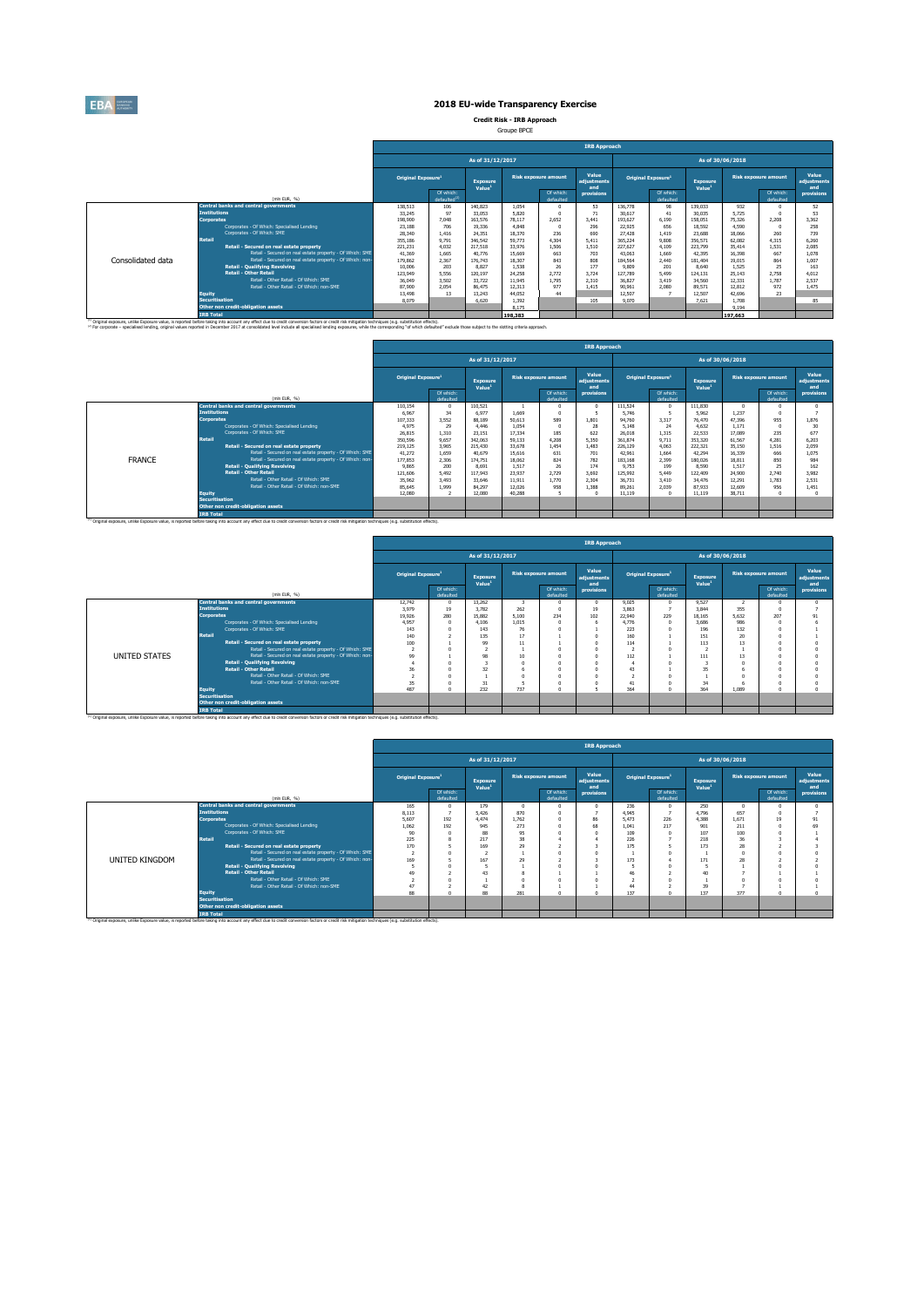

**Credit Risk - IRB Approach**

|                |                                                                                                                                                                                                               |                                |                        |                                |            |                             | <b>IRB Approach</b>         |              |                                |                                |       |                             |                             |
|----------------|---------------------------------------------------------------------------------------------------------------------------------------------------------------------------------------------------------------|--------------------------------|------------------------|--------------------------------|------------|-----------------------------|-----------------------------|--------------|--------------------------------|--------------------------------|-------|-----------------------------|-----------------------------|
|                |                                                                                                                                                                                                               |                                |                        | As of 31/12/2017               |            |                             |                             |              |                                | As of 30/06/2018               |       |                             |                             |
|                |                                                                                                                                                                                                               | Original Exposure <sup>1</sup> |                        | Exposure<br>Value <sup>1</sup> |            | <b>Risk exposure amount</b> | Value<br>adjustments<br>and |              | Original Exposure <sup>1</sup> | Exposure<br>Value <sup>1</sup> |       | <b>Risk exposure amount</b> | Value<br>adjustments<br>and |
|                | (min EUR, %)                                                                                                                                                                                                  |                                | Of which:<br>defaulted |                                |            | Of which:<br>defaulted      | provisions                  |              | Of which:<br>defaulted         |                                |       | Of which:<br>defaulted      | provisions                  |
|                | <b>Central banks and central governments</b>                                                                                                                                                                  | 2.669                          | $\Omega$               | 2.742                          | $\sqrt{2}$ |                             |                             | 1.812        | $\Omega$                       | 1.834                          | -n    |                             |                             |
|                | <b>Institutions</b>                                                                                                                                                                                           | 1.139                          | $\Omega$               | 1.284                          | 179        |                             |                             | 922          | $\Omega$                       | 918                            | 164   |                             |                             |
|                | <b>Corporates</b>                                                                                                                                                                                             | 6,838<br>5                     |                        | 5,944<br>620                   | 1.989      |                             | 10                          | 6.807        | 5                              | 6,466                          | 2.140 |                             |                             |
|                | Corporates - Of Which: Specialised Lending                                                                                                                                                                    |                                | 653<br>$\Omega$        |                                | 81         |                             |                             | 563          |                                | 549                            | 71    |                             |                             |
|                | Comorates - Of Which: SME                                                                                                                                                                                     | 93                             |                        | 93                             | 60         |                             |                             | 34           |                                | 34                             | 24    |                             |                             |
|                | <b>Retail</b>                                                                                                                                                                                                 | 106                            |                        | 101                            | 14         |                             |                             | 112          |                                | 106                            | 18    |                             |                             |
|                | Retail - Secured on real estate property                                                                                                                                                                      | 67                             |                        | 66                             | $\Omega$   |                             |                             | 67           |                                | 66                             | 10    |                             |                             |
|                | Retail - Secured on real estate property - Of Which: SME                                                                                                                                                      | $\overline{4}$                 | $\Omega$               |                                |            |                             |                             |              |                                |                                |       |                             |                             |
| <b>GFRMANY</b> | Retail - Secured on real estate property - Of Which: non-                                                                                                                                                     | 63                             |                        | 62                             |            |                             |                             | 63           |                                | 63                             |       |                             |                             |
|                | <b>Retail - Qualifying Revolving</b>                                                                                                                                                                          |                                | $\Omega$               |                                |            |                             |                             |              |                                |                                |       |                             |                             |
|                | <b>Retail - Other Retail</b>                                                                                                                                                                                  | 35                             |                        | 31                             |            |                             |                             | 41<br>$\sim$ |                                | 36                             |       |                             |                             |
|                | Retail - Other Retail - Of Which: SME                                                                                                                                                                         |                                |                        |                                |            |                             |                             |              |                                | 8                              |       |                             |                             |
|                | Retail - Other Retail - Of Which: non-SME                                                                                                                                                                     | 32<br>47                       | $\Omega$               | 28<br>47                       |            |                             |                             | 33           | $\sim$                         | 28<br>69                       |       |                             |                             |
|                | Equity<br><b>Securitisation</b>                                                                                                                                                                               |                                |                        |                                | 150        |                             |                             | 69           |                                |                                | 203   |                             |                             |
|                | Other non credit-obligation assets                                                                                                                                                                            |                                |                        |                                |            |                             |                             |              |                                |                                |       |                             |                             |
|                | <b>IRB Total</b>                                                                                                                                                                                              |                                |                        |                                |            |                             |                             |              |                                |                                |       |                             |                             |
|                | <sup>(1)</sup> Original exposure, unlike Exposure value, is reported before taking into account any effect due to credit conversion factors or credit risk mitigation techniques (e.g. substitution effects). |                                |                        |                                |            |                             |                             |              |                                |                                |       |                             |                             |

|              |                       |                                                                                                                                                                                                               |                                |                        |                                       |              |                             | <b>IRB Approach</b>         |             |                                |                                |                  |                             |                             |
|--------------|-----------------------|---------------------------------------------------------------------------------------------------------------------------------------------------------------------------------------------------------------|--------------------------------|------------------------|---------------------------------------|--------------|-----------------------------|-----------------------------|-------------|--------------------------------|--------------------------------|------------------|-----------------------------|-----------------------------|
|              |                       |                                                                                                                                                                                                               |                                |                        | As of 31/12/2017                      |              |                             |                             |             |                                |                                | As of 30/06/2018 |                             |                             |
|              |                       |                                                                                                                                                                                                               | Original Exposure <sup>1</sup> |                        | <b>Exposure</b><br>Value <sup>1</sup> |              | <b>Risk exposure amount</b> | Value<br>adiustments<br>and |             | Original Exposure <sup>1</sup> | Exposure<br>Value <sup>1</sup> |                  | <b>Risk exposure amount</b> | Value<br>adiustments<br>and |
|              |                       | (mln EUR, %)                                                                                                                                                                                                  |                                | Of which:<br>defaulted |                                       |              | Of which:<br>defaulted      | provisions                  |             | Of which:<br>defaulted         |                                |                  | Of which:<br>defaulted      | provisions                  |
|              |                       | <b>Central banks and central governments</b>                                                                                                                                                                  | 915                            | $\Omega$               | 915                                   | 106          |                             |                             | 1.001       | $\theta$                       | 1.002                          | 108              |                             |                             |
|              | <b>Institutions</b>   |                                                                                                                                                                                                               | 381                            |                        | 846                                   | 132          |                             |                             | 186         | $\Omega$                       | 187                            | 90               |                             |                             |
|              | <b>Corporates</b>     | Corporates - Of Which: Specialised Lending                                                                                                                                                                    | 5.336                          | 311                    | 4.383                                 | 2.102<br>355 | 17                          | 112                         | 4.787       | 303<br>236                     | 4.073                          | 1.884            | 25                          | 110                         |
|              |                       | Corporates - Of Which: SME                                                                                                                                                                                    | 1.822                          | 245                    | 1.542                                 | 48           |                             | 60                          | 1.751<br>83 |                                | 1.534                          | 320<br>44        |                             | 59                          |
|              | <b>Retail</b>         |                                                                                                                                                                                                               | 92<br>54                       | 6                      | 87<br>52                              | 12           |                             |                             | 52          | ٠                              | 78<br>50                       | 11               |                             |                             |
|              |                       | Retail - Secured on real estate property                                                                                                                                                                      | 31                             |                        | 30                                    |              |                             |                             | 32          |                                |                                |                  |                             |                             |
|              |                       | Retail - Secured on real estate property - Of Which: SME                                                                                                                                                      | ×,                             |                        |                                       |              |                             |                             | -9          |                                |                                |                  |                             |                             |
| <b>ITALY</b> |                       | Retail - Secured on real estate property - Of Which: non-                                                                                                                                                     | 29                             |                        | 28                                    |              |                             |                             | 30          |                                | 29                             |                  |                             |                             |
|              |                       | <b>Retail - Qualifying Revolving</b>                                                                                                                                                                          | ٠                              | $\Omega$               |                                       | n            |                             |                             | ÷,          | $\Omega$                       |                                |                  |                             |                             |
|              |                       | <b>Retail - Other Retail</b>                                                                                                                                                                                  | 22                             | ۷                      | 20                                    |              |                             |                             | 18          | z                              | 17                             |                  |                             |                             |
|              |                       | Retail - Other Retail - Of Which: SME                                                                                                                                                                         |                                |                        |                                       |              |                             |                             |             |                                |                                |                  |                             |                             |
|              |                       | Retail - Other Retail - Of Which: non-SME                                                                                                                                                                     | 19                             |                        | 18                                    |              |                             |                             | 16          |                                | 15                             |                  |                             |                             |
|              | Equity                |                                                                                                                                                                                                               | 12                             |                        | 12                                    | 43           | 15                          |                             | 29          |                                | 29                             | 73               | 13                          |                             |
|              | <b>Securitisation</b> |                                                                                                                                                                                                               |                                |                        |                                       |              |                             |                             |             |                                |                                |                  |                             |                             |
|              |                       | Other non credit-obligation assets                                                                                                                                                                            |                                |                        |                                       |              |                             |                             |             |                                |                                |                  |                             |                             |
|              | <b>IRB Total</b>      |                                                                                                                                                                                                               |                                |                        |                                       |              |                             |                             |             |                                |                                |                  |                             |                             |
|              |                       | <sup>(1)</sup> Original exposure, unlike Exposure value, is reported before taking into account any effect due to credit conversion factors or credit risk mitigation techniques (e.g. substitution effects). |                                |                        |                                       |              |                             |                             |             |                                |                                |                  |                             |                             |

|                   |                       |                                                                                                                       |                                |                        |                                |             |                             | <b>IRB Approach</b>         |              |                                |          | As of 30/06/2018<br><b>Risk exposure amount</b><br>Value <sup>1</sup><br>Of which:<br>defaulted<br>1.224<br>$\Omega$<br>30<br>317<br>6,666<br>30<br>1.967<br>853<br>142<br>122<br>100<br>99<br>26<br>57<br>13<br>49<br>13<br>41<br>19<br>10<br>21<br>370<br>1.061 |  |                             |
|-------------------|-----------------------|-----------------------------------------------------------------------------------------------------------------------|--------------------------------|------------------------|--------------------------------|-------------|-----------------------------|-----------------------------|--------------|--------------------------------|----------|-------------------------------------------------------------------------------------------------------------------------------------------------------------------------------------------------------------------------------------------------------------------|--|-----------------------------|
|                   |                       |                                                                                                                       |                                |                        | As of 31/12/2017               |             |                             |                             |              |                                |          |                                                                                                                                                                                                                                                                   |  |                             |
|                   |                       |                                                                                                                       | Original Exposure <sup>1</sup> |                        | Exposure<br>Value <sup>1</sup> |             | <b>Risk exposure amount</b> | Value<br>adjustments<br>and |              | Original Exposure <sup>1</sup> | Exposure |                                                                                                                                                                                                                                                                   |  | Value<br>adjustments<br>and |
|                   |                       | (min EUR, %)                                                                                                          |                                | Of which:<br>defaulted |                                |             | Of which:<br>defaulted      | provisions                  |              | Of which:<br>defaulted         |          |                                                                                                                                                                                                                                                                   |  | provisions                  |
|                   |                       | <b>Central banks and central governments</b>                                                                          | 896                            |                        | 907                            | $\Omega$    |                             |                             | 1.214        | $\circ$                        |          |                                                                                                                                                                                                                                                                   |  |                             |
|                   | <b>Institutions</b>   |                                                                                                                       | 240                            |                        | 249<br>5.428                   | 26<br>1.845 |                             |                             | 315          | $\Omega$                       |          |                                                                                                                                                                                                                                                                   |  |                             |
|                   | <b>Corporates</b>     |                                                                                                                       |                                | 312<br>6.216           |                                |             | 252                         | 127                         | 7.255        | 154                            |          |                                                                                                                                                                                                                                                                   |  | 101                         |
|                   |                       | Corporates - Of Which: Specialised Lending                                                                            |                                | 897<br>74<br>750       |                                | 140         | $\sim$                      | 21                          | 1.061        | 23                             |          |                                                                                                                                                                                                                                                                   |  | 20                          |
|                   | Retail                | Corporates - Of Which: SME                                                                                            | 217                            |                        | 200                            | 184         | 19                          |                             | 134          | $\Omega$                       |          |                                                                                                                                                                                                                                                                   |  |                             |
|                   |                       |                                                                                                                       | 95                             |                        | 91                             | 20          | 13                          |                             | 104          | 5                              |          |                                                                                                                                                                                                                                                                   |  |                             |
|                   |                       | Retail - Secured on real estate property                                                                              | 54                             |                        | 52                             |             |                             |                             | 60<br>$\sim$ |                                |          |                                                                                                                                                                                                                                                                   |  |                             |
|                   |                       | Retail - Secured on real estate property - Of Which: SME<br>Retail - Secured on real estate property - Of Which: non- |                                |                        |                                |             |                             |                             |              | $\Omega$                       |          |                                                                                                                                                                                                                                                                   |  |                             |
| <b>LUXEMBOURG</b> |                       | <b>Retail - Qualifying Revolving</b>                                                                                  | 49<br>٠                        |                        | 48                             | $\sqrt{2}$  |                             |                             | 51           | $\Omega$                       |          |                                                                                                                                                                                                                                                                   |  |                             |
|                   |                       | <b>Retail - Other Retail</b>                                                                                          | 40                             |                        | $\infty$                       |             | 11                          |                             |              |                                |          |                                                                                                                                                                                                                                                                   |  |                             |
|                   |                       | Retail - Other Retail - Of Which: SME                                                                                 | 19                             |                        | 18                             | 11          | 10 <sub>10</sub>            |                             | 43<br>21     |                                |          |                                                                                                                                                                                                                                                                   |  |                             |
|                   |                       | Retail - Other Retail - Of Which: non-SME                                                                             | 20                             |                        | $\chi$                         |             |                             |                             | 22           |                                |          |                                                                                                                                                                                                                                                                   |  |                             |
|                   | <b>Equity</b>         |                                                                                                                       | 404                            |                        | 404                            | 1.226       | $\sim$                      |                             | 370          | $\Omega$                       |          |                                                                                                                                                                                                                                                                   |  |                             |
|                   | <b>Securitisation</b> |                                                                                                                       |                                |                        |                                |             |                             |                             |              |                                |          |                                                                                                                                                                                                                                                                   |  |                             |
|                   |                       | Other non credit-obligation assets                                                                                    |                                |                        |                                |             |                             |                             |              |                                |          |                                                                                                                                                                                                                                                                   |  |                             |
|                   | <b>IRB Total</b>      |                                                                                                                       |                                |                        |                                |             |                             |                             |              |                                |          |                                                                                                                                                                                                                                                                   |  |                             |

|             |                       |                                                                                                                                                                                                               |                                |                        |                                |       |                             | <b>IRB Approach</b>         |                                |                        |                                |                  |                             |                             |
|-------------|-----------------------|---------------------------------------------------------------------------------------------------------------------------------------------------------------------------------------------------------------|--------------------------------|------------------------|--------------------------------|-------|-----------------------------|-----------------------------|--------------------------------|------------------------|--------------------------------|------------------|-----------------------------|-----------------------------|
|             |                       |                                                                                                                                                                                                               |                                |                        | As of 31/12/2017               |       |                             |                             |                                |                        |                                | As of 30/06/2018 |                             |                             |
|             |                       |                                                                                                                                                                                                               | Original Exposure <sup>1</sup> |                        | Exposure<br>Value <sup>1</sup> |       | <b>Risk exposure amount</b> | Value<br>adjustments<br>and | Original Exposure <sup>1</sup> |                        | Exposure<br>Value <sup>1</sup> |                  | <b>Risk exposure amount</b> | Value<br>adjustments<br>and |
|             |                       | (mln EUR, %)                                                                                                                                                                                                  |                                | Of which:<br>defaulted |                                |       | Of which:<br>defaulted      | provisions                  |                                | Of which:<br>defaulted |                                |                  | Of which:<br>defaulted      | provisions                  |
|             |                       | <b>Central banks and central governments</b>                                                                                                                                                                  | ÷,                             | n                      | 44                             |       |                             |                             |                                |                        | 36                             | $\Omega$         |                             |                             |
|             | <b>Institutions</b>   |                                                                                                                                                                                                               | 592                            | n                      | 625                            | 73    |                             |                             | 974                            |                        | 937                            | 105              |                             |                             |
|             | <b>Corporates</b>     |                                                                                                                                                                                                               | 5.077                          | 22                     | 3,302                          | 1.187 |                             | 25                          | 6,650                          | 22                     | 4.421                          | 1.484            |                             | 23                          |
|             |                       | Corporates - Of Which: Specialised Lending                                                                                                                                                                    | 36                             | $\Omega$               |                                |       |                             |                             | 34                             | $\Omega$               |                                |                  |                             |                             |
|             |                       | Corporates - Of Which: SME                                                                                                                                                                                    | $\Omega$                       | $\Omega$               | $\Omega$                       |       |                             |                             | $\sim$                         |                        | $\Omega$                       | $\Omega$         |                             |                             |
|             | Retail                |                                                                                                                                                                                                               | 373                            | 19                     | 364                            | 62    | 10 <sub>10</sub>            | 10                          | 375                            | 19                     | 366                            | 64               |                             |                             |
|             |                       | Retail - Secured on real estate property                                                                                                                                                                      | 288                            | 16                     | 284                            | 47    |                             |                             | 289                            | 16                     | 285                            | 50               |                             |                             |
|             |                       | Retail - Secured on real estate property - Of Which: SME                                                                                                                                                      | J.                             | $\Omega$               |                                |       |                             |                             |                                | $\sim$                 |                                |                  |                             |                             |
| SWITZERLAND |                       | Retail - Secured on real estate property - Of Which: non-                                                                                                                                                     | 284                            | 16                     | 280                            | 44    |                             |                             | 286                            | 16                     | 282                            | 48               |                             |                             |
|             |                       | <b>Retail - Qualifying Revolving</b>                                                                                                                                                                          | $\overline{9}$                 | $\Omega$               |                                | ٠     |                             |                             |                                |                        | 8                              | <b>A</b>         |                             |                             |
|             |                       | <b>Retail - Other Retail</b>                                                                                                                                                                                  | 76                             |                        | 71                             | 14    |                             |                             | 77                             |                        | 73                             | 12               |                             |                             |
|             |                       | Retail - Other Retail - Of Which: SME                                                                                                                                                                         |                                |                        |                                |       |                             |                             |                                |                        |                                |                  |                             |                             |
|             |                       | Retail - Other Retail - Of Which: non-SME                                                                                                                                                                     | 74                             |                        | 70                             | 13    |                             |                             | 76                             |                        | 71                             | 11               |                             |                             |
|             | Equity                |                                                                                                                                                                                                               | 18                             | $\sqrt{2}$             | 18                             | 63    |                             |                             | $\overline{27}$                |                        | 27                             | 89               |                             |                             |
|             | <b>Securitisation</b> |                                                                                                                                                                                                               |                                |                        |                                |       |                             |                             |                                |                        |                                |                  |                             |                             |
|             |                       | Other non credit-obligation assets                                                                                                                                                                            |                                |                        |                                |       |                             |                             |                                |                        |                                |                  |                             |                             |
|             | <b>IRB Total</b>      | <sup>(3)</sup> Original exposure, unlike Exposure value, is reported before taking into account any effect due to credit conversion factors or credit risk mitigation techniques (e.g. substitution effects). |                                |                        |                                |       |                             |                             |                                |                        |                                |                  |                             |                             |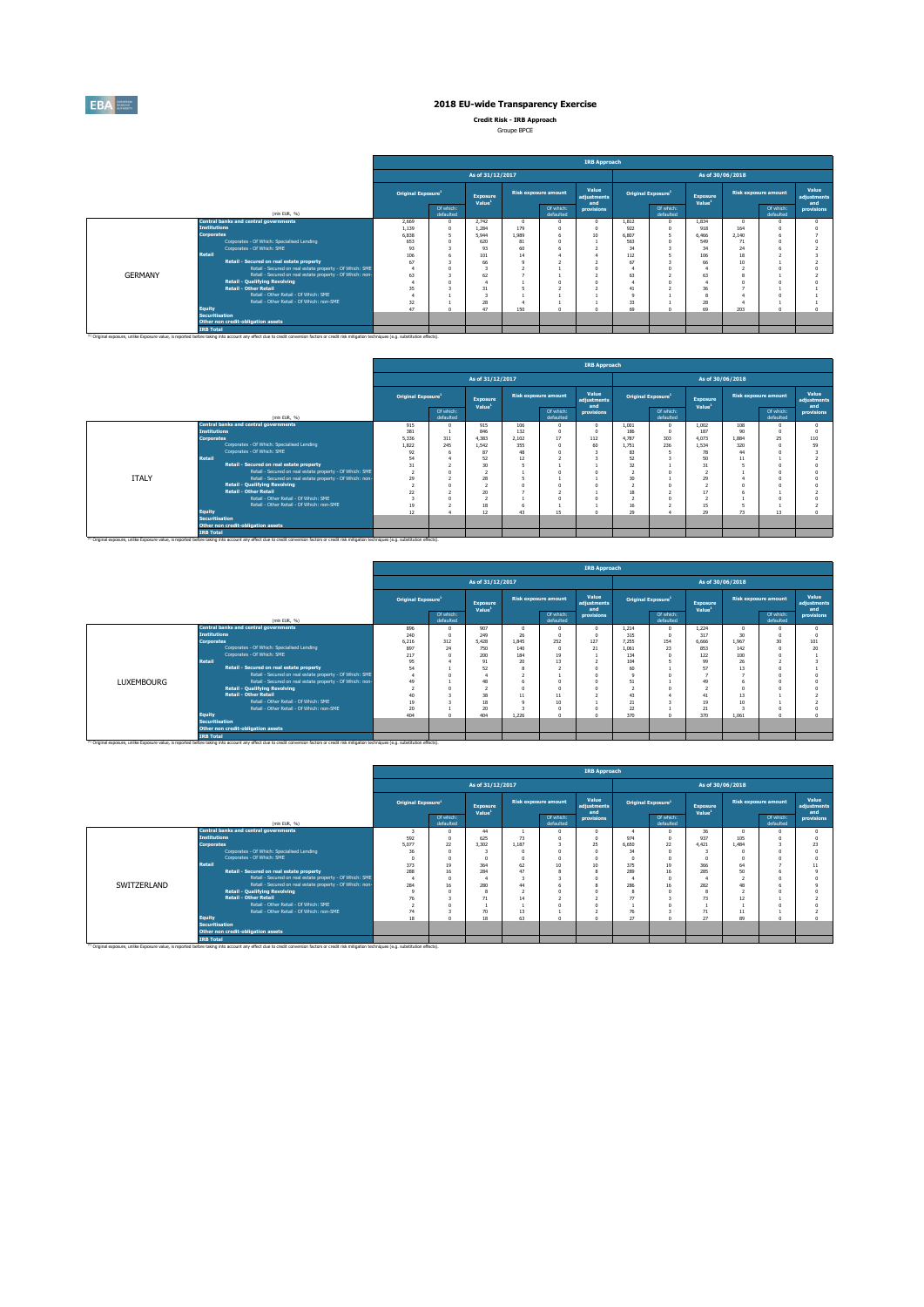

**Credit Risk - IRB Approach**

|                 |                                                                                                                                                                                                               |                                |                        |                                |        |                             | <b>IRB Approach</b>         |       |                                |                                |     |                             |                             |
|-----------------|---------------------------------------------------------------------------------------------------------------------------------------------------------------------------------------------------------------|--------------------------------|------------------------|--------------------------------|--------|-----------------------------|-----------------------------|-------|--------------------------------|--------------------------------|-----|-----------------------------|-----------------------------|
|                 |                                                                                                                                                                                                               |                                |                        | As of 31/12/2017               |        |                             |                             |       |                                | As of 30/06/2018               |     |                             |                             |
|                 |                                                                                                                                                                                                               | Original Exposure <sup>1</sup> |                        | Exposure<br>Value <sup>1</sup> |        | <b>Risk exposure amount</b> | Value<br>adjustments<br>and |       | Original Exposure <sup>1</sup> | Exposure<br>Value <sup>1</sup> |     | <b>Risk exposure amount</b> | Value<br>adjustments<br>and |
|                 | (mln EUR, %)                                                                                                                                                                                                  |                                | Of which:<br>defaulted |                                |        | Of which:<br>defaulted      | provisions                  |       | Of which:<br>defaulted         |                                |     | Of which:<br>defaulted      | provisions                  |
|                 | <b>Central banks and central governments</b>                                                                                                                                                                  | 1.135                          | 46                     | 1.303                          | 68     |                             | 50                          | 1.439 | 44                             | 1.671                          | 60  |                             | 46                          |
|                 | <b>Institutions</b>                                                                                                                                                                                           | 1.009                          | 27                     | 1.457                          | 742    |                             | 28                          | 1.101 | 14                             | 1.224                          | 736 |                             | 17                          |
|                 | <b>Corporates</b>                                                                                                                                                                                             | 2.657                          | 317                    | 2.021                          | 808    | 138                         | 92                          | 2.758 | 292                            | 2.354                          | 983 | 126                         | 50                          |
|                 | Corporates - Of Which: Specialised Lending                                                                                                                                                                    | 669                            | 113                    | 411                            | 83     |                             | 48                          | 589   | 70                             | 349                            | 64  |                             |                             |
|                 | Comorates - Of Which: SME                                                                                                                                                                                     | 68                             |                        | 59                             | 38     | 18                          |                             | 73    |                                | 66                             | 42  |                             |                             |
|                 | <b>Retail</b>                                                                                                                                                                                                 | 1.459                          | 41                     | 1.432                          | 208    | 41                          | 17                          | 168   |                                | 161                            | 52  |                             |                             |
|                 | Retail - Secured on real estate property                                                                                                                                                                      | 770                            | 21                     | 767                            | 99     | 29                          |                             | 108   |                                | 107                            | 36  |                             |                             |
|                 | Retail - Secured on real estate property - Of Which: SME                                                                                                                                                      | 27                             | $\overline{2}$         | 26                             | 24     | 74                          |                             | 26    |                                | 26                             | 74  |                             |                             |
| Other Countries | Retail - Secured on real estate property - Of Which: non-                                                                                                                                                     | 743                            | 19                     | 741                            | 75     |                             |                             | 81    |                                | 81                             | 12  |                             |                             |
|                 | <b>Retail - Qualifying Revolving</b>                                                                                                                                                                          | 88                             | ٠                      | 87                             | 13     |                             |                             |       |                                |                                |     |                             |                             |
|                 | Retail - Other Retail                                                                                                                                                                                         | 602                            | 18<br>٠                | 578                            | 96     | 12                          |                             | 56    |                                | 51                             | 16  |                             |                             |
|                 | Retail - Other Retail - Of Which: SME                                                                                                                                                                         | 20                             |                        | 18                             | $\sim$ |                             |                             | 19    |                                | 17                             |     |                             |                             |
|                 | Retail - Other Retail - Of Which: non-SME                                                                                                                                                                     | 582                            | 17                     | 559                            | 87     |                             |                             | 37    |                                | 33<br>١z.                      |     |                             |                             |
|                 | Equity                                                                                                                                                                                                        | 34                             | $\sqrt{2}$             | 34                             | 109    |                             |                             | 17    | $\sim$                         |                                | 39  |                             |                             |
|                 | <b>Securitisation</b>                                                                                                                                                                                         |                                |                        |                                |        |                             |                             |       |                                |                                |     |                             |                             |
|                 | Other non credit-obligation assets                                                                                                                                                                            |                                |                        |                                |        |                             |                             |       |                                |                                |     |                             |                             |
|                 | <b>IRB Total</b>                                                                                                                                                                                              |                                |                        |                                |        |                             |                             |       |                                |                                |     |                             |                             |
|                 | <sup>(1)</sup> Original exposure, unlike Exposure value, is reported before taking into account any effect due to credit conversion factors or credit risk mitigation techniques (e.g. substitution effects). |                                |                        |                                |        |                             |                             |       |                                |                                |     |                             |                             |

|              |                       |                                                                                                                                                                                                               |                                |                        |                                |     |                             | <b>IRB Approach</b>         |       |                                |                                |                  |                             |                             |
|--------------|-----------------------|---------------------------------------------------------------------------------------------------------------------------------------------------------------------------------------------------------------|--------------------------------|------------------------|--------------------------------|-----|-----------------------------|-----------------------------|-------|--------------------------------|--------------------------------|------------------|-----------------------------|-----------------------------|
|              |                       |                                                                                                                                                                                                               |                                |                        | As of 31/12/2017               |     |                             |                             |       |                                |                                | As of 30/06/2018 |                             |                             |
|              |                       |                                                                                                                                                                                                               | Original Exposure <sup>1</sup> |                        | Exposure<br>Value <sup>1</sup> |     | <b>Risk exposure amount</b> | Value<br>adjustments<br>and |       | Original Exposure <sup>1</sup> | Exposure<br>Value <sup>1</sup> |                  | <b>Risk exposure amount</b> | Value<br>adjustments<br>and |
|              |                       | (min EUR, %)                                                                                                                                                                                                  |                                | Of which:<br>defaulted |                                |     | Of which:<br>defaulted      | provisions                  |       | Of which:<br>defaulted         |                                |                  | Of which:<br>defaulted      | provisions                  |
|              |                       | <b>Central banks and central governments</b>                                                                                                                                                                  | 683                            | $\Omega$               | 683                            | 25  |                             |                             | 911   |                                | 911                            | 73               |                             | $\sim$                      |
|              | <b>Institutions</b>   |                                                                                                                                                                                                               | 257                            | $\Omega$               | 508                            | 65  |                             |                             | 1.298 | $\theta$                       | 1.296                          | 164              |                             |                             |
|              | <b>Corporates</b>     |                                                                                                                                                                                                               | 1.344                          | $\Omega$               | 1.344                          | 744 |                             |                             | 1.572 |                                | 1.572                          | 410              |                             |                             |
|              |                       | Corporates - Of Which: Specialised Lending                                                                                                                                                                    | 999                            | $\Omega$               | 981                            | 156 |                             |                             | 952   |                                | 935                            | 135              |                             |                             |
|              |                       | Corporates - Of Which: SME                                                                                                                                                                                    | -O                             | $\Omega$               |                                |     |                             |                             |       |                                |                                |                  |                             |                             |
|              | Retail                |                                                                                                                                                                                                               | $\overline{11}$                | $\Omega$               | 10                             |     |                             |                             | 12    |                                | 11                             |                  |                             |                             |
|              |                       | Retail - Secured on real estate property                                                                                                                                                                      | ź.                             |                        |                                |     |                             |                             |       |                                | 8                              |                  |                             |                             |
|              |                       | Retail - Secured on real estate property - Of Which: SME                                                                                                                                                      | $\sqrt{2}$                     |                        |                                |     |                             |                             |       |                                | n                              |                  |                             |                             |
| <b>JAPAN</b> |                       | Retail - Secured on real estate property - Of Which: non-                                                                                                                                                     |                                |                        |                                |     |                             |                             |       |                                |                                |                  |                             |                             |
|              |                       | <b>Retail - Qualifying Revolving</b>                                                                                                                                                                          |                                |                        |                                |     |                             |                             |       |                                |                                |                  |                             |                             |
|              |                       | <b>Retail - Other Retail</b>                                                                                                                                                                                  |                                |                        |                                |     |                             |                             |       |                                |                                |                  |                             |                             |
|              |                       | Retail - Other Retail - Of Which: SME                                                                                                                                                                         |                                |                        |                                |     |                             |                             |       |                                |                                |                  |                             |                             |
|              |                       | Retail - Other Retail - Of Which: non-SME                                                                                                                                                                     |                                |                        |                                |     |                             |                             |       |                                |                                |                  |                             |                             |
|              | <b>Equity</b>         |                                                                                                                                                                                                               |                                | $\sqrt{2}$             |                                |     |                             |                             |       |                                |                                | 10               |                             |                             |
|              | <b>Securitisation</b> |                                                                                                                                                                                                               |                                |                        |                                |     |                             |                             |       |                                |                                |                  |                             |                             |
|              |                       | Other non credit-obligation assets                                                                                                                                                                            |                                |                        |                                |     |                             |                             |       |                                |                                |                  |                             |                             |
|              | <b>IRB Total</b>      |                                                                                                                                                                                                               |                                |                        |                                |     |                             |                             |       |                                |                                |                  |                             |                             |
|              |                       | <sup>(3)</sup> Original exposure, unlike Exposure value, is reported before taking into account any effect due to credit conversion factors or credit risk mitigation techniques (e.g. substitution effects). |                                |                        |                                |     |                             |                             |       |                                |                                |                  |                             |                             |

|                    |                                                                                                                                                                                                                                   |                                |                        |                                |            |                             | <b>IRB Approach</b>         |            |                                |                                |          |                             |                             |
|--------------------|-----------------------------------------------------------------------------------------------------------------------------------------------------------------------------------------------------------------------------------|--------------------------------|------------------------|--------------------------------|------------|-----------------------------|-----------------------------|------------|--------------------------------|--------------------------------|----------|-----------------------------|-----------------------------|
|                    |                                                                                                                                                                                                                                   |                                |                        | As of 31/12/2017               |            |                             |                             |            |                                | As of 30/06/2018               |          |                             |                             |
|                    |                                                                                                                                                                                                                                   | Original Exposure <sup>1</sup> |                        | Exposure<br>Value <sup>1</sup> |            | <b>Risk exposure amount</b> | Value<br>adjustments<br>and |            | Original Exposure <sup>1</sup> | Exposure<br>Value <sup>1</sup> |          | <b>Risk exposure amount</b> | Value<br>adiustments<br>and |
|                    | (min EUR, %)                                                                                                                                                                                                                      |                                | Of which:<br>defaulted |                                |            | Of which:<br>defaulted      | provisions                  |            | Of which:<br>defaulted         |                                |          | Of which:<br>defaulted      | provisions                  |
|                    | <b>Central banks and central governments</b>                                                                                                                                                                                      | 588                            |                        | 661                            | $\sqrt{2}$ |                             |                             | 621        | $\Omega$                       | 694                            | $\Omega$ |                             |                             |
|                    | <b>Institutions</b>                                                                                                                                                                                                               | 1.027                          | $\Omega$               | 1.040                          | 53         |                             |                             | 1.762      | $\Omega$                       | 1.761                          | 70       |                             |                             |
|                    | <b>Corporates</b>                                                                                                                                                                                                                 | 4.272                          | 288                    | 3.663                          | 1.610      | 256                         | 48                          | 4.369      | 38                             | 3.765                          | 1.369    |                             | 34                          |
|                    | Corporates - Of Which: Specialised Lending                                                                                                                                                                                        | 785                            | 43                     | 666                            | 242        |                             | 13                          | 787        | 30                             | 635                            | 145      |                             |                             |
|                    | Corporates - Of Which: SME                                                                                                                                                                                                        |                                |                        |                                |            |                             |                             | $\sqrt{2}$ | $\sqrt{2}$                     | n                              | $\Omega$ |                             |                             |
|                    | Retail                                                                                                                                                                                                                            | 31                             |                        | 30                             |            |                             |                             | 32         |                                | 31                             |          |                             |                             |
|                    | Retail - Secured on real estate property                                                                                                                                                                                          | 20                             |                        | 20                             |            |                             |                             | 22         |                                | 21                             |          |                             |                             |
|                    | Retail - Secured on real estate property - Of Which: SME                                                                                                                                                                          |                                |                        |                                |            |                             |                             |            |                                |                                |          |                             |                             |
| <b>NETHERLANDS</b> | Retail - Secured on real estate property - Of Which: non-                                                                                                                                                                         | 19                             |                        | 19                             |            |                             |                             | 20         |                                | 20                             |          |                             |                             |
|                    | <b>Retail - Qualifying Revolving</b>                                                                                                                                                                                              |                                |                        |                                | n          |                             |                             |            |                                |                                | $\sim$   |                             |                             |
|                    | <b>Retail - Other Retail</b>                                                                                                                                                                                                      | 10                             |                        | $\mathbf{Q}$                   |            |                             |                             | 10         |                                | $\Omega$                       |          |                             |                             |
|                    | Retail - Other Retail - Of Which: SME                                                                                                                                                                                             |                                |                        |                                |            |                             |                             | $\sqrt{2}$ |                                |                                | n        |                             |                             |
|                    | Retail - Other Retail - Of Which: non-SME                                                                                                                                                                                         |                                | $\sim$                 |                                |            |                             |                             | $\sim$     |                                |                                |          |                             |                             |
|                    | Equity                                                                                                                                                                                                                            |                                |                        |                                | 19         |                             |                             | 31         | $\sim$                         | 31                             | 91       |                             |                             |
|                    | <b>Securitisation</b>                                                                                                                                                                                                             |                                |                        |                                |            |                             |                             |            |                                |                                |          |                             |                             |
|                    | Other non credit-obligation assets                                                                                                                                                                                                |                                |                        |                                |            |                             |                             |            |                                |                                |          |                             |                             |
|                    | <b>IRB Total</b><br><sup>(1)</sup> Original exposure, unlike Exposure value, is reported before taking into account any effect due to credit conversion factors or credit risk mitigation techniques (e.g. substitution effects). |                                |                        |                                |            |                             |                             |            |                                |                                |          |                             |                             |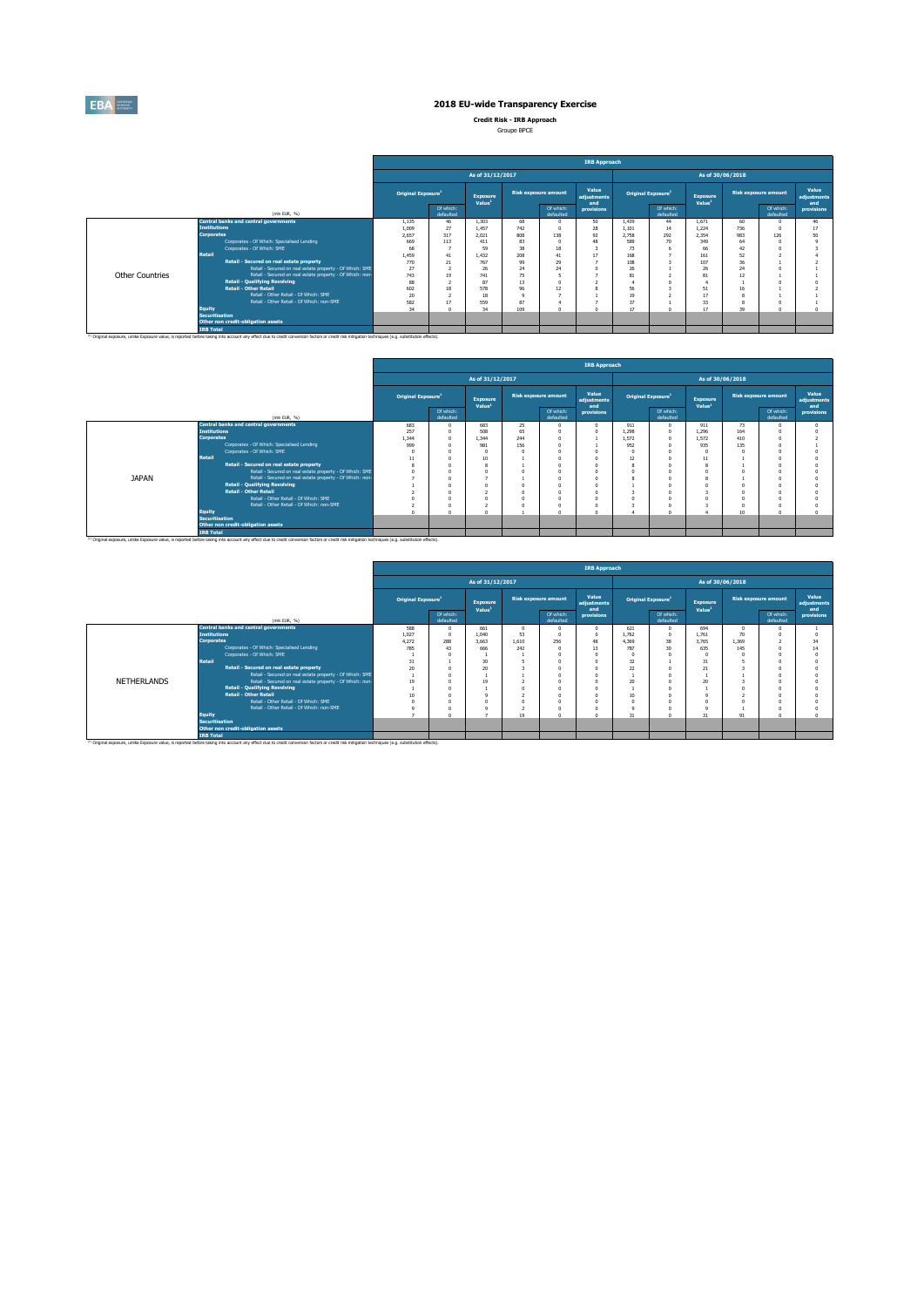

### **Sovereign Exposure**

### Groupe BPCE

| (mln EUR)                                          |                    |                                          |                |                      |                                         |            |                      |           | As of 31/12/2017 |                   |           |            |                          |           |            |             |           |            |
|----------------------------------------------------|--------------------|------------------------------------------|----------------|----------------------|-----------------------------------------|------------|----------------------|-----------|------------------|-------------------|-----------|------------|--------------------------|-----------|------------|-------------|-----------|------------|
|                                                    |                    |                                          |                |                      |                                         |            |                      |           |                  |                   |           |            |                          |           |            |             |           |            |
|                                                    |                    |                                          |                |                      | Memo: breakdown by accounting portfolio |            |                      |           |                  |                   |           |            |                          |           |            |             |           |            |
|                                                    |                    | <b>Financial assets: Carrying Amount</b> |                |                      |                                         |            | <b>Designated at</b> |           |                  |                   |           |            |                          |           |            |             |           |            |
| <b>Country / Region</b>                            |                    |                                          |                | <b>Held for</b>      |                                         |            | fair value           |           |                  | Available-for-    |           |            | <b>Loans and</b>         |           |            | Held-to-    |           |            |
|                                                    |                    | of which:                                | of which:      | trading <sup>1</sup> | of which:                               | of which:  | through profit       | of which: | of which:        | $\mathsf{safe}^3$ | of which: | of which:  | Receivables <sup>4</sup> | of which: | of which:  | maturity    | of which: | of which:  |
|                                                    |                    | loans and                                | debt           |                      | Loans and                               | Debt       | or loss <sup>2</sup> | Loans and | Debt             |                   | Loans and | Debt       |                          | Loans and | Debt       | investments | Loans and | Debt       |
|                                                    |                    | advances                                 | securities     |                      | advances                                | securities |                      | advances  | securities       |                   | advances  | securities |                          | advances  | securities |             | advances  | securities |
| <b>TOTAL - ALL COUNTRIES</b>                       | 181,903.2          | 126,507.8                                | 55,395.3       | 10,180.1             | 0.2                                     | 10,179.9   | 3,408.1              | 3,384.7   | 23.3             | 33,024.5          | 0.0       | 33,024.5   | 130,515.7                | 123,122.9 | 7,392.8    | 4,774.8     | 0.0       | 4,774.8    |
| Austria                                            | 853.5              | 0.0                                      | 853.5          |                      |                                         |            |                      |           |                  |                   |           |            |                          |           |            |             |           |            |
| <b>Belgium</b>                                     | 2,281.0            | 13.4                                     | 2,267.7        |                      |                                         |            |                      |           |                  |                   |           |            |                          |           |            |             |           |            |
| <b>Bulgaria</b>                                    | 0.0                | 0.0                                      | 0.0            |                      |                                         |            |                      |           |                  |                   |           |            |                          |           |            |             |           |            |
| Croatia                                            | 0.0                | 0.0                                      | 0.0            |                      |                                         |            |                      |           |                  |                   |           |            |                          |           |            |             |           |            |
| Cyprus                                             | 0.0                | 0.0                                      | 0.0            |                      |                                         |            |                      |           |                  |                   |           |            |                          |           |            |             |           |            |
| <b>Czech Republic</b><br><b>Denmark</b>            | 0.0<br>6.6         | 0.0<br>0.0                               | 0.0<br>6.6     |                      |                                         |            |                      |           |                  |                   |           |            |                          |           |            |             |           |            |
| <b>Estonia</b>                                     | 0.0                | 0.0                                      | 0.0            |                      |                                         |            |                      |           |                  |                   |           |            |                          |           |            |             |           |            |
| <b>Finland</b>                                     | 558.0              | 0.0                                      | 558.0          |                      |                                         |            |                      |           |                  |                   |           |            |                          |           |            |             |           |            |
| France                                             | 149,542.0          | 121,990.0                                | 27,552.0       |                      |                                         |            |                      |           |                  |                   |           |            |                          |           |            |             |           |            |
| <b>Germany</b>                                     | 2,039.3            | 0.0                                      | 2,039.3        |                      |                                         |            |                      |           |                  |                   |           |            |                          |           |            |             |           |            |
| Greece                                             | 0.6                | 0.0                                      | 0.6            |                      |                                         |            |                      |           |                  |                   |           |            |                          |           |            |             |           |            |
| <b>Hungary</b>                                     | 0.0                | 0.0                                      | 0.0            |                      |                                         |            |                      |           |                  |                   |           |            |                          |           |            |             |           |            |
| <b>Ireland</b>                                     | 444.9              | 0.0                                      | 444.9          |                      |                                         |            |                      |           |                  |                   |           |            |                          |           |            |             |           |            |
| <b>Italy</b>                                       | 7,251.3            | 435.1                                    | 6,816.2        |                      |                                         |            |                      |           |                  |                   |           |            |                          |           |            |             |           |            |
| Latvia                                             | 40.6<br>62.3       | 0.0<br>0.0                               | 40.6<br>62.3   |                      |                                         |            |                      |           |                  |                   |           |            |                          |           |            |             |           |            |
| <b>Lithuania</b><br><b>Luxembourg</b>              | 551.4              | 0.0                                      | 551.4          |                      |                                         |            |                      |           |                  |                   |           |            |                          |           |            |             |           |            |
| <b>Malta</b>                                       | 0.0                | 0.0                                      | 0.0            |                      |                                         |            |                      |           |                  |                   |           |            |                          |           |            |             |           |            |
| <b>Netherlands</b>                                 | 978.0              | 0.0                                      | 978.0          |                      |                                         |            |                      |           |                  |                   |           |            |                          |           |            |             |           |            |
| Poland                                             | 495.2              | 0.0                                      | 495.2          |                      |                                         |            |                      |           |                  |                   |           |            |                          |           |            |             |           |            |
| Portugal                                           | 647.3              | 0.0                                      | 647.3          |                      |                                         |            |                      |           |                  |                   |           |            |                          |           |            |             |           |            |
| Romania                                            | 0.0                | 0.0                                      | 0.0            |                      |                                         |            |                      |           |                  |                   |           |            |                          |           |            |             |           |            |
| <b>Slovakia</b>                                    | 4.2                | 0.0                                      | 4.2            |                      |                                         |            |                      |           |                  |                   |           |            |                          |           |            |             |           |            |
| <b>Slovenia</b>                                    | 0.0                | 0.0                                      | 0.0            |                      |                                         |            |                      |           |                  |                   |           |            |                          |           |            |             |           |            |
| Spain                                              | 3.804.8            | 77.1                                     | 3,727.7        |                      |                                         |            |                      |           |                  |                   |           |            |                          |           |            |             |           |            |
| Sweden<br><b>United Kingdom</b>                    | 39.2<br>93.4       | 0.0<br>0.0                               | 39.2<br>93.4   |                      |                                         |            |                      |           |                  |                   |           |            |                          |           |            |             |           |            |
| <b>Iceland</b>                                     | 0.0                | 0.0                                      | 0.0            |                      |                                         |            |                      |           |                  |                   |           |            |                          |           |            |             |           |            |
| Liechtenstein                                      | 0.0                | 0.0                                      | 0.0            |                      |                                         |            |                      |           |                  |                   |           |            |                          |           |            |             |           |            |
| <b>Norway</b>                                      | 0.0                | 0.0                                      | 0.0            |                      |                                         |            |                      |           |                  |                   |           |            |                          |           |            |             |           |            |
| <b>Switzerland</b>                                 | 552.3              | 552.3                                    | 0.0            |                      |                                         |            |                      |           |                  |                   |           |            |                          |           |            |             |           |            |
| <b>Australia</b>                                   | 24.0               | 0.0                                      | 24.0           |                      |                                         |            |                      |           |                  |                   |           |            |                          |           |            |             |           |            |
| Canada                                             | 239.1              | 0.0                                      | 239.1          |                      |                                         |            |                      |           |                  |                   |           |            |                          |           |            |             |           |            |
| China                                              | 0.0                | 0.0                                      | 0.0            |                      |                                         |            |                      |           |                  |                   |           |            |                          |           |            |             |           |            |
| <b>Hong Kong</b>                                   | 0.0                | 0.0                                      | 0.0<br>2,437.3 |                      |                                         |            |                      |           |                  |                   |           |            |                          |           |            |             |           |            |
| <b>Japan</b><br>U.S.                               | 2,437.3<br>4,508.1 | 0.0<br>0.0                               | 4,508.1        |                      |                                         |            |                      |           |                  |                   |           |            |                          |           |            |             |           |            |
| Other advanced economies non EEA                   | 626.0              | 0.0                                      | 626.0          |                      |                                         |            |                      |           |                  |                   |           |            |                          |           |            |             |           |            |
| Other Central and eastern Europe countries non EEA | 65.0               | 7.7                                      | 57.3           |                      |                                         |            |                      |           |                  |                   |           |            |                          |           |            |             |           |            |
| <b>Middle East</b>                                 | 1,242.2            | 1,233.8                                  | 8.4            |                      |                                         |            |                      |           |                  |                   |           |            |                          |           |            |             |           |            |
| <b>Latin America and the Caribbean</b>             | 948.5              | 911.9                                    | 36.6           |                      |                                         |            |                      |           |                  |                   |           |            |                          |           |            |             |           |            |
| <b>Africa</b>                                      | 692.5              | 412.1                                    | 280.4          |                      |                                         |            |                      |           |                  |                   |           |            |                          |           |            |             |           |            |
| <b>Others</b>                                      | 874.6              | 874.5                                    | 0.1            |                      |                                         |            |                      |           |                  |                   |           |            |                          |           |            |             |           |            |

Others<br>Motel<br>The strate of this template is sourced from FINEP templates F20 and F04.<br>The information reported covers all exposures to "Geneal governments" as defined in paragraph 41 (b) of Amex V of ITS on Supervisory rep

Other advenced on E&: Isbania Bosnia and Herecovina. Fit Nacetionia. Morten, Senisa and Turkey and Senisation And Finings and Yemes.<br>Other CE non E&: Name Bosnia and Herecovina. Fit Nacetionia, Morten Senis Description: Co

### (1) Includes "Trading financial assets" portfolio for banks reporting under GAAP

<sup>01</sup> Includes "Non-trading non-derivative financial assets measured at fair value thor lost foor the lost of one of one of one of one of one of one of one of one of one of one of one of o<br><sup>03</sup> Includes "Non-trading oon-der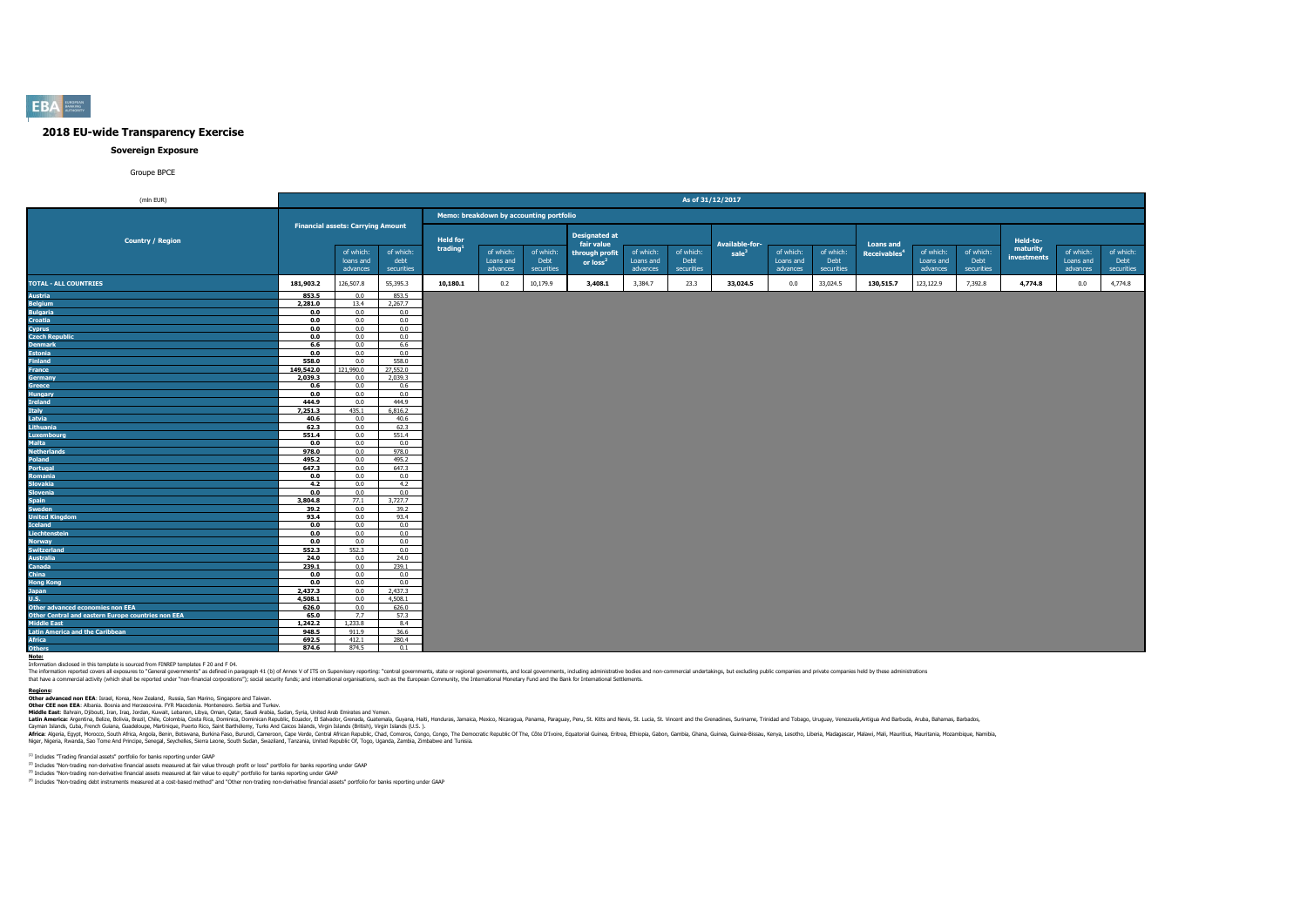

|                                                                                                                                     |                         | Groupe BPCF                                                                                                             |                                                                                  |                                                                                                         |                                                                                    |                                                                                                                |                                                                         |                                                                             |                                                                              |                                                           |                                                         |                                                            |                                                         |                      |
|-------------------------------------------------------------------------------------------------------------------------------------|-------------------------|-------------------------------------------------------------------------------------------------------------------------|----------------------------------------------------------------------------------|---------------------------------------------------------------------------------------------------------|------------------------------------------------------------------------------------|----------------------------------------------------------------------------------------------------------------|-------------------------------------------------------------------------|-----------------------------------------------------------------------------|------------------------------------------------------------------------------|-----------------------------------------------------------|---------------------------------------------------------|------------------------------------------------------------|---------------------------------------------------------|----------------------|
|                                                                                                                                     |                         |                                                                                                                         |                                                                                  |                                                                                                         |                                                                                    |                                                                                                                | As of 30/06/2018                                                        |                                                                             |                                                                              |                                                           |                                                         |                                                            |                                                         |                      |
|                                                                                                                                     |                         |                                                                                                                         |                                                                                  |                                                                                                         |                                                                                    |                                                                                                                | <b>Direct exposures</b>                                                 |                                                                             |                                                                              |                                                           |                                                         |                                                            |                                                         |                      |
|                                                                                                                                     | (mln EUR)               |                                                                                                                         |                                                                                  | On balance sheet                                                                                        |                                                                                    |                                                                                                                |                                                                         |                                                                             | <b>Derivatives</b>                                                           |                                                           |                                                         |                                                            | <b>Off balance sheet</b>                                |                      |
|                                                                                                                                     |                         |                                                                                                                         |                                                                                  |                                                                                                         |                                                                                    |                                                                                                                |                                                                         |                                                                             |                                                                              |                                                           |                                                         |                                                            | <b>Off-balance sheet exposures</b>                      |                      |
|                                                                                                                                     |                         |                                                                                                                         |                                                                                  |                                                                                                         |                                                                                    |                                                                                                                |                                                                         | Derivatives with positive fair value                                        |                                                                              |                                                           | Derivatives with negative fair value                    |                                                            |                                                         | <b>Risk weighted</b> |
| <b>Residual Maturity</b>                                                                                                            | <b>Country / Region</b> | Total carrying amount of<br>Total gross carrying amount of non- non-derivative financial<br>derivative financial assets | assets (net of short<br>positions)                                               | of which: Financial assets<br>held for trading                                                          | designated at fair value<br>through profit or loss                                 | of which: Financial assets   of which: Financial assets at<br>fair value through other<br>comprehensive income | of which: Financial assets at<br>amortised cost                         | Carrying amount                                                             | Notional amount                                                              | Carrying amount                                           | Notional amount                                         | <b>Nominal</b>                                             | <b>Provisions</b>                                       | exposure amount      |
| [0-3M]<br>[3M - 1Y [<br>[ 1Y - 2Y [<br>[ 2Y - 3Y [<br>$[3Y - 5Y]$<br>[5Y - 10Y [<br>[10Y - more<br>Total                            | Austria                 | $\overline{0}$<br>178<br>263<br>135<br>496<br>40<br>1,114                                                               | $\Omega$<br>178<br><sup>1</sup><br>262<br>135<br>496<br>40 <sup>°</sup><br>1,113 | $\Omega$<br>$\overline{2}$<br><sup>1</sup><br>$\Omega$<br>$\overline{4}$<br>50<br>40 <sup>°</sup><br>97 | n<br>$\Omega$<br>$\Omega$<br>$\Omega$<br>$\circ$<br>$\mathbf{0}$<br>$\overline{ }$ | $\circ$<br>176<br>$\overline{0}$<br>263<br>131<br>409<br>980                                                   | $\Omega$<br>$\Omega$<br>$\sim$<br>$\Omega$<br>$\mathbf{0}$<br>38<br>38  | $\,$ 0 $\,$<br>$\,0\,$<br>$\,0\,$<br>$\overline{4}$<br>$\theta$<br>39<br>44 | $\overline{0}$<br>$\mathbf{0}$<br>$\circ$<br>380<br>$\sqrt{2}$<br>525<br>905 | 22<br>$\overline{0}$<br>$\overline{0}$<br>$\overline{22}$ | 1.088<br>$\,$ 0<br>$\theta$<br>$\sqrt{2}$<br>1,088      | $\mathbf{0}$<br>$\,$ 0<br>$\overline{0}$<br>$\overline{ }$ | $\overline{0}$<br>$\overline{0}$<br>$\overline{0}$<br>P | $\overline{0}$       |
| $[0 - 3M]$<br><b>F3M-1YF</b><br><b>F 1Y - 2Y F</b><br><b>F2Y - 3Y F</b><br>[3Y - 5Y [<br><b>FSY - 10Y F</b><br>[10Y - more<br>Total | Belgium                 | 246<br>579<br>22<br>298<br>1,307<br>67<br>2,520                                                                         | 246<br>579<br>22<br>287<br>1,307<br>67<br>2,508                                  | 9<br>$\begin{array}{c} 11 \\ 61 \\ 337 \end{array}$<br>67<br>489                                        | $\overline{\phantom{a}}$                                                           | 222<br>138<br>$^{\circ}$<br>183<br>959<br>1,502                                                                | 19<br>$^{\circ}$<br>$\begin{array}{c} 11 \\ 55 \end{array}$<br>12<br>97 | 15<br>$143\,$<br>17<br>$\mathbf{0}$<br>128<br>313                           | $1,964$<br>$746$<br>$20$<br>$18$<br>155<br>570<br>3,473                      | 54<br>55                                                  | 257<br>135<br>$\Omega$<br>1.055<br>1,447                | $\overline{\phantom{a}}$                                   | $\overline{\cdot}$                                      | 24                   |
| $10 - 3M1$<br>[ 3M - 1Y [<br><b>F 1Y - 2Y F</b><br>I 2Y - 3Y I<br>$13Y - SYI$<br><b>FSY - 10Y F</b><br>[10Y - more<br>Total         | <b>Bulgaria</b>         |                                                                                                                         |                                                                                  |                                                                                                         |                                                                                    |                                                                                                                |                                                                         |                                                                             |                                                                              |                                                           |                                                         |                                                            |                                                         |                      |
| $10 - 3M$<br>$\begin{array}{c} 13M - 1YI \\ 1Y - 2YI \end{array}$<br>[ 2Y - 3Y [<br>[3Y - 5Y  <br><b>FSY - 10Y F</b><br>T10Y - more | Cyprus                  |                                                                                                                         |                                                                                  |                                                                                                         |                                                                                    |                                                                                                                |                                                                         |                                                                             |                                                                              |                                                           |                                                         |                                                            |                                                         |                      |
| $10 - 3M1$<br>[3M-1Y]<br><b>F 1Y - 2Y F</b><br><b>F2Y - 3Y F</b><br>[3Y - 5Y I]<br>$[5Y - 10Y]$<br>[10Y - more<br>Total             | <b>Czech Republic</b>   | $\overline{\phantom{a}}$                                                                                                | $\bullet$                                                                        | $\Omega$                                                                                                | $\Omega$                                                                           | $\bullet$                                                                                                      | $\bullet$                                                               | $\bullet$                                                                   | $\bullet$                                                                    | $\mathbf{a}$                                              | $\bullet$                                               | $\bullet$                                                  | $\bullet$                                               | $\bullet$            |
| <b>TO-3MT</b><br>$13M - 1YI$<br>$[1Y - 2Y]$<br><b>F2Y - 3Y F</b><br>[3Y - 5Y [<br><b>FSY - 10Y F</b><br>[10Y - more                 | Denmark                 | $\Omega$<br>$^{\circ}$<br>29<br>18<br>$\overline{47}$                                                                   | $\Omega$<br>$\mathbf{a}$<br>29<br>$18\,$<br>47                                   | $\overline{\mathbf{0}}$                                                                                 | $\bullet$                                                                          | $\Omega$<br>$\Omega$<br>29<br>18<br>47                                                                         | $\overline{\bullet}$                                                    | $\Omega$<br>$\theta$<br>68<br>$17\,$<br>$\overline{86}$                     | $\Omega$<br>$\overline{0}$<br>286<br>223<br>$rac{0}{516}$                    | 12<br>24                                                  | $\Omega$<br>856<br>700<br>$\overline{4}$<br>32<br>1,592 | 750<br>750                                                 | $\overline{\bullet}$                                    | $\overline{\ }$      |
| $10 - 3M1$<br>[3M-1Y]<br><b>F 1Y - 2Y F</b><br>I 2Y - 3Y I<br>[3Y - 5Y I]<br><b>FSY - 10Y F</b><br>[10Y - more                      | Estonia                 |                                                                                                                         |                                                                                  |                                                                                                         |                                                                                    |                                                                                                                |                                                                         |                                                                             |                                                                              |                                                           |                                                         |                                                            |                                                         |                      |
| Total                                                                                                                               |                         |                                                                                                                         |                                                                                  |                                                                                                         |                                                                                    |                                                                                                                |                                                                         |                                                                             |                                                                              |                                                           |                                                         |                                                            |                                                         |                      |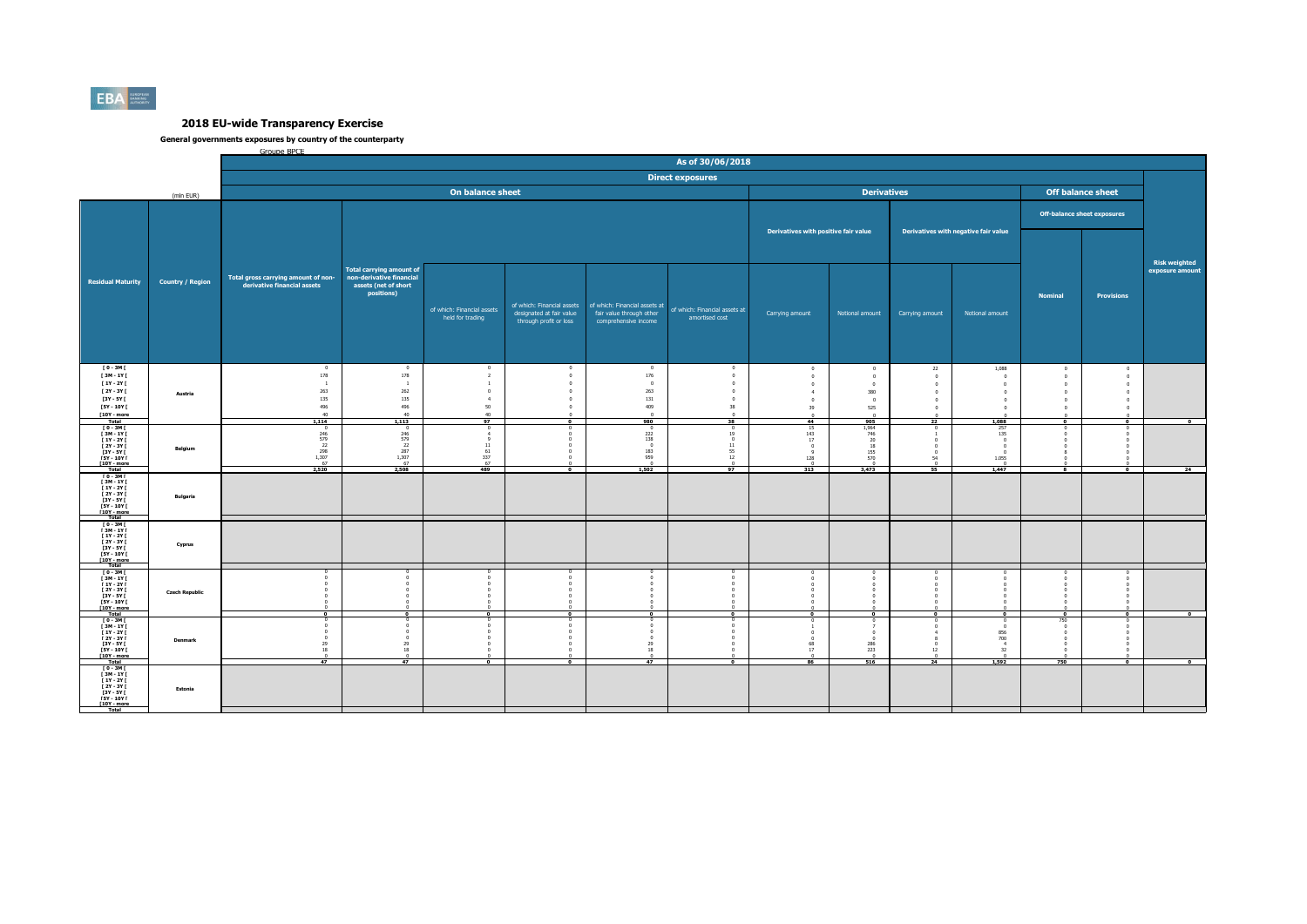

|                                                                                                                                      |                         | Groupe BPCF                                                                           |                                                                                                   |                                                                |                                                    |                                                                                                                | As of 30/06/2018                                                           |                                                     |                                                                                    |                                                             |                                                                   |                                                            |                   |                          |
|--------------------------------------------------------------------------------------------------------------------------------------|-------------------------|---------------------------------------------------------------------------------------|---------------------------------------------------------------------------------------------------|----------------------------------------------------------------|----------------------------------------------------|----------------------------------------------------------------------------------------------------------------|----------------------------------------------------------------------------|-----------------------------------------------------|------------------------------------------------------------------------------------|-------------------------------------------------------------|-------------------------------------------------------------------|------------------------------------------------------------|-------------------|--------------------------|
|                                                                                                                                      |                         |                                                                                       |                                                                                                   |                                                                |                                                    |                                                                                                                | <b>Direct exposures</b>                                                    |                                                     |                                                                                    |                                                             |                                                                   |                                                            |                   |                          |
|                                                                                                                                      |                         |                                                                                       |                                                                                                   |                                                                |                                                    |                                                                                                                |                                                                            |                                                     |                                                                                    |                                                             |                                                                   |                                                            |                   |                          |
|                                                                                                                                      | (mln EUR)               |                                                                                       |                                                                                                   | On balance sheet                                               |                                                    |                                                                                                                |                                                                            |                                                     | <b>Derivatives</b>                                                                 |                                                             |                                                                   | <b>Off balance sheet</b>                                   |                   |                          |
|                                                                                                                                      |                         |                                                                                       |                                                                                                   |                                                                |                                                    |                                                                                                                |                                                                            |                                                     |                                                                                    |                                                             |                                                                   | <b>Off-balance sheet exposures</b>                         |                   |                          |
|                                                                                                                                      |                         |                                                                                       |                                                                                                   |                                                                |                                                    |                                                                                                                |                                                                            | Derivatives with positive fair value                |                                                                                    |                                                             | Derivatives with negative fair value                              |                                                            |                   | <b>Risk weighted</b>     |
| <b>Residual Maturity</b>                                                                                                             | <b>Country / Region</b> | Total gross carrying amount of non-<br>derivative financial assets                    | <b>Total carrying amount of</b><br>non-derivative financial<br>assets (net of short<br>positions) | of which: Financial assets<br>held for trading                 | designated at fair value<br>through profit or loss | of which: Financial assets   of which: Financial assets at<br>fair value through other<br>comprehensive income | of which: Financial assets at<br>amortised cost                            | Carrying amount                                     | Notional amount                                                                    | Carrying amount                                             | Notional amount                                                   | <b>Nominal</b>                                             | <b>Provisions</b> | exposure amount          |
| T0-3M<br><b>F3M-1YF</b><br>$[1Y - 2Y]$<br><b>F2Y - 3Y F</b><br>[3Y - 5Y I]<br><b>FSY - 10Y F</b><br>[10Y - more<br>Total             | Finland                 | 73<br>$\Omega$<br>133<br>6<br>266<br>333<br>816                                       | 73.<br>$\Omega$<br>133<br>6<br>266<br>333<br>816                                                  | 10                                                             |                                                    | 71.<br>$\Omega$<br>133<br>- 6<br>265<br>325<br>800                                                             |                                                                            | 10<br>11<br>36<br>198<br>$\mathcal{L}$<br>337       | $\frac{340}{302}$<br>$\frac{48}{30}$<br>234<br>$\frac{494}{1.974}$<br>485<br>3,876 | 33<br>36<br>10<br>10<br>20<br>111                           | 90<br>184<br>417<br>205<br>47<br>100<br>1,069                     |                                                            |                   |                          |
| T 0 - 3M F<br>[3M-1Y]<br><b>F 1Y - 2Y F</b><br>[ 2Y - 3Y [<br><b>F3Y - 5Y F</b><br><b>FSY - 10Y F</b><br><b>T10Y</b> - more<br>Total | France                  | 3,936<br>54,513<br>75,575<br>4,635<br>10,175<br>21,005<br>55,253<br>225,091           | 3,819<br>54,513<br>75,575<br>4,635<br>10,168<br>20,968<br>54,995<br>224,673                       | 862<br>158<br>493<br>533<br>$774$<br>$808$<br>$4,382$<br>8,011 | 21<br>14<br>61,706<br>18<br>61,760                 | $\frac{270}{186}$<br>1,572<br>858<br>$2,229$<br>4,062<br>88<br>9,265                                           | 2,781<br>54,145<br>11,351<br>3,196<br>6,671<br>15,705<br>49.659<br>143,507 | $\frac{128}{158}$<br>24<br>21<br>99<br>673<br>1,183 | 12.020<br>4.953<br>396<br>637<br>1.325<br>5.301<br>690<br>25,322                   | $\frac{391}{136}$<br>27<br>$11\,$<br>20<br>255<br>17<br>856 | 14.888<br>6.525<br>565<br>671<br>697<br>3.029<br>334<br>26,710    | 585<br>2.414<br>465<br>293<br>774<br>555<br>1.191<br>6,278 |                   | 13,958                   |
| $10 - 3M1$<br>[3M-1Y]<br><b>F 1Y - 2Y F</b><br><b>F2Y - 3Y F</b><br>[3Y - 5Y  <br>[5Y - 10Y [<br>[10Y - more<br>Total                | Germany                 | 554<br>2,003<br>2,723<br>297<br>521<br>1,063<br>55<br>7,214                           | 554<br>1,996<br>2,578<br>262<br>470<br>1,062<br>38<br>6,960                                       | 554<br>493<br>2,506<br>18<br>84<br>448<br>55<br>4.158          | 13<br>13                                           | 321<br>134<br>268<br>394<br>598<br>1.715                                                                       | 1,189<br>n<br>42<br>12<br>1,243                                            | 28<br>-25<br>145<br>189<br>597<br>114<br>1,101      | $\frac{356}{1,348}$<br>674<br>3.158<br>3.663<br>5,117<br>881<br>15.197             | 136<br>280<br>89<br>64<br>$\frac{178}{224}$<br>111<br>1.083 | 4.119<br>2,646<br>612<br>2.917<br>1.534<br>2,616<br>664<br>15,106 | $\Omega$                                                   | $\mathbf 0$       | 18                       |
| T 0 - 3M I<br>[ 3M - 1Y [<br><b>F 1Y - 2Y F</b><br>[ 2Y - 3Y [<br>[3Y - 5Y  <br><b>FSY - 10Y F</b><br><b>F10Y</b> - more             | Croatia                 | $\overline{0}$                                                                        | $\overline{ }$                                                                                    | $\overline{0}$                                                 | $\overline{0}$                                     | $\overline{\bullet}$                                                                                           | $\overline{0}$                                                             | $\overline{0}$                                      | $^{\circ}$                                                                         |                                                             | $\overline{0}$                                                    |                                                            | $\overline{0}$    | $\overline{\ }$          |
| $[0 - 3M]$<br>[3M-1Y]<br><b>F 1Y - 2Y F</b><br>[2Y - 3Y [<br>[3Y - 5Y [<br><b>FSY - 10Y F</b><br>[10Y - more<br>Total                | Greece                  | $\bullet$                                                                             |                                                                                                   |                                                                | $\Omega$                                           | $\Omega$                                                                                                       | $\Omega$                                                                   | $\Omega$                                            | $\Omega$<br>$\bullet$                                                              |                                                             | 45<br>45                                                          | $\Omega$                                                   | $\bullet$         | $\overline{\phantom{a}}$ |
| T0-3MT<br>[ 3M - 1Y [<br>$[1Y - 2Y]$<br><b>F2Y - 3Y F</b><br>[3Y - 5Y  <br><b>FSY - 10Y F</b><br>[10Y - more<br><b>Total</b>         | Hungary                 | $\overline{0}$                                                                        |                                                                                                   |                                                                |                                                    |                                                                                                                |                                                                            |                                                     | 100<br>100                                                                         |                                                             | 161<br>226                                                        |                                                            | $\overline{0}$    | $\overline{0}$           |
| T 0 - 3M F<br>[3M-1Y]<br><b>F 1Y - 2Y F</b><br>[2Y - 3Y [<br><b>F3Y - 5Y F</b><br><b>F5Y - 10Y F</b><br>[10Y - more                  | Ireland                 | $\begin{smallmatrix}0\0\10\end{smallmatrix}$<br>468<br>23<br>142<br>375<br>$\sqrt{2}$ | $\overline{0}$<br>$\frac{10}{468}$<br>23<br>$\frac{142}{375}$<br>$\sqrt{2}$                       |                                                                |                                                    | $\overline{0}$<br>10<br>468<br>23<br>142<br>375<br>$\sim$                                                      | $\Omega$                                                                   |                                                     | 239<br>196                                                                         |                                                             | 137                                                               |                                                            |                   |                          |
| Total                                                                                                                                |                         | 1,019                                                                                 | 1,019                                                                                             |                                                                |                                                    | 1,019                                                                                                          |                                                                            |                                                     | 435                                                                                |                                                             | 138                                                               |                                                            |                   | 16                       |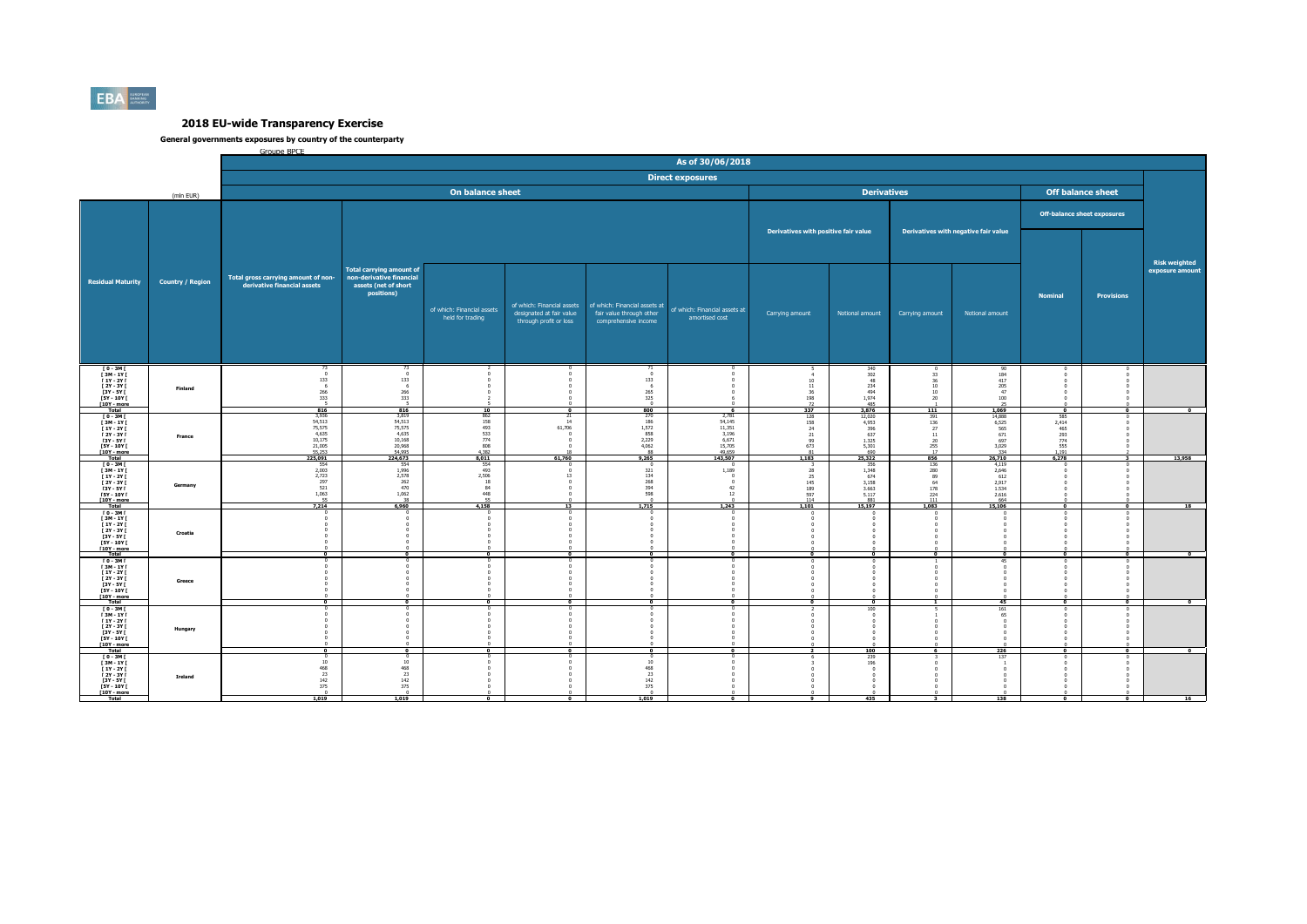

|                                                        |                         | Groupe BPCF                                                        |                                                 |                                                   |                                                    |                                                          | As of 30/06/2018                     |                                      |                                  |                                                    |                                      |                          |                                    |                                         |
|--------------------------------------------------------|-------------------------|--------------------------------------------------------------------|-------------------------------------------------|---------------------------------------------------|----------------------------------------------------|----------------------------------------------------------|--------------------------------------|--------------------------------------|----------------------------------|----------------------------------------------------|--------------------------------------|--------------------------|------------------------------------|-----------------------------------------|
|                                                        |                         |                                                                    |                                                 |                                                   |                                                    |                                                          |                                      |                                      |                                  |                                                    |                                      |                          |                                    |                                         |
|                                                        |                         |                                                                    |                                                 |                                                   |                                                    |                                                          | <b>Direct exposures</b>              |                                      |                                  |                                                    |                                      |                          |                                    |                                         |
|                                                        | (mln EUR)               |                                                                    |                                                 | On balance sheet                                  |                                                    |                                                          |                                      |                                      | <b>Derivatives</b>               |                                                    |                                      |                          | <b>Off balance sheet</b>           |                                         |
|                                                        |                         |                                                                    |                                                 |                                                   |                                                    |                                                          |                                      |                                      |                                  |                                                    |                                      |                          |                                    |                                         |
|                                                        |                         |                                                                    |                                                 |                                                   |                                                    |                                                          |                                      |                                      |                                  |                                                    |                                      |                          | <b>Off-balance sheet exposures</b> |                                         |
|                                                        |                         |                                                                    |                                                 |                                                   |                                                    |                                                          |                                      | Derivatives with positive fair value |                                  |                                                    | Derivatives with negative fair value |                          |                                    |                                         |
|                                                        |                         |                                                                    |                                                 |                                                   |                                                    |                                                          |                                      |                                      |                                  |                                                    |                                      |                          |                                    |                                         |
|                                                        |                         |                                                                    |                                                 |                                                   |                                                    |                                                          |                                      |                                      |                                  |                                                    |                                      |                          |                                    |                                         |
|                                                        |                         |                                                                    | <b>Total carrying amount of</b>                 |                                                   |                                                    |                                                          |                                      |                                      |                                  |                                                    |                                      |                          |                                    | <b>Risk weighted</b><br>exposure amount |
| <b>Residual Maturity</b>                               | <b>Country / Region</b> | Total gross carrying amount of non-<br>derivative financial assets | non-derivative financial                        |                                                   |                                                    |                                                          |                                      |                                      |                                  |                                                    |                                      |                          |                                    |                                         |
|                                                        |                         |                                                                    | assets (net of short<br>positions)              |                                                   |                                                    |                                                          |                                      |                                      |                                  |                                                    |                                      | <b>Nominal</b>           | Provisions                         |                                         |
|                                                        |                         |                                                                    |                                                 | of which: Financial assets                        |                                                    | of which: Financial assets of which: Financial assets at | of which: Financial assets at        |                                      |                                  |                                                    |                                      |                          |                                    |                                         |
|                                                        |                         |                                                                    |                                                 | held for trading                                  | designated at fair value<br>through profit or loss | fair value through other<br>comprehensive income         | amortised cost                       | Carrying amount                      | Notional amount                  | Carrying amount                                    | Notional amount                      |                          |                                    |                                         |
|                                                        |                         |                                                                    |                                                 |                                                   |                                                    |                                                          |                                      |                                      |                                  |                                                    |                                      |                          |                                    |                                         |
|                                                        |                         |                                                                    |                                                 |                                                   |                                                    |                                                          |                                      |                                      |                                  |                                                    |                                      |                          |                                    |                                         |
|                                                        |                         |                                                                    |                                                 |                                                   |                                                    |                                                          |                                      |                                      |                                  |                                                    |                                      |                          |                                    |                                         |
| $10 - 3M1$                                             |                         | $\overline{\phantom{a}}$                                           | <sup>2</sup>                                    |                                                   |                                                    | $\Omega$                                                 | $\Omega$                             |                                      |                                  |                                                    | 193                                  |                          |                                    |                                         |
| [ 3M - 1Y [<br>$[1Y - 2Y]$                             |                         | $449$<br>2,046                                                     | $449$<br>2,046                                  | $\begin{array}{c}2\\327\\1,385\end{array}$<br>159 |                                                    | $112\,$<br>658<br>297                                    | 10                                   |                                      |                                  |                                                    | 156<br>- 5                           |                          |                                    |                                         |
| <b>F2Y - 3Y F</b><br><b>13Y - 5Y F</b>                 | Italy                   | $456$<br>$374$<br>$2,432$<br>$2,802$                               | 456<br>374                                      | $\frac{136}{436}$                                 |                                                    | 221<br>347                                               | $\overline{0}$<br>17                 |                                      | $\Omega$<br>$\sqrt{2}$           | 62                                                 | 95<br>444                            |                          |                                    |                                         |
| <b>FSY - 10Y F</b><br>[10Y - more<br>Total             |                         | 8,561                                                              | $2,419$<br>$2,802$<br>8,548                     | 2,522                                             | $\overline{0}$                                     | $\sqrt{2}$<br>1,635                                      | $\frac{1,649}{2,725}$<br>4,403       | 26<br>26                             | 168<br>168                       | 103                                                | 818<br>312<br>2,022                  | $\overline{0}$           | $\overline{\phantom{a}}$           | 433                                     |
| T 0 - 3M F<br><b>F3M-1YF</b>                           |                         | $^{\circ}$                                                         |                                                 |                                                   |                                                    | $\mathbf{0}$                                             |                                      |                                      | 91                               |                                                    | 30                                   |                          |                                    |                                         |
| <b>F 1Y - 2Y F</b><br><b>F2Y - 3Y F</b>                |                         | 18<br>62                                                           | 18<br>62                                        |                                                   |                                                    | 18<br>62                                                 |                                      |                                      |                                  |                                                    |                                      |                          |                                    |                                         |
| [3Y - 5Y  <br><b>FSY - 10Y F</b>                       | Latvia                  | $\Omega$<br>$^{\circ}$                                             | $\Omega$<br>$\sqrt{2}$                          |                                                   |                                                    | $\Omega$<br>$\sqrt{2}$                                   |                                      |                                      |                                  |                                                    |                                      |                          |                                    |                                         |
| <b>T10Y</b> - more<br>Total                            |                         | $\Omega$<br>80                                                     | $\sim$<br>80                                    | $\overline{\phantom{a}}$                          | $\overline{\ }$                                    | $\Omega$<br>80                                           | $\Omega$<br>$\overline{\phantom{a}}$ |                                      | 91                               | $\overline{0}$                                     | 30                                   | $\overline{\bullet}$     | $\overline{\ }$                    |                                         |
| $10 - 3M1$<br>$[3M-1Y]$                                |                         | $\Omega$<br>$\overline{0}$                                         | $\mathbf{a}$                                    |                                                   |                                                    | $\Omega$<br>$\Omega$                                     |                                      |                                      | $\overline{0}$<br>$\overline{0}$ |                                                    |                                      |                          |                                    |                                         |
| <b>F 1Y - 2Y F</b><br>[ 2Y - 3Y I                      | Lithuania               | 66<br>52                                                           | 63<br>52                                        |                                                   |                                                    | 66<br>52                                                 |                                      |                                      | ٩n                               |                                                    |                                      |                          |                                    |                                         |
| [3Y - 5Y  <br>[5Y - 10Y [                              |                         |                                                                    |                                                 |                                                   |                                                    |                                                          |                                      |                                      |                                  | 113                                                | 104                                  |                          |                                    |                                         |
| [10Y - more<br>Total                                   |                         | 119                                                                | 115                                             | $\Omega$                                          | $\Omega$                                           | 118                                                      | $\overline{\phantom{a}}$             | $\overline{\phantom{a}}$             | 90                               | 113                                                | 104                                  | $\Omega$                 | $\Omega$                           | $\overline{4}$                          |
| $10 - 3M1$<br><b>F3M-1YF</b><br><b>F 1Y - 2Y F</b>     |                         | $\frac{12}{247}$<br>563                                            | $\begin{array}{c} 12 \\ 242 \\ 563 \end{array}$ | $\frac{12}{107}$<br>203                           |                                                    | $\Omega$<br>55<br>107                                    | 85                                   | 26<br>35<br>172                      | 1.107<br>1.031<br>2.806          | $\begin{array}{r} 16 \\ 245 \\ 140 \end{array}$    | 1.502<br>1.469<br>2.774              |                          |                                    |                                         |
| [ 2Y - 3Y I                                            | Luxembourg              | $\begin{array}{r} 198 \\ 348 \\ 1,762 \end{array}$                 | $\frac{198}{345}$<br>1,762                      | $\sqrt{2}$<br>16                                  |                                                    | 198<br>209                                               | $^{\circ}$                           | $\frac{54}{152}$                     | 923<br>2.436                     | 192                                                | $1.480$<br>$4.837$                   |                          |                                    |                                         |
| [3Y - 5Y  <br><b>FSY - 10Y F</b><br><b>T10Y</b> - more |                         | 34                                                                 | 34                                              | $\frac{38}{34}$                                   |                                                    | 1,318<br>$\Omega$                                        | $\frac{123}{406}$<br>$\overline{0}$  | 331<br>691                           | 2.580<br>8.571                   | $\frac{384}{237}$<br>1.351                         | 2.655<br>9.192                       |                          |                                    |                                         |
| Total<br>$[0 - 3M]$                                    |                         | 3.165                                                              | 3,156                                           | 410                                               | $\overline{\phantom{a}}$                           | 1,887                                                    | 614                                  | 1,461                                | 19,455                           | 2,565                                              | 23,909                               | $\overline{\bullet}$     | $\overline{\bullet}$               | $\overline{\ }$                         |
| [3M-1Y]<br>$11Y - 2YI$                                 |                         |                                                                    |                                                 |                                                   |                                                    |                                                          |                                      |                                      |                                  |                                                    |                                      |                          |                                    |                                         |
| [ 2Y - 3Y I<br>[3Y - 5Y]                               | Malta                   |                                                                    |                                                 |                                                   |                                                    |                                                          |                                      |                                      |                                  |                                                    |                                      |                          |                                    |                                         |
| <b>FSY - 10Y F</b><br>[10Y - more                      |                         |                                                                    |                                                 |                                                   |                                                    |                                                          |                                      |                                      |                                  |                                                    |                                      |                          |                                    |                                         |
| Total<br>$10 - 3M1$                                    |                         | $\overline{\phantom{a}}$<br>85                                     | $\Omega$                                        | $\Omega$                                          | $\Omega$                                           | $\Omega$                                                 | $\overline{\phantom{a}}$             | $\Omega$<br>13                       | $\Omega$<br>628                  | $\Omega$                                           | 90                                   | $\overline{\phantom{a}}$ | $\Omega$                           | $\overline{\phantom{a}}$                |
| <b>F3M-1YF</b><br>$[1Y - 2Y]$                          |                         | 345<br>86                                                          | $rac{85}{345}$<br>12                            | 190                                               |                                                    | 155<br>32                                                | $\circ$<br>54                        | 164                                  | 10.500<br>7.627                  | 64<br>140                                          | 5.240<br>1.996<br>2,500              |                          |                                    |                                         |
| <b>F2Y - 3Y F</b><br>[3Y - 5Y                          | <b>Netherlands</b>      | $\begin{array}{c} 70 \\ 360 \\ 431 \end{array}$                    | $\begin{array}{r} 53 \\ 360 \\ 431 \end{array}$ | $\Omega$<br>$\frac{89}{91}$                       |                                                    | $^{\circ}$<br>244<br>340                                 | $\frac{70}{27}$                      | 239<br>562<br>236                    | 11.344<br>9.364                  | 311<br>$\begin{array}{c} 846 \\ 1.058 \end{array}$ | 4.373<br>10.657                      |                          |                                    |                                         |
| <b>FSY - 10Y F</b><br>$[10Y - more]$                   |                         |                                                                    |                                                 |                                                   |                                                    |                                                          | $\Omega$                             |                                      |                                  | $\frac{205}{2,624}$                                | 9.514<br>1,065                       |                          |                                    |                                         |
| Total<br>$I$ 0 - 3M $I$                                |                         | 1.381                                                              | 1,290                                           | 373                                               | $\overline{0}$                                     | 802<br>$\mathbf{0}$                                      | 205                                  | 1,213                                | 39,463                           |                                                    | 35,344                               | $\overline{\phantom{a}}$ | $\overline{\phantom{a}}$           | $\overline{\ }$                         |
| <b>F3M-1YF</b><br>$11Y - 2YI$                          |                         | $\overline{0}$<br>95                                               | $\overline{0}$<br>95                            |                                                   |                                                    | $\theta$<br>95                                           |                                      |                                      |                                  |                                                    |                                      |                          |                                    |                                         |
| [ 2Y - 3Y [<br>[3Y - 5Y                                | Poland                  | $\overline{0}$<br>11                                               | $\overline{0}$<br>$11\,$                        |                                                   |                                                    | $\circ$<br>10                                            | $^{\circ}$<br>$\overline{0}$         |                                      |                                  |                                                    |                                      |                          |                                    |                                         |
| <b>FSY - 10Y F</b><br>[10Y - more                      |                         | 195<br>275                                                         | $\frac{169}{275}$                               |                                                   |                                                    |                                                          | 195<br>275                           |                                      |                                  |                                                    |                                      |                          |                                    |                                         |
| Total                                                  |                         | 576                                                                | 550                                             | $\Omega$                                          | $\mathbf{a}$                                       | 105                                                      | 470                                  | $\Omega$                             |                                  |                                                    | $\overline{\ }$                      | $\overline{0}$           | ō                                  | 98                                      |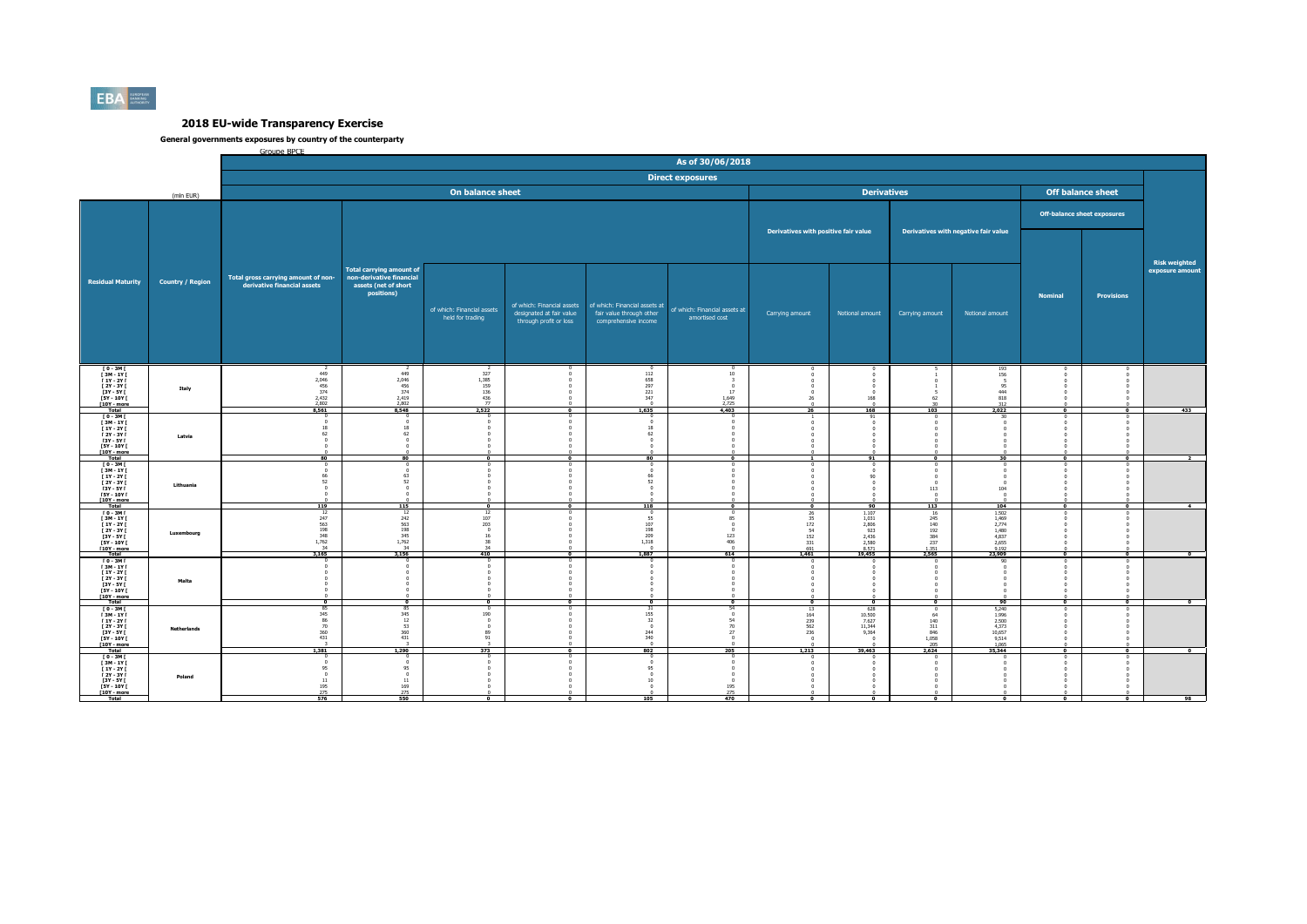

|                                                                                                                                             |                         | Groupe BPCF                                                        |                                                                                                   |                                                                   |                                                    |                                                                                                              | As of 30/06/2018                                |                                      |                                                                                    |                 |                                             |                   |                                    |                      |
|---------------------------------------------------------------------------------------------------------------------------------------------|-------------------------|--------------------------------------------------------------------|---------------------------------------------------------------------------------------------------|-------------------------------------------------------------------|----------------------------------------------------|--------------------------------------------------------------------------------------------------------------|-------------------------------------------------|--------------------------------------|------------------------------------------------------------------------------------|-----------------|---------------------------------------------|-------------------|------------------------------------|----------------------|
|                                                                                                                                             |                         |                                                                    |                                                                                                   |                                                                   |                                                    |                                                                                                              |                                                 |                                      |                                                                                    |                 |                                             |                   |                                    |                      |
|                                                                                                                                             |                         |                                                                    |                                                                                                   |                                                                   |                                                    |                                                                                                              | <b>Direct exposures</b>                         |                                      |                                                                                    |                 |                                             |                   |                                    |                      |
|                                                                                                                                             | (mln EUR)               |                                                                    |                                                                                                   | On balance sheet                                                  |                                                    |                                                                                                              |                                                 |                                      | <b>Derivatives</b>                                                                 |                 |                                             | Off balance sheet |                                    |                      |
|                                                                                                                                             |                         |                                                                    |                                                                                                   |                                                                   |                                                    |                                                                                                              |                                                 |                                      |                                                                                    |                 |                                             |                   | <b>Off-balance sheet exposures</b> |                      |
|                                                                                                                                             |                         |                                                                    |                                                                                                   |                                                                   |                                                    |                                                                                                              |                                                 | Derivatives with positive fair value |                                                                                    |                 | Derivatives with negative fair value        |                   |                                    | <b>Risk weighted</b> |
| <b>Residual Maturity</b>                                                                                                                    | <b>Country / Region</b> | Total gross carrying amount of non-<br>derivative financial assets | <b>Total carrying amount of</b><br>non-derivative financial<br>assets (net of short<br>positions) | of which: Financial assets<br>held for trading                    | designated at fair value<br>through profit or loss | of which: Financial assets of which: Financial assets at<br>fair value through other<br>comprehensive income | of which: Financial assets at<br>amortised cost | Carrying amount                      | Notional amount                                                                    | Carrying amount | Notional amount                             | <b>Nominal</b>    | <b>Provisions</b>                  | exposure amount      |
| $10 - 3M1$<br><b>F3M-1YF</b><br>$[1Y - 2Y]$<br>$12Y - 3YI$<br>[3Y - 5Y  <br><b>FSY - 10Y F</b><br>[10Y - more<br>Total                      | Portugal                | 71<br>93<br>64<br>$\frac{204}{223}$<br>$\sqrt{2}$<br>655           | $\begin{array}{c} 71 \\ 93 \end{array}$<br>64<br>$\frac{204}{223}$<br>$\sqrt{2}$<br>655           | $\overline{11}$                                                   |                                                    | $^{\circ}$<br>$\frac{70}{16}$<br>58<br>163<br>137<br>$\Omega$<br>444                                         | 77<br>$\circ$<br>41<br>81<br>199                |                                      |                                                                                    |                 |                                             |                   |                                    | 128                  |
| <b>FO-3MF</b><br>[ 3M - 1Y [<br><b>F 1Y - 2Y F</b><br>[ 2Y - 3Y [<br><b>F3Y - 5Y F</b><br><b>FSY - 10Y F</b><br><b>T10Y</b> - more<br>Total | Romania                 | $\overline{\bullet}$                                               | $\overline{a}$                                                                                    | $^{\circ}$                                                        | $\overline{0}$                                     | $\sqrt{2}$<br>$\overline{0}$                                                                                 | $\overline{\bullet}$                            | $\overline{0}$                       | $^{\circ}$                                                                         |                 | $\overline{\bullet}$                        | $\overline{0}$    | $\overline{\bullet}$               | $\overline{\ }$      |
| T0-3MT<br>[3M-1Y]<br><b>F 1Y - 2Y F</b><br><b>F2Y - 3Y F</b><br>$13Y - SYI$<br>[5Y - 10Y [<br>[10Y - more<br>Total                          | Slovakia                | 5                                                                  |                                                                                                   |                                                                   | $\Omega$                                           | $\mathbf 0$                                                                                                  | $\bullet$                                       |                                      | $\Omega$<br>56<br>18<br>178                                                        |                 | 8<br>50<br>197<br>255                       | $\Omega$          | $\mathbf 0$                        | $\Omega$             |
| $10 - 3M1$<br>[ 3M - 1Y [<br><b>F 1Y - 2Y F</b><br>[ 2Y - 3Y [<br>[3Y - 5Y I]<br><b>FSY - 10Y F</b><br><b>F10Y</b> - more                   | Slovenia                | $\overline{\bullet}$                                               | $\overline{0}$                                                                                    | $\overline{a}$                                                    | $\overline{0}$                                     | $\overline{0}$                                                                                               | $\overline{0}$                                  | $\overline{0}$                       | 37<br>37                                                                           |                 | 208<br>208                                  |                   | $\overline{\bullet}$               | $\overline{\bullet}$ |
| $[0 - 3M]$<br>[ 3M - 1Y [<br><b>F 1Y - 2Y F</b><br><b>F2Y - 3Y F</b><br>$[3Y - 5Y]$<br><b>FSY - 10Y F</b><br>[10Y - more<br>Total           | Spain                   | 115<br>449<br>546<br>122<br>1,430<br>1,036<br>182<br>3,880         | 88<br>$449$<br>$546$<br>$122$<br>1,430<br>1,036<br>182<br>3,853                                   | 16<br>61<br>$\frac{53}{78}$<br>$\overline{0}$<br>73<br>108<br>389 |                                                    | 94<br>306<br>338<br>44<br>1,366<br>789<br>2,938                                                              | 82<br>154<br>$\circ$<br>64<br>172<br>74<br>546  | $\overline{ }$                       | $\Omega$<br>44<br>44                                                               | 57<br>17<br>74  | 1,379<br>323<br>1,702                       | n<br>$\Omega$     | $\bullet$                          | 133                  |
| $10 - 3M1$<br><b>F3M-1YF</b><br>$[1Y - 2Y]$<br><b>F2Y - 3Y F</b><br><b>T3Y - 5Y I</b><br><b>FSY - 10Y F</b><br>[10Y - more<br>Total         | Sweden                  | $\overline{0}$                                                     |                                                                                                   |                                                                   |                                                    |                                                                                                              | $\overline{ }$                                  |                                      |                                                                                    |                 | $\overline{\bullet}$                        |                   | $\overline{0}$                     | $\overline{a}$       |
| <b>FO-3MF</b><br>[3M-1Y]<br><b>F 1Y - 2Y F</b><br>$[2Y - 3Y]$<br><b>13Y - 5Y F</b><br><b>FSY - 10Y F</b><br><b>F10Y</b> - more              | <b>United Kingdom</b>   | $\begin{array}{c} 33 \\ 62 \end{array}$<br>145<br>43<br>37         | $\begin{array}{r} 33 \\ 62 \\ 109 \end{array}$<br>43<br>37                                        | 20                                                                |                                                    | $\frac{12}{62}$<br>132<br>43<br>37<br>$\Omega$                                                               | $\Omega$                                        |                                      | $\overline{0}$<br>142<br><b>13</b><br>82<br>$\frac{197}{241}$<br>$\frac{163}{838}$ |                 | 16<br>33<br>116<br>- 9<br>230<br>252<br>125 |                   |                                    |                      |
|                                                                                                                                             |                         | 323                                                                | 287                                                                                               |                                                                   |                                                    | 286                                                                                                          | $\overline{0}$                                  |                                      |                                                                                    |                 | 781                                         |                   |                                    |                      |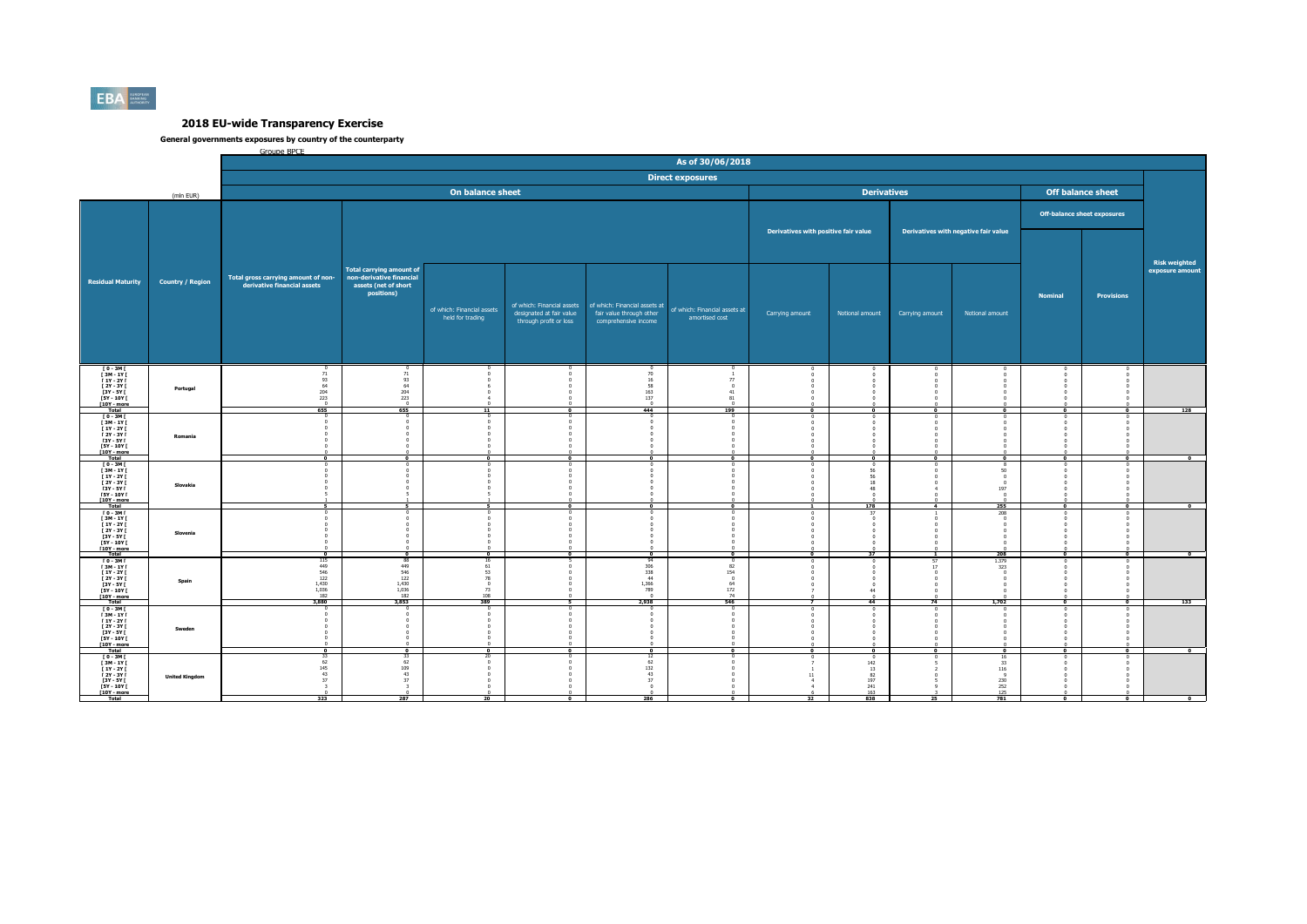

|                                                                                        |                         | Groupe BPCF                         |                                                                  |                                                |                                                    |                                                            | As of 30/06/2018                                |                                      |                    |                 |                                      |                |                                    |                      |
|----------------------------------------------------------------------------------------|-------------------------|-------------------------------------|------------------------------------------------------------------|------------------------------------------------|----------------------------------------------------|------------------------------------------------------------|-------------------------------------------------|--------------------------------------|--------------------|-----------------|--------------------------------------|----------------|------------------------------------|----------------------|
|                                                                                        |                         |                                     |                                                                  |                                                |                                                    |                                                            | <b>Direct exposures</b>                         |                                      |                    |                 |                                      |                |                                    |                      |
|                                                                                        |                         |                                     |                                                                  | On balance sheet                               |                                                    |                                                            |                                                 |                                      | <b>Derivatives</b> |                 |                                      |                | Off balance sheet                  |                      |
|                                                                                        | (mln EUR)               |                                     |                                                                  |                                                |                                                    |                                                            |                                                 |                                      |                    |                 |                                      |                |                                    |                      |
|                                                                                        |                         |                                     |                                                                  |                                                |                                                    |                                                            |                                                 |                                      |                    |                 |                                      |                | <b>Off-balance sheet exposures</b> |                      |
|                                                                                        |                         |                                     |                                                                  |                                                |                                                    |                                                            |                                                 | Derivatives with positive fair value |                    |                 | Derivatives with negative fair value |                |                                    |                      |
|                                                                                        |                         |                                     |                                                                  |                                                |                                                    |                                                            |                                                 |                                      |                    |                 |                                      |                |                                    |                      |
|                                                                                        |                         |                                     |                                                                  |                                                |                                                    |                                                            |                                                 |                                      |                    |                 |                                      |                |                                    | <b>Risk weighted</b> |
|                                                                                        |                         | Total gross carrying amount of non- | <b>Total carrying amount of</b><br>non-derivative financial      |                                                |                                                    |                                                            |                                                 |                                      |                    |                 |                                      |                |                                    | exposure amount      |
| <b>Residual Maturity</b>                                                               | <b>Country / Region</b> | derivative financial assets         | assets (net of short<br>positions)                               |                                                |                                                    |                                                            |                                                 |                                      |                    |                 |                                      |                |                                    |                      |
|                                                                                        |                         |                                     |                                                                  |                                                |                                                    | of which: Financial assets   of which: Financial assets at |                                                 |                                      |                    |                 |                                      | <b>Nominal</b> | <b>Provisions</b>                  |                      |
|                                                                                        |                         |                                     |                                                                  | of which: Financial assets<br>held for trading | designated at fair value<br>through profit or loss | fair value through other<br>comprehensive income           | of which: Financial assets at<br>amortised cost | Carrying amount                      | Notional amount    | Carrying amount | Notional amount                      |                |                                    |                      |
|                                                                                        |                         |                                     |                                                                  |                                                |                                                    |                                                            |                                                 |                                      |                    |                 |                                      |                |                                    |                      |
|                                                                                        |                         |                                     |                                                                  |                                                |                                                    |                                                            |                                                 |                                      |                    |                 |                                      |                |                                    |                      |
|                                                                                        |                         |                                     |                                                                  |                                                |                                                    |                                                            |                                                 |                                      |                    |                 |                                      |                |                                    |                      |
| ГО-ЗМГ<br>ГЗМ-1ҮГ<br>$[1Y - 2Y]$                                                       |                         |                                     |                                                                  |                                                |                                                    |                                                            |                                                 |                                      |                    |                 |                                      |                |                                    |                      |
| $12Y - 3YI$<br>[3Y - 5Y                                                                | <b>Iceland</b>          |                                     |                                                                  |                                                |                                                    |                                                            |                                                 |                                      |                    |                 |                                      |                |                                    |                      |
| <b>FSY - 10Y F</b><br>[10Y - more<br>Total                                             |                         |                                     |                                                                  |                                                |                                                    |                                                            |                                                 |                                      |                    |                 |                                      |                |                                    |                      |
| <b>FO-3MF</b><br>$I 3M - 1YI$                                                          |                         |                                     |                                                                  |                                                |                                                    |                                                            |                                                 |                                      |                    |                 |                                      |                |                                    |                      |
| <b>F 1Y - 2Y F</b><br>[ 2Y - 3Y I                                                      | Liechtenstein           |                                     |                                                                  |                                                |                                                    |                                                            |                                                 |                                      |                    |                 |                                      |                |                                    |                      |
| $\sqrt{\phantom{a}3Y}$ - $\sqrt{\phantom{a}5Y}$ (<br><b>FSY - 10Y F</b><br>[10Y - more |                         |                                     |                                                                  |                                                |                                                    |                                                            |                                                 |                                      |                    |                 |                                      |                |                                    |                      |
| Total<br>$10 - 3M1$                                                                    |                         |                                     |                                                                  |                                                |                                                    |                                                            |                                                 |                                      |                    |                 | $\Omega$                             |                |                                    |                      |
| [3M-1Y]<br><b>F 1Y - 2Y F</b><br><b>F2Y - 3Y F</b>                                     |                         | n.                                  |                                                                  |                                                |                                                    | $\Omega$                                                   |                                                 |                                      | 89<br>34           |                 | 36<br>84<br>15                       |                |                                    |                      |
| [3Y - 5Y  <br>[5Y - 10Y                                                                | Norway                  | 24<br>$\Omega$                      | 15                                                               |                                                |                                                    | 24<br>$\Omega$                                             |                                                 |                                      | -0<br>66           |                 | Q7                                   |                |                                    |                      |
| [10Y - more<br>Total                                                                   |                         | 28                                  | 20                                                               | 5.                                             | $\bullet$                                          | 24                                                         | $\bullet$                                       | 14                                   | 255                | 13              | 272                                  | $\Omega$       | $\mathbf 0$                        | $\Omega$             |
| $10 - 3M1$<br>[ 3M - 1Y [<br><b>F 1Y - 2Y F</b>                                        |                         |                                     |                                                                  |                                                |                                                    |                                                            |                                                 |                                      |                    |                 |                                      |                |                                    |                      |
| <b>F2Y - 3Y F</b><br>[3Y - 5Y I]                                                       | Australia               |                                     |                                                                  |                                                |                                                    |                                                            |                                                 |                                      |                    |                 |                                      |                |                                    |                      |
| <b>F5Y - 10Y F</b><br><b>F10Y</b> - more                                               |                         |                                     |                                                                  | $\overline{\bullet}$                           | $\overline{ }$                                     | $\overline{\bullet}$                                       | $\overline{0}$                                  |                                      | $^{\circ}$         |                 | $\overline{0}$                       |                | $\overline{0}$                     | $\overline{\bullet}$ |
| $[0 - 3M]$<br>[ 3M - 1Y [                                                              |                         | 41<br>71                            | 41<br>71                                                         |                                                |                                                    | 41<br>71                                                   |                                                 |                                      | $\Omega$           |                 | $\Omega$                             | $\Omega$       |                                    |                      |
| <b>F 1Y - 2Y F</b><br><b>F2Y - 3Y F</b><br>$[3Y - SY]$                                 | Canada                  | 103<br>40<br>-1                     | 103<br>40                                                        |                                                |                                                    | 103<br>40<br>$\circ$                                       |                                                 |                                      |                    |                 |                                      | 43             |                                    |                      |
| <b>FSY - 10Y F</b><br>[10Y - more                                                      |                         | 49                                  | 49                                                               |                                                |                                                    | $11\,$                                                     | 37                                              |                                      |                    |                 |                                      |                |                                    |                      |
| Total<br>$10 - 3M1$                                                                    |                         | 304<br>55                           | 304                                                              | $\Omega$                                       | $\Omega$                                           | 266<br>55                                                  | 37                                              | $\bullet$                            | $\bullet$          |                 | $\Omega$                             | 43             | $\overline{\phantom{a}}$           |                      |
| [ 3M - 1Y [<br>$[1Y - 2Y]$<br><b>F2Y - 3Y F</b>                                        |                         | $\Omega$                            |                                                                  |                                                |                                                    | $\Omega$                                                   |                                                 |                                      |                    |                 |                                      |                |                                    |                      |
| <b>13Y - 5Y I</b><br><b>F5Y - 10Y F</b>                                                | <b>Hong Kong</b>        |                                     |                                                                  |                                                |                                                    | $\Omega$                                                   |                                                 |                                      |                    |                 |                                      |                |                                    |                      |
| [10Y - more<br>Total                                                                   |                         | 56                                  | 56                                                               |                                                |                                                    | 55                                                         |                                                 |                                      |                    |                 |                                      |                | $\overline{0}$                     | $\overline{0}$       |
| T 0 - 3M F<br>T 3M - 1Y F<br><b>F 1Y - 2Y F</b>                                        |                         | $\circ$<br>$\mathbf{a}$             | $\mathbf{r}$<br>$\sqrt{2}$                                       | $\Omega$                                       | $^{\circ}$                                         | $^{\circ}$<br>$\Omega$<br>262                              | $\Omega$                                        |                                      |                    |                 |                                      |                |                                    |                      |
| [ 2Y - 3Y [<br>[3Y - 5Y F                                                              | Japan                   | $\frac{262}{416}$<br>233            | $\begin{array}{r} 262 \\ 416 \\ 233 \\ 103 \\ 1,747 \end{array}$ |                                                |                                                    | 416<br>233                                                 |                                                 |                                      |                    |                 |                                      |                |                                    |                      |
| <b>F5Y - 10Y F</b><br><b>F10Y</b> - more                                               |                         | $\frac{103}{1,748}$<br>2,762        | 2,762                                                            | 16<br>11<br>27                                 |                                                    | $\Omega$<br>$\sim$<br>911                                  | 87<br>1.737<br>1,824                            |                                      |                    |                 |                                      | 800<br>800     |                                    | 1,302                |
|                                                                                        |                         |                                     |                                                                  |                                                |                                                    |                                                            |                                                 |                                      |                    |                 |                                      |                |                                    |                      |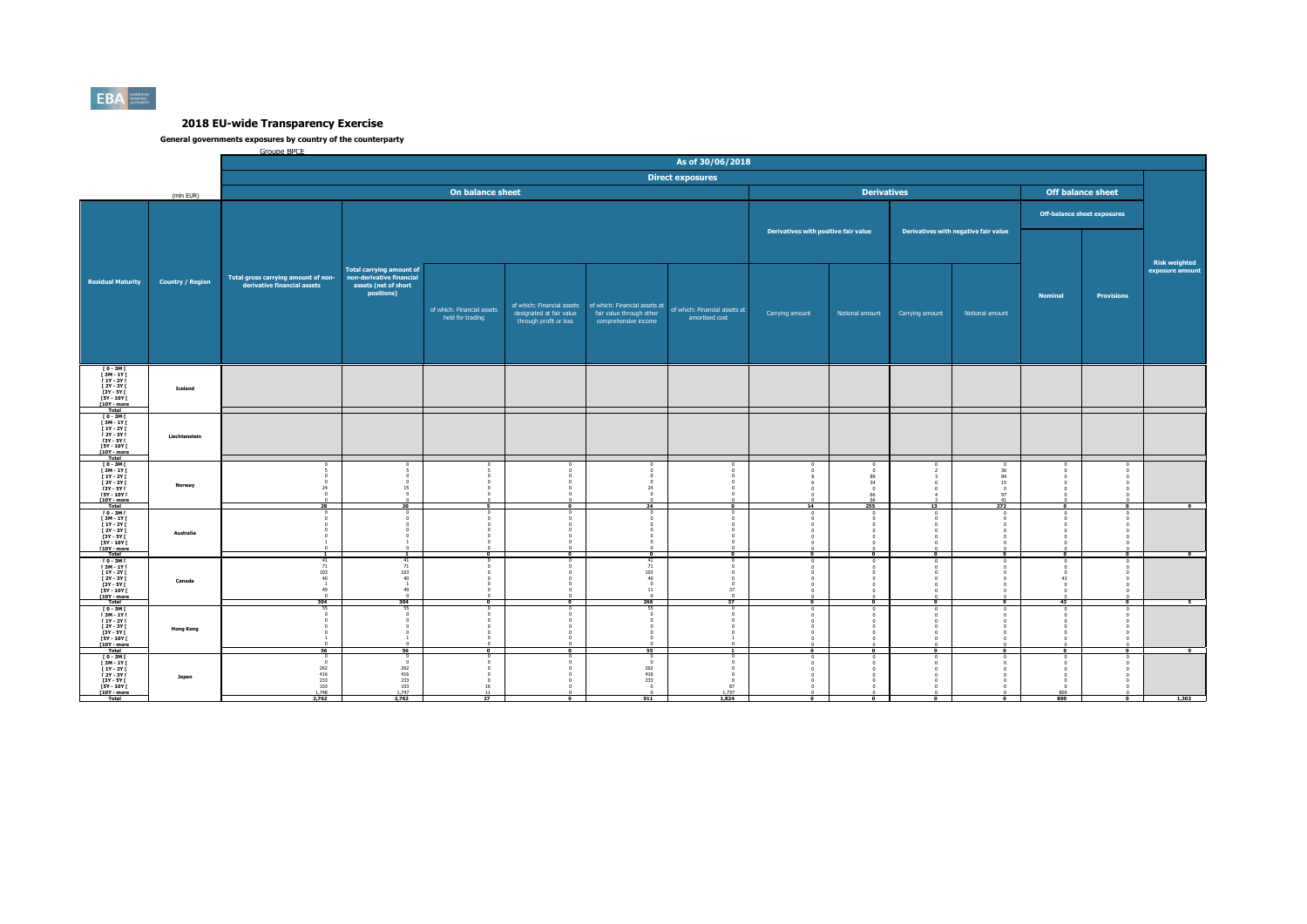

|                                                                                                                                         |                                                                     | Groupe BPCF                                                        |                                                                                                    |                                                              |                                                    |                                                                                                              | As of 30/06/2018                                      |                                      |                                                                          |                        |                                                             |                                                  |                      |                                         |
|-----------------------------------------------------------------------------------------------------------------------------------------|---------------------------------------------------------------------|--------------------------------------------------------------------|----------------------------------------------------------------------------------------------------|--------------------------------------------------------------|----------------------------------------------------|--------------------------------------------------------------------------------------------------------------|-------------------------------------------------------|--------------------------------------|--------------------------------------------------------------------------|------------------------|-------------------------------------------------------------|--------------------------------------------------|----------------------|-----------------------------------------|
|                                                                                                                                         |                                                                     |                                                                    |                                                                                                    |                                                              |                                                    |                                                                                                              |                                                       |                                      |                                                                          |                        |                                                             |                                                  |                      |                                         |
|                                                                                                                                         |                                                                     |                                                                    |                                                                                                    |                                                              |                                                    |                                                                                                              | <b>Direct exposures</b>                               |                                      |                                                                          |                        |                                                             |                                                  |                      |                                         |
|                                                                                                                                         | (mln EUR)                                                           |                                                                    |                                                                                                    | On balance sheet                                             |                                                    |                                                                                                              |                                                       |                                      | <b>Derivatives</b>                                                       |                        |                                                             | <b>Off balance sheet</b>                         |                      |                                         |
|                                                                                                                                         |                                                                     |                                                                    |                                                                                                    |                                                              |                                                    |                                                                                                              |                                                       |                                      |                                                                          |                        |                                                             | <b>Off-balance sheet exposures</b>               |                      |                                         |
|                                                                                                                                         |                                                                     |                                                                    | <b>Total carrying amount of</b>                                                                    |                                                              |                                                    |                                                                                                              |                                                       | Derivatives with positive fair value |                                                                          |                        | Derivatives with negative fair value                        |                                                  |                      | <b>Risk weighted</b><br>exposure amount |
| <b>Residual Maturity</b>                                                                                                                | <b>Country / Region</b>                                             | Total gross carrying amount of non-<br>derivative financial assets | non-derivative financial<br>assets (net of short<br>positions)                                     | of which: Financial assets<br>held for trading               | designated at fair value<br>through profit or loss | of which: Financial assets of which: Financial assets at<br>fair value through other<br>comprehensive income | of which: Financial assets at<br>amortised cost       | Carrying amount                      | Notional amount                                                          | Carrying amount        | Notional amount                                             | <b>Nominal</b>                                   | <b>Provisions</b>    |                                         |
| T0-3M<br><b>F3M-1YF</b><br>$[1Y - 2Y]$<br><b>F2Y - 3Y F</b><br>[3Y - 5Y  <br><b>FSY - 10Y F</b><br>[10Y - more<br>Total                 | <b>U.S.</b>                                                         | 1,908<br>215<br>559<br>213<br>469<br>$1,682$<br>$2,020$<br>7,065   | $\begin{array}{r} 1,660 \\ 215 \\ 558 \\ 205 \end{array}$<br>387<br>$\frac{1,612}{2,009}$<br>6,646 | 1,543<br>22<br>70<br>121<br><b>Q</b><br>57<br>1.216<br>3,038 |                                                    | 364<br>187<br>448<br>90<br>347<br>814<br>2,250                                                               | $\Omega$<br>$\frac{109}{793}$<br>804<br>1,707         | 67<br>12<br>62<br>185<br>153<br>492  | 883<br>524<br>1,581<br>2.010<br>1.742<br>4.590<br>$\frac{2,115}{13,445}$ | 10<br>115<br>83<br>297 | $\frac{291}{680}$<br>61<br>56<br>450<br>136<br>543<br>2,217 |                                                  |                      | 783                                     |
| <b>FO-3MF</b><br>[3M-1Y]<br><b>F 1Y - 2Y F</b><br>[ 2Y - 3Y [<br><b>F3Y - 5Y F</b><br><b>FSY - 10Y F</b><br><b>T10Y</b> - more<br>Total | China                                                               | 436<br>436                                                         | 404<br>404                                                                                         | 436<br>436                                                   | $\overline{0}$                                     | $\overline{\bullet}$                                                                                         | $\overline{\phantom{a}}$                              | $\overline{\phantom{a}}$             | $\Omega$<br>$\overline{\phantom{a}}$                                     | 17<br>$\overline{17}$  | 633<br>633                                                  | 4.111<br>4,111                                   | $\overline{\bullet}$ | $-4$                                    |
| $10 - 3M1$<br>[3M-1Y]<br><b>F 1Y - 2Y F</b><br><b>F2Y - 3Y F</b><br>[3Y - 5Y  <br>[5Y - 10Y [<br>[10Y - more<br>Total                   | Switzerland                                                         | 187<br>$^{\circ}$<br>$\overline{0}$<br>27<br>135<br>398<br>747     | 187<br>27<br>135<br>398<br>747                                                                     | $\overline{7}$                                               | $\Omega$                                           | $\mathbf 0$                                                                                                  | 187<br>$\circ$<br>19<br>131<br>33 <sub>R</sub><br>675 | 15<br>11<br>35                       | 3.640<br>1,668<br>45<br>48<br>14<br>115<br>5,530                         | 164<br>57<br>15<br>240 | 9.888<br>2,230<br>77<br>$\sqrt{2}$<br>189<br>17<br>12,401   | $\Omega$                                         | $\Omega$             | 110                                     |
| T 0 - 3M I<br>[ 3M - 1Y [<br><b>F 1Y - 2Y F</b><br>[ 2Y - 3Y [<br>[3Y - 5Y I]<br><b>F5Y - 10Y F</b><br><b>F10Y</b> - more               | Other advanced econo<br>non EEA                                     | 1,739<br>463<br>74<br>$\overline{0}$<br>418<br>$\sqrt{2}$<br>2,696 | 1,589<br>463<br>74<br>$\Omega$<br>418<br>$\sqrt{2}$<br>2,545                                       | 1.027<br>$\Omega$<br>1,027                                   |                                                    | 712<br>463<br>74<br>$\circ$<br>$\sqrt{2}$<br>417<br>$\sqrt{2}$<br>1,666                                      | $\overline{0}$                                        |                                      |                                                                          |                        |                                                             |                                                  | $\overline{0}$       |                                         |
| $[0 - 3M]$<br><b>F3M-1YF</b><br><b>F 1Y - 2Y F</b><br>[ 2Y - 3Y [<br>[3Y - 5Y]<br><b>FSY - 10Y F</b><br>[10Y - more<br>Total            | <b>Other Central and eastern</b><br><b>Europe countries non EEA</b> | 47<br>51                                                           | 47<br>51                                                                                           | -0<br>44<br>44                                               | $\Omega$                                           | $\Omega$                                                                                                     | $\overline{6}$                                        | $\bullet$                            | -0<br>$\bullet$                                                          |                        | $\Omega$                                                    | $\bullet$                                        | $\bullet$            |                                         |
| $10 - 3M1$<br>[ 3M - 1Y [<br>$[1Y - 2Y]$<br><b>F2Y - 3Y F</b><br>[3Y - 5Y  <br><b>FSY - 10Y F</b><br>[10Y - more<br><b>Total</b>        | <b>Middle East</b>                                                  | 3,074<br>95<br>$\overline{0}$<br>123<br>-6<br>3,302                | 2,922<br>95<br>$\overline{0}$<br>123<br>-4<br>3,150                                                | 3.074<br>3,082                                               |                                                    |                                                                                                              | 91<br>123<br>$\overline{z}$<br>219                    | 40<br>12<br>12<br>65                 | 44<br>$\frac{283}{47}$<br>47<br>420                                      |                        |                                                             | 46<br>143<br>370<br>559                          | $\overline{0}$       | 136                                     |
| <b>FO-3MF</b><br>[3M-1Y]<br><b>F 1Y - 2Y F</b><br>$[2Y - 3Y]$<br><b>13Y - 5Y I</b><br><b>F5Y - 10Y F</b><br>[10Y - more                 | <b>Latin America and the</b><br>Caribbean                           | 17<br>30<br>14<br>19<br>$\frac{151}{183}$<br>446                   | 17<br>30<br>14<br>19<br>$\frac{151}{183}$                                                          | $\Omega$                                                     |                                                    |                                                                                                              | 17<br>30<br>12<br>18<br>$\frac{148}{163}$<br>426      |                                      | $\overline{0}$<br>$\Omega$<br>$\Omega$<br>24                             |                        |                                                             | 18<br>53<br>0<br>$\sim$<br>236<br>$\overline{a}$ |                      |                                         |
| Total                                                                                                                                   |                                                                     | 860                                                                | 860                                                                                                |                                                              |                                                    |                                                                                                              | 814                                                   |                                      | 24                                                                       |                        |                                                             | 320                                              |                      | 181                                     |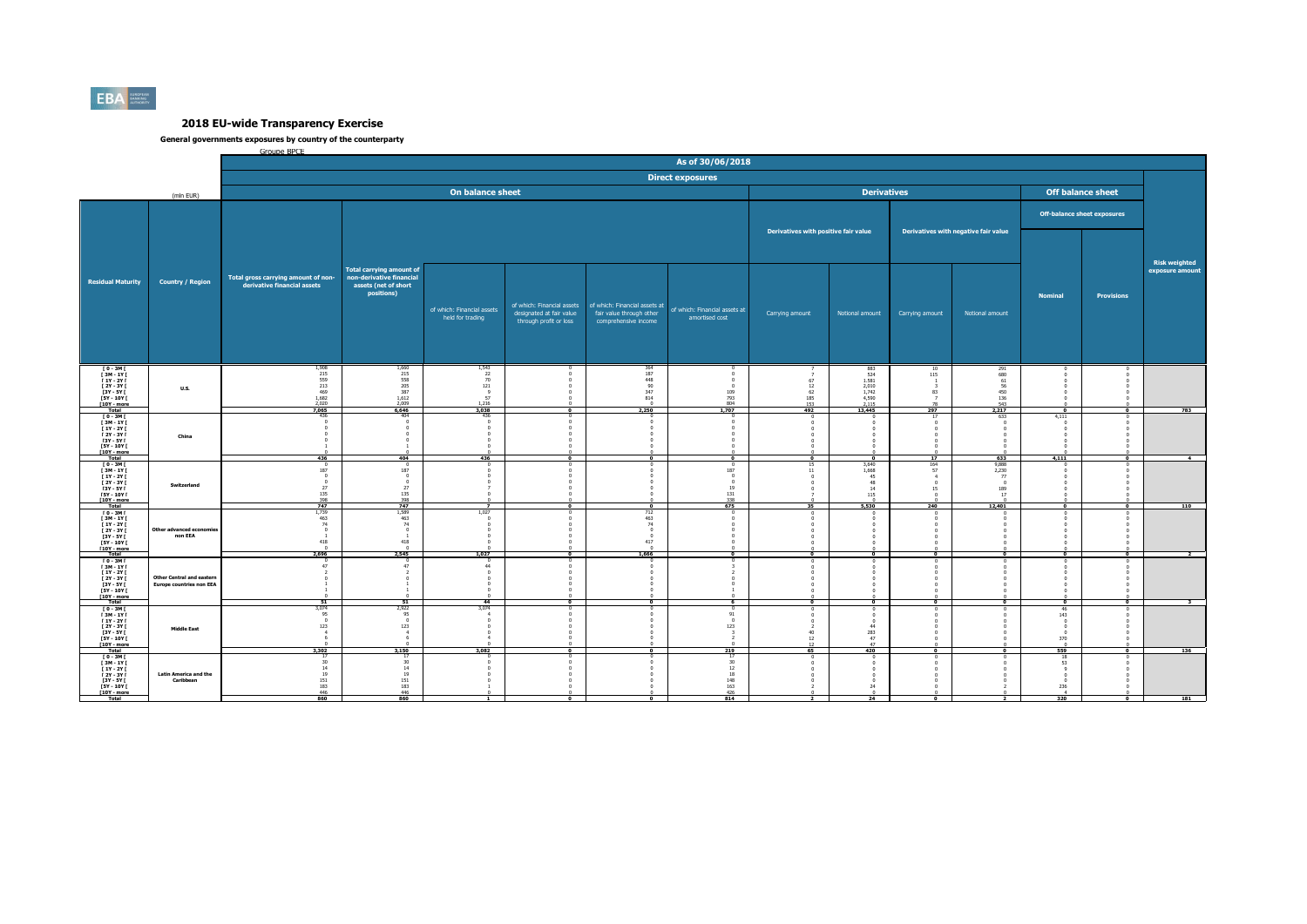

### **General governments exposures by country of the counterparty**

Groupe BPCE

|                                                                                                                   |                         | As of 30/06/2018                                                   |                                                                                                   |                                                |                                                    |                                                                                                              |                                                 |                                      |                                                          |                                      |                           |                                    |                   |                                         |
|-------------------------------------------------------------------------------------------------------------------|-------------------------|--------------------------------------------------------------------|---------------------------------------------------------------------------------------------------|------------------------------------------------|----------------------------------------------------|--------------------------------------------------------------------------------------------------------------|-------------------------------------------------|--------------------------------------|----------------------------------------------------------|--------------------------------------|---------------------------|------------------------------------|-------------------|-----------------------------------------|
|                                                                                                                   |                         | <b>Direct exposures</b>                                            |                                                                                                   |                                                |                                                    |                                                                                                              |                                                 |                                      |                                                          |                                      |                           |                                    |                   |                                         |
|                                                                                                                   | (mln EUR)               |                                                                    |                                                                                                   |                                                | <b>Off balance sheet</b>                           |                                                                                                              |                                                 |                                      |                                                          |                                      |                           |                                    |                   |                                         |
|                                                                                                                   | <b>Country / Region</b> |                                                                    |                                                                                                   |                                                |                                                    |                                                                                                              |                                                 |                                      |                                                          |                                      |                           | <b>Off-balance sheet exposures</b> |                   |                                         |
|                                                                                                                   |                         |                                                                    |                                                                                                   |                                                |                                                    |                                                                                                              |                                                 | Derivatives with positive fair value |                                                          | Derivatives with negative fair value |                           |                                    |                   |                                         |
| <b>Residual Maturity</b>                                                                                          |                         | Total gross carrying amount of non-<br>derivative financial assets | <b>Total carrying amount of</b><br>non-derivative financial<br>assets (net of short<br>positions) | of which: Financial assets<br>held for trading | designated at fair value<br>through profit or loss | of which: Financial assets of which: Financial assets at<br>fair value through other<br>comprehensive income | of which: Financial assets at<br>amortised cost | Carrying amount                      | Notional amount                                          | Carrying amount                      | Notional amount           | <b>Nominal</b>                     | <b>Provisions</b> | <b>Risk weighted</b><br>exposure amount |
| [0-3M]<br>[3M-1Y]<br>$[1Y - 2Y]$<br><b>F2Y - 3Y F</b><br>[3Y - 5Y  <br><b>F5Y - 10Y F</b><br>[10Y - more<br>Total | Africa                  | 518<br>236<br>322<br>$\mathbf{r}$<br>1.083                         | 518<br>236<br>322<br>$\sqrt{2}$<br>1.083                                                          | 99                                             | $\overline{a}$                                     | 136                                                                                                          | 449<br>195<br>202<br>$\Omega$<br>846            | 46<br>10 <sup>1</sup><br>135         | $^{\circ}$<br>543<br>942<br>342<br>1.842<br>291<br>3.962 | 29<br>18<br>RO<br>139                | 75<br>269<br>520<br>1.365 | 103<br>$\sim$<br>103               | $\sim$            | 471                                     |
| <b>TO-3MT</b><br>$[3M-1Y]$<br>$[1Y - 2Y]$<br>[ 2Y - 3Y [<br>[3Y - 5Y]<br><b>F5Y - 10Y F</b><br>$[10Y - more]$     | Others <sup>(5)</sup>   | 17<br>434<br>17<br>15<br>166<br>270<br>303                         | 17<br>434<br>17<br>15<br>166<br>270<br>303                                                        |                                                |                                                    | 57<br>66                                                                                                     | 17<br>433<br>11<br>106<br>200<br>275            |                                      | 27<br>12<br>66                                           |                                      |                           | 23<br>A7                           |                   |                                         |
| Total<br>Notes and definitions                                                                                    |                         | 1,221                                                              | 1.221                                                                                             | $\Omega$                                       | $\Omega$                                           | 125                                                                                                          | 1.059                                           | 26                                   | 179                                                      |                                      | 12                        | 118                                | $\Omega$          | 345                                     |

**Notes and definitions** Information disclosed in this template is sourced from COREP template C 33, introduced with the reporting framework 2.7, applicable for reports as of 31 march 2018.

(1) Information on soverign exposures is only andiable for institutions that base overled exposures of a least 19h of total "Debt securities and bans receivables". Country of breakdown is only available for instutions that

(2) The zonsures records the consures in the Financial assts held for bading overnomis on the record and to be distance to the counterparts with full or partial comment customers in the consumers and the consumers and the

**(5)** Residual countries not reported separately in the Transparency exercise

Redions:<br>Other advanced non EEA: Israel. Korea. New Zealand. Russia. San Marino. Sinzacore and Taiwan.<br>Middle East: Bahrain, Discolic Responsit Proposition Scheen Archives, Seria and Taiwan, Seria Taiwan, Seria Taiwan, Ser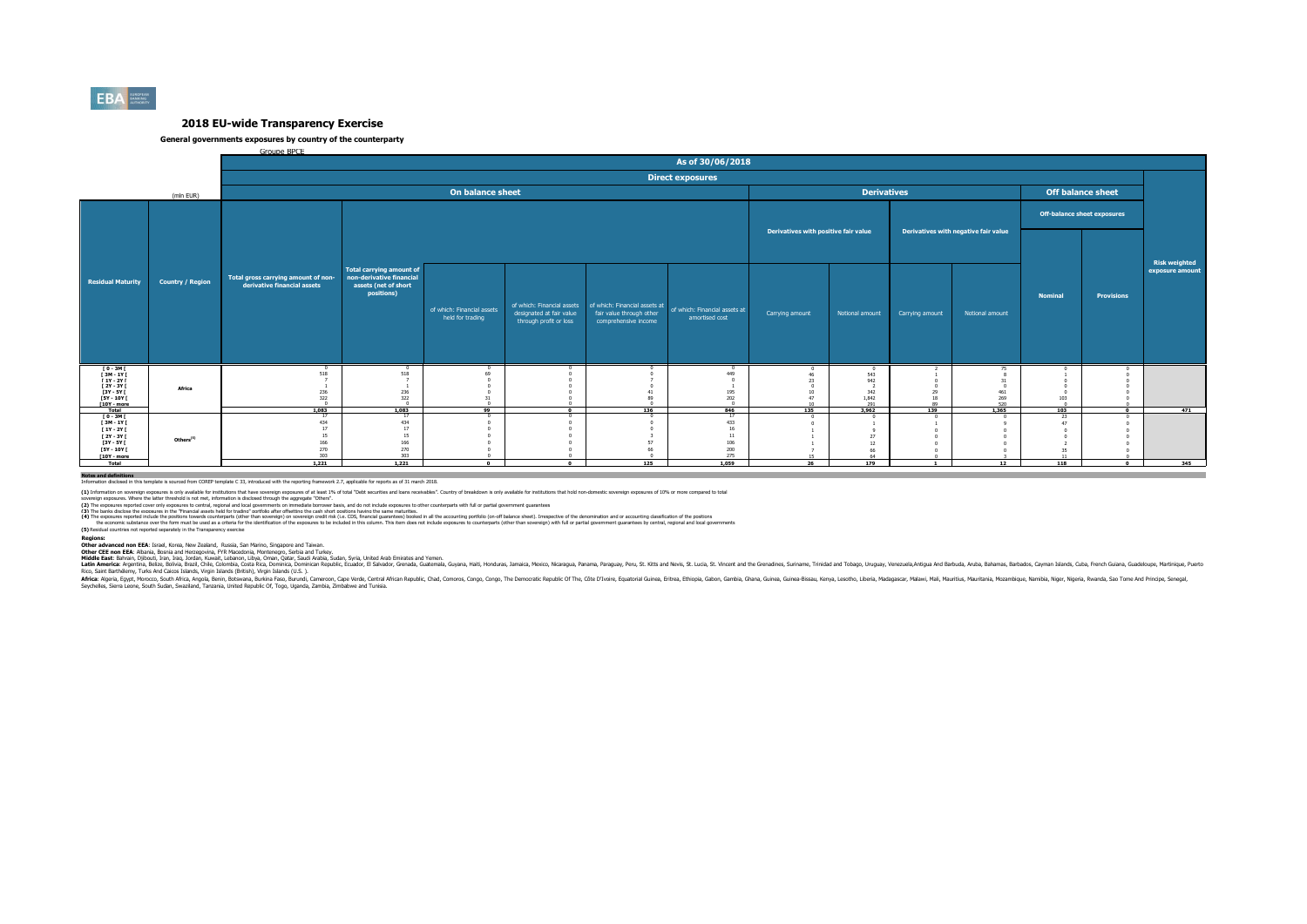

**Performing and non-performing exposures**

Groupe BPCE

|                                                                | As of 31/12/2017             |                                                                                    |        |                                         |                                                                                                                          |                                                           |                                     | As of 30/06/2018                           |                                      |          |                                                                                                                          |                       |                                                           |                |
|----------------------------------------------------------------|------------------------------|------------------------------------------------------------------------------------|--------|-----------------------------------------|--------------------------------------------------------------------------------------------------------------------------|-----------------------------------------------------------|-------------------------------------|--------------------------------------------|--------------------------------------|----------|--------------------------------------------------------------------------------------------------------------------------|-----------------------|-----------------------------------------------------------|----------------|
|                                                                | <b>Gross carrying amount</b> |                                                                                    |        |                                         | <b>Accumulated impairment,</b><br>accumulated changes in fair<br>value due to credit risk and<br>provisions <sup>4</sup> |                                                           | <b>Collaterals and</b><br>financial | <b>Gross carrying amount</b>               |                                      |          | <b>Accumulated impairment,</b><br>accumulated changes in fair<br>value due to credit risk and<br>provisions <sup>4</sup> |                       | <b>Collaterals and</b><br>financial                       |                |
|                                                                |                              | Of which<br>Of which non-performing <sup>1</sup><br>performing but<br>past due >30 |        | On performing<br>exposures <sup>2</sup> | On non-<br>performing                                                                                                    | guarantees<br>received on non-<br>performing<br>exposures |                                     | Of which<br>performing but<br>past due >30 | Of which non-performing <sup>1</sup> |          | On performing<br>exposure <sup>2</sup>                                                                                   | On non-<br>performing | guarantees<br>received on non-<br>performing<br>exposures |                |
| (mln EUR, %)                                                   |                              | days and $\lt$ =90<br>days                                                         |        | Of which:<br>defaulted                  |                                                                                                                          | exposures <sup>3</sup>                                    |                                     |                                            | days and $\lt$ =90<br>days           |          | Of which:<br>defaulted                                                                                                   |                       | exposures                                                 |                |
| Debt securities (including at amortised cost and fair value)   | 67,590                       | $\mathbf 0$                                                                        | 421    | 420                                     | $\overline{ }$                                                                                                           | 187                                                       | 67                                  | 73,919                                     | $\mathbf{o}$                         | 416      | 398                                                                                                                      | 27                    | 189                                                       | 57             |
| Central banks                                                  | 590                          | $\Omega$                                                                           |        | $\Omega$                                | $\Omega$                                                                                                                 | $\Omega$                                                  | $\overline{0}$                      | 293                                        | $^{\circ}$                           | n        | $\Omega$                                                                                                                 | $\Omega$              | $\Omega$                                                  | $\mathbf{0}$   |
| General governments                                            | 45,215                       | $\Omega$                                                                           |        | $\Omega$                                | $\Omega$                                                                                                                 | $\mathbf{0}$                                              | $^{\circ}$                          | 43,178                                     | $^{\circ}$                           | $\Omega$ | $\Omega$                                                                                                                 | $7^{\circ}$           | $\overline{0}$                                            | $\overline{0}$ |
| Credit institutions                                            | 3,872                        | $\Omega$                                                                           | 24     | 24                                      | $\Omega$                                                                                                                 | 14                                                        | $^{\circ}$                          | 7,007                                      | $\mathbf{0}$                         | 12       | 12                                                                                                                       | $^{\circ}$            | <sup>2</sup>                                              | $\mathbf{0}$   |
| Other financial corporations                                   | 9,016                        | $\Omega$                                                                           | 136    | 135                                     | $\overline{2}$                                                                                                           | 94                                                        | $\Omega$                            | 12,213                                     | $\mathbf 0$                          | 128      | 127                                                                                                                      | 10                    | 99                                                        | $\mathbf{0}$   |
| Non-financial corporations                                     | 8,896                        | 0                                                                                  | 261    | 260                                     | -5                                                                                                                       | 79                                                        | 67                                  | 11,228                                     | $\Omega$                             | 276      | 259                                                                                                                      | 10                    | 87                                                        | 57             |
| oans and advances(including at amortised cost and fair value). | 906,682                      | 1,840                                                                              | 24,730 | 23,448                                  | 1,307                                                                                                                    | 10,494                                                    | 11,249                              | 845,671                                    | 1,929                                | 24,830   | 23,200                                                                                                                   | 2.795                 | 10,306                                                    | 12,837         |
| Central banks                                                  | 96,416                       | 0                                                                                  | 24     | 20                                      | 3                                                                                                                        | 20                                                        | $\mathbf 0$                         | 89,422                                     | $^{\circ}$                           | 19       | 19                                                                                                                       | 2                     | 17                                                        | $\overline{0}$ |
| General governments                                            | 126,556                      | 59                                                                                 | 236    | 231                                     | $\overline{7}$                                                                                                           | 41                                                        | 76                                  | 125,467                                    | 54                                   | 272      | 258                                                                                                                      | 80                    | 37                                                        | 65             |
| <b>Credit institutions</b>                                     | 39,243                       | 3                                                                                  | 86     | 86                                      | 6                                                                                                                        | 42                                                        | $^{\circ}$                          | 21,959                                     | $\mathbf{0}$                         | 52       | 37                                                                                                                       | 8                     | 31                                                        | $\mathbf{0}$   |
| Other financial corporations                                   | 76,187                       |                                                                                    | 146    | 145                                     |                                                                                                                          | 67                                                        | 42                                  | 21,064                                     | 5                                    | 176      | 176                                                                                                                      | 14                    | 74                                                        | 42             |
| Non-financial corporations                                     | 232,073                      | 691                                                                                | 13,754 | 13,336                                  | 731                                                                                                                      | 6,612                                                     | 4,872                               | 241,515                                    | 1,063                                | 13,603   | 13,005                                                                                                                   | 1,710                 | 6,542                                                     | 5,626          |
| of which: small and medium-sized enterprises at amortised cost | 96,321                       | 288                                                                                | 6,467  | 6,172                                   | 251                                                                                                                      | 3,181                                                     | 2,600                               | 97,506                                     | 314                                  | 6,541    | 6,231                                                                                                                    | 1,042                 | 3,117                                                     | 3,424          |
| Households                                                     | 336,208                      | 1,086                                                                              | 10,484 | 9,629                                   | 560                                                                                                                      | 3,712                                                     | 6,259                               | 346,244                                    | 807                                  | 10,709   | 9,705                                                                                                                    | 981                   | 3,605                                                     | 7,104          |
| DEBT INSTRUMENTS other than HFT                                | 974,272                      | 1,840                                                                              | 25,151 | 23,868                                  | 1,314                                                                                                                    | 10,681                                                    | 11,316                              | 919,590                                    | 1,929                                | 25,246   | 23,597                                                                                                                   | 2,823                 | 10,495                                                    | 12,894         |
| <b>OFF-BALANCE SHEET EXPOSURES</b>                             | 170,821                      |                                                                                    | 1,581  | 1,396                                   | 87                                                                                                                       | 214                                                       | 202                                 | 174,028                                    |                                      | 1,567    | 1,293                                                                                                                    | 414                   | 263                                                       | 31             |

<sup>(1)</sup> For the definition of non-performing exposures please refer to COMMISSION IMPLEMENTING REGULATION (EU) 2015/227 of 9 January 2015, ANNEX V, Part 2-Template related instructions, subtitle 29

<sup>(2)</sup> Insitutions report here collective allowances for incurrred but not reported losses (instruments at amortised cost) and changes in fair value of performing exposures due to credit risk and provisions (instruments at

(3) Insitutions report here specific allowances for financial assets, individually and collectively estimated (instruments at amortised cost) and changes in fair value of NPE due to credit risk and provisions (instruments

<sup>(9)</sup> for the or-balance sheet items, accumulated impliments and accumulated negative changes in fair value due to reduct of the spectrosing assets. Following this spectrom in the oposition (EU) No 680/2014 - ITS on Superv based on this sign convention, the provisions on off-balance sheet commitments are generally reported with a positive sign.